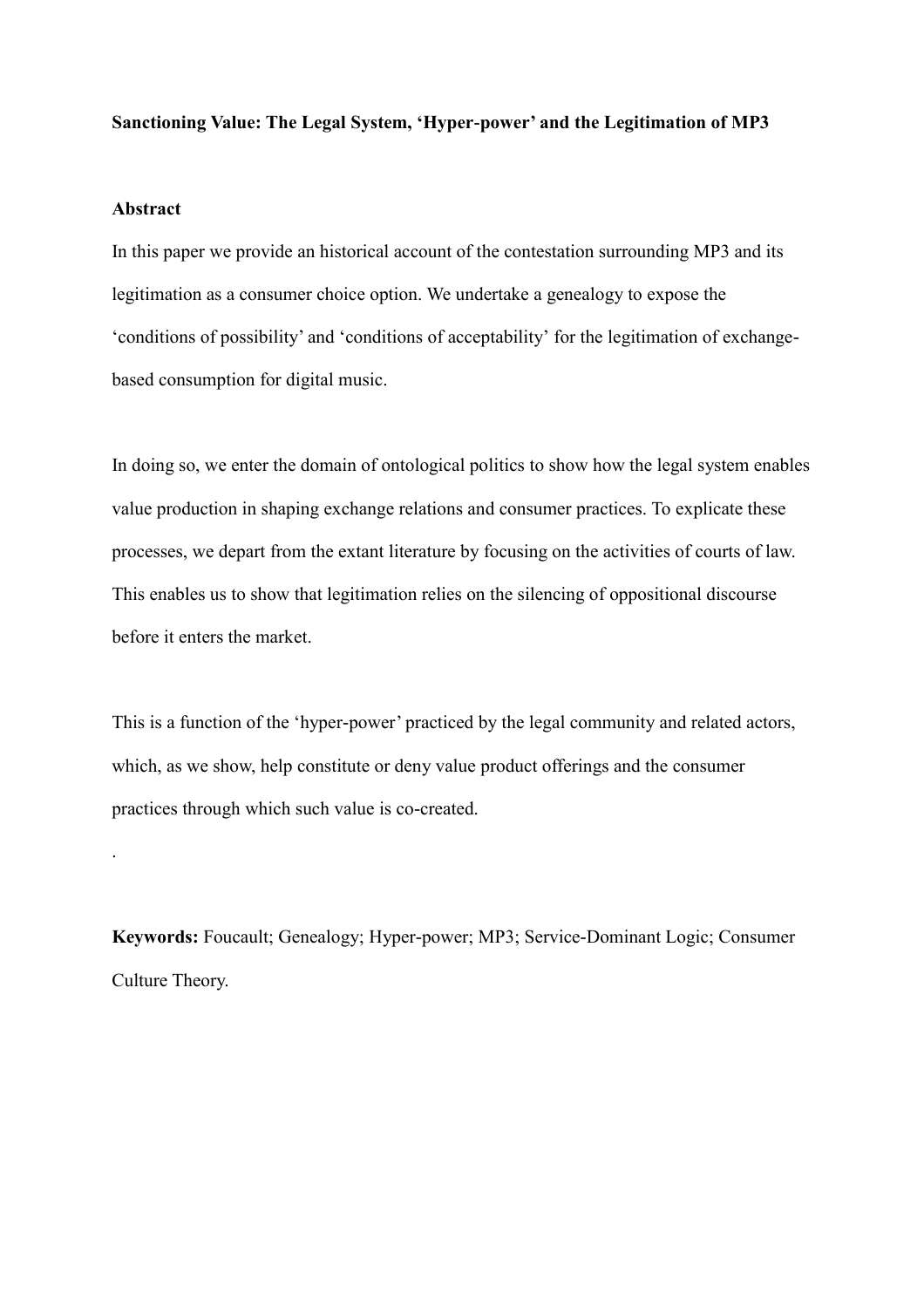### **Introduction**

The promotion of digital music has been hugely successful. It contributes very large sums to corporate coffers. There are now over 450 online music stores with 41 million paying subscribers to streaming services worldwide (IFPI, 2015), whereas in the early 1990s, there were none. MP3 and its derivatives have proliferated, yet are only deemed legitimate consumer choice options if accessed via licensed services.

Consumer choice options are categories of goods or services that are classified and prioritised as preferred means of satisfying needs. These are typically privately owned and accessed through market exchange (Fırat, 1987; Fırat and Dholakia, 1977, 1982). Attached to these options are associated practices – ways of understanding, saying and doing (Schau et al., 2009) – that are legitimate when they conform to the rules and regulations set by the legislative apparatus, are consistent with dominant norms and values, and aligned to existing cognitive schemas (Humphreys, 2010b). In the case of MP3, these arrangements include having to pay and adhere to the conditions set by music retailers. These may entail the inability to copy, sell or re-gift them, with file sharing outside of legitimate distribution networks labeled as 'a form of theft' (see Denegri-Knott, 2004). These processes and discursive moves were not inevitable. And they can be challenged via historical excavation.

Until recently, attention to these kinds of processes has been minimal. This is a reflection of longstanding paradigmatic and epistemological commitments. For many years, marketing theory has grappled with the concept of the marketing system by taking a functionalist approach to make sense of how the various constitutive elements of these networks ensure the achievement of system objectives (e.g. Layton, 2007, 2009). One of the problems with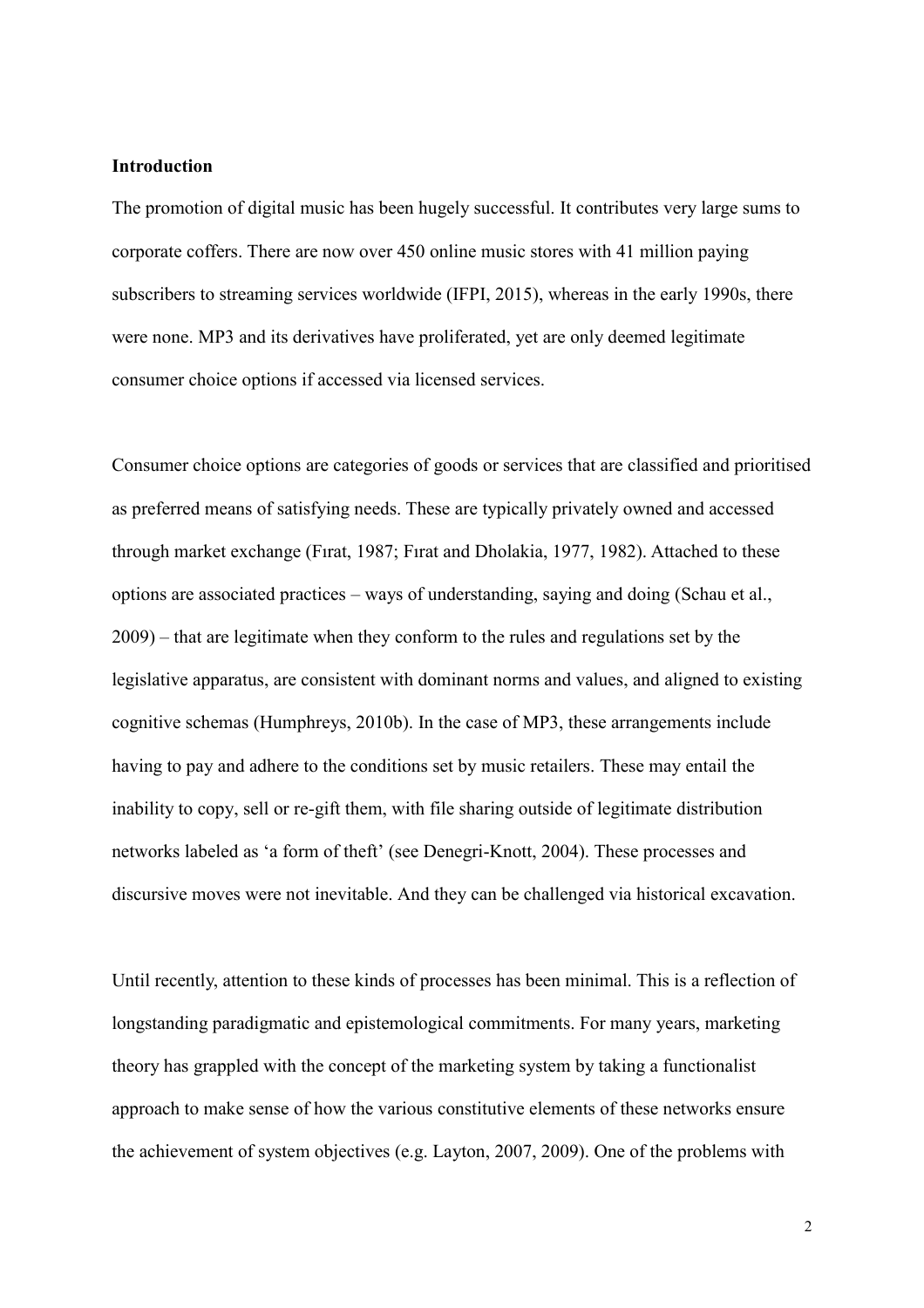functionalism as a sociological approach is its orientation towards system maintenance, its lack of concerted attention to conflict and the implicit assumption that currently operating market and marketing systems should be stabilised and extended in the interest of the public good (Burrell and Morgan, 1979). These assumptions inflect recent debates on Service-Dominant Logic (S-D).

Work carried out under the rubric of S-D Logic has adopted a process-based, evolutionary orientation to frame its approach to value co-creation. Within this literature, the consumer is a co-creator of value working in conjunction with multiple actors (Chandler and Vargo, 2011; Edvardsson et al., 2011; Vargo and Lusch, 2004, 2008, 2015). While these groups often have markedly differential access to resources, knowledge and gatekeepers (Arnould, 2007; Brown, 2007), questions of power and politics in market organisation are typically downplayed. Instead, the world of exchange within S-D Logic is egalitarian, inclusive, 'balanced' (Karababa and Kjeldgaard, 2013) and 'symmetric' (Akaka et al., 2013, Chandler and Vargo, 2011; Lusch and Vargo, 2008; Vargo and Lusch, 2015) with mutual benefit the order of the day (Akaka and Vargo, 2015; Gummesson, 2008).

This view of co-creation as a harmonious process leading to positive outcomes for all does not sit comfortably with research that highlights the politics, conflictual relations and exploitation that permeate the market (e.g. Corvellec and Hultman, 2014; Cova and Dalli, 2009; Edvardsson et al., 2014; Laamanen and Skålén, 2015). While such works are rare, they do invite us to think more critically about the political constitution of value co-creation and the uneven distribution of power between state, companies and consumer. Nonetheless, even these studies tacitly assume that power is a possession of a dominant firm which seeks to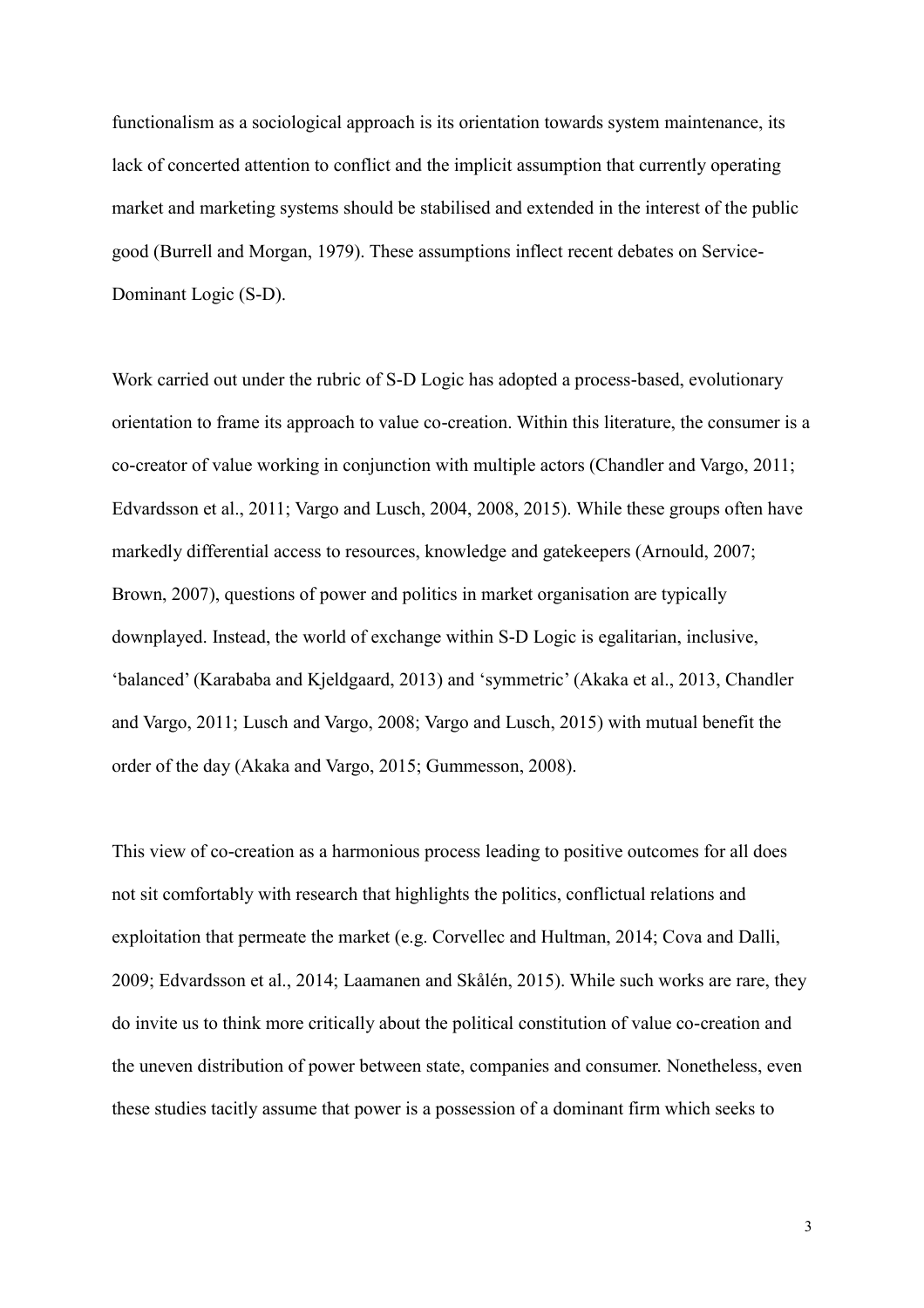maintain key ideas and values that functionally animate the marketing context and its attendant co-creative practices (Edvardsson et al., 2011; Schau et al., 2009).

The problem here is that firm and consumer agency is enacted within boundaries set by fielddefining 'superordinate institutions' (Humphreys, 2010a) and 'supraorganizational' influences (Edvardsson et al., 2014). This lacuna has recently been appreciated by S-D proponents in their reflections on service ecosystems (Akaka and Vargo, 2015; Vargo and Lusch, 2015) and 'institutional logics' (Edvardsson et al., 2014). They argue that we need to produce more realistic representations of the processes of value constitution that account for the multiple actors above and beyond the firm-consumer dyad. In particular, their attention has gravitated to the institutional level (Chandler and Vargo, 2011; Prior, forthcoming; Vargo and Lusch, 2015). They encourage us to explore how norms, rules and frameworks enable value production and marketplace activities. Attention to the socio-historic shaping of exchange relations, it is maintained, is an essential future direction for research (Akaka and Vargo, 2015; Vargo and Akaka, 2012).

At present, their focus has been conceptual (e.g. Akaka and Vargo, 2015; Chandler and Vargo, 2011; Vargo and Lusch, 2015). To further the type of critical enquiry we have in mind and situate exchange processes within the power relations that do permeate the marketplace (Kotler, 1972, 1986), we must explore the roles played by institutional actors in defining the conditions of possibility for value creation and exchange. Studying the institutional matrix that frames the marketplace is one of the 'keys to understanding human systems and social activity' (Vargo and Lusch, 2015: 18). Put otherwise, the marketing system we inhabit is the product of human agents and organisations that are embedded in the institutional frameworks that support capitalistic market structures (Chandler and Vargo, 2011; Giesler, 2008; Giesler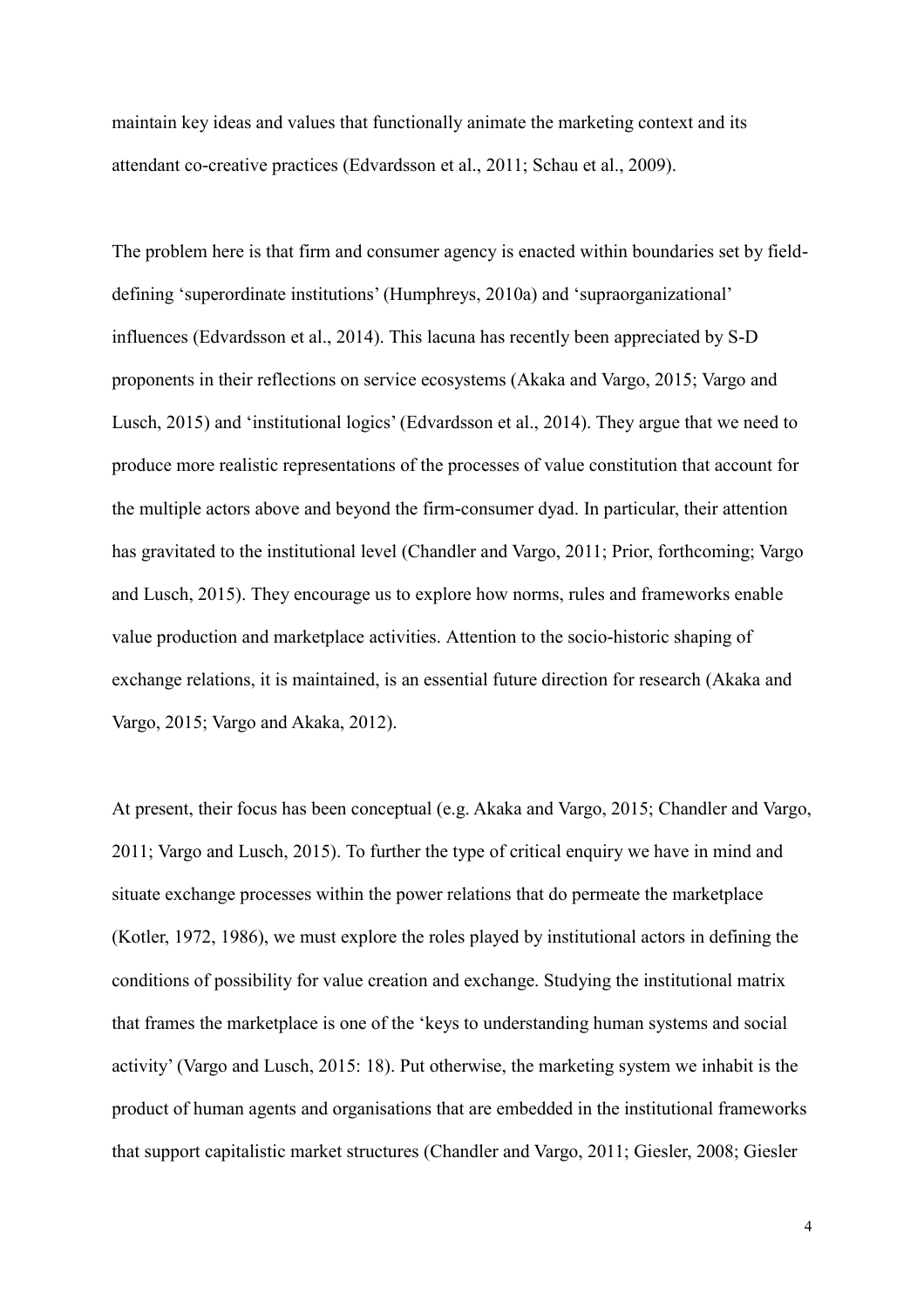and Veresiu, 2014). One of the most prominent is the legal system whose legitimation function undergirds and reciprocally interacts with the market (Foucault, 2008), helping constitute marketing practice and enable consumer access to goods and services (Brei and Tadajewski, 2015; Giesler, 2008).

Vargo and Akaka (2012), Vargo and Lusch (2015) and Prior (forthcoming) do register that the legal system, legislatures and legislation are some of the most important conditions of possibility for the historical and on-going operation of the market. But their argument is underdeveloped. Vargo and Akaka (2015), for example, repeat the mantra of S-D Logic that value is phenomenologically determined by the consumer. However, there is an oscillation in this body of work. Vargo and colleagues seem to partly appreciate – at some level – the differential basis of power relations in society. It is not the individual or ultimate consumer who is solely responsible for value judgements. More accurately, they make value determinations on the basis of a range of options that have already been winnowed for their attention by institutions and social structures. Vargo et al implicitly register this when they stress that institutions are the 'guiding forces of value determination' (Vargo et al., 2015:68)

Joining these narrative threads – that is, the importance ascribed to the legal community and differential power relations – leads us to theorise that this community of practice is one of 'guiding forces' in value constitution. It structures political-economic (Bakan, 2005; Foucault, 2008, 2015), organisational (Chandler and Vargo, 2011; Humphreys, 2010a; Kotler, 1986; Vargo and Lusch, 2015) and consumer practices (Askegaard and Linnet, 2011; Atik and Fırat, 2013; Brei and Tadajewski, 2015; Giesler, 2008; Giesler and Veresiu, 2014). What we mean is that the legal system and the decisions made within law courts enable and constrain what are legitimate consumption options and consumer practices and thus objects for our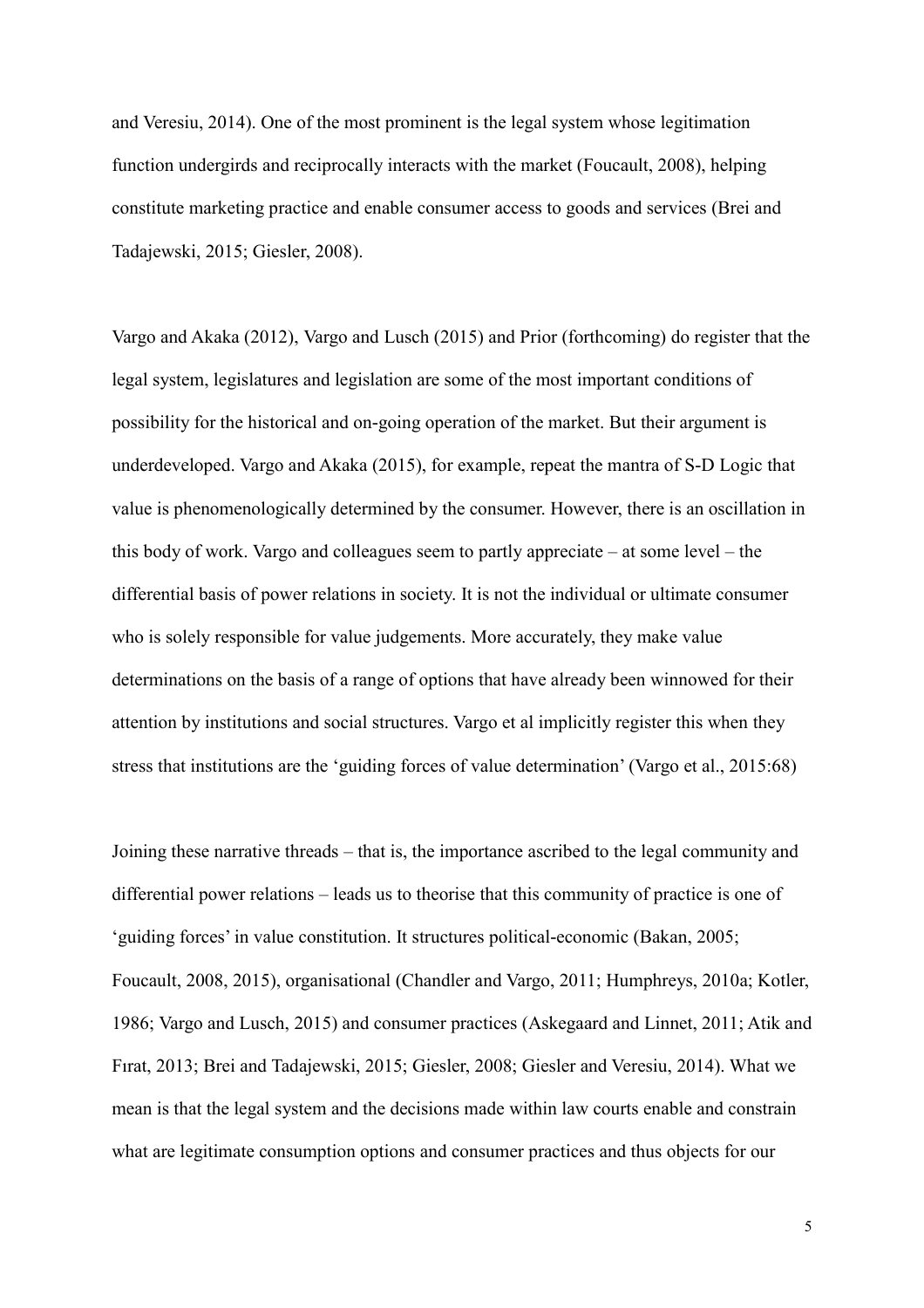attention and engagement. This bedrock assumption clearly differentiates our work from traditions like S-D Logic which focus on the idea that value is only constituted within the market (Akaka and Vargo, 2015; Grönroos, 2012; Gummesson, 2008). We suggest that decisions about value are legitimated or de-legitimated before a consumer uses a product or service.

In other words, the legal system helps constitute or deny value to product offerings (Pietz, 1985). Our choices and agency are structured, patterned and delimited by actors who deny alternative regimes of marketplace (and non-marketplace) practice while affirming others. These decisions are often more consistent with the needs of the capitalist system, organisational profit objectives and the continued expansion of the status quo (Applbaum, 2009; Banerjee et al., 2011). Reflecting these ideas, in this paper we engage with issues of ontological politics and the legitimation of choice options and practices by imbricating the marketplace within the legal system. The latter helps frame industries in certain ways, thereby performing a major role in reaffirming the 'hyper-power' of capitalist exchange relations that impact upon the consumer (Foucault, 2015). We explore this topic via a genealogy of the development and politics manifested in the legal sphere relating to MP3 and digital music.

Focusing on the legal system (and attendant writings, opinions and scholarship intended to direct it) demarcates this study from prior research. Previous scholarship has touched upon the importance of the legal and regulatory environment, but only in passing. Humphreys (2010a, 2010b) charts shifts in the legal environment enabling the growth of the casino industry. Giesler (2008) makes succinct gestures to the relevance of studying the legal system and its influence on consumption choices, signalling the importance of these factors in relation to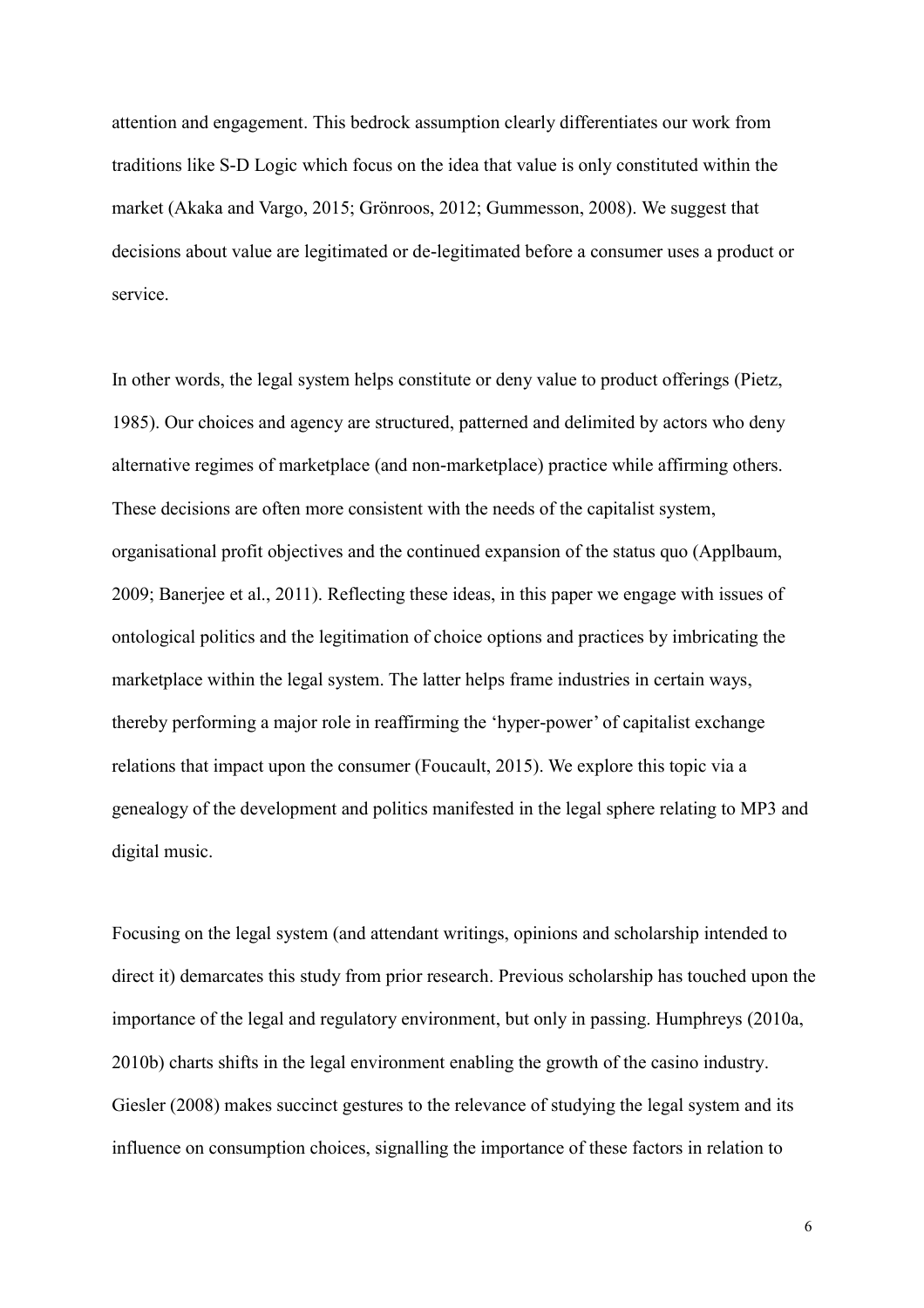music downloading. Offering a slightly different perspective, Denegri-Knott and Tadajewski  $(2010)$  provide a valuable – albeit incomplete – genealogical account of the influence of macro- and meso-level factors that defined the technological basis for MP3. They focused on government policy, important stakeholders (e.g. the recording industry, AT&T and the Fraunhofer Institute), their corporate cultures and the contributions of disciplinary specialisms (e.g. psychoacoustics and electrical engineering) to illuminate the contextual dynamics for the production of this technological artefact.

Our reference to the incomplete nature of their genealogy should not be taken as a wholesale criticism. By their nature, genealogies are partial. Foucault registered that additional studies are always necessary to flesh out the 'polyhedron of intelligibility' that enables us to make sense of the formation, sedimentation and extension of a discipline (e.g. Tadajewski, 2006, 2010b, 2011, 2012), mode of thought (e.g. Zwick and Bradshaw, forthcoming), conceptual category (e.g. Tadajewski, forthcoming) or object of analysis (e.g. Foucault, 2000). This is the generative motive for the present paper. We extend the analysis of Denegri-Knott and Tadajewski (2010) by articulating how MP3 was 'ordered' as a consumer choice option affixed to 'Market Conservatism'. We expose the power relations permeating the decisions that *de-legitimated* alternative exchange regimes – a highly novel contribution to the academic literature (Humphreys, 2010a) – and *legitimated* conservative consumption practices. The latter was only enabled through the silencing of oppositional discourse. We explore how a major facet of this 'marketplace drama' (Giesler, 2008) was affirmed by the legal system, that is, how the social field for music consumption was enrolled within the orbit of possessive individualism, Market Conservatism and the circuits of capital.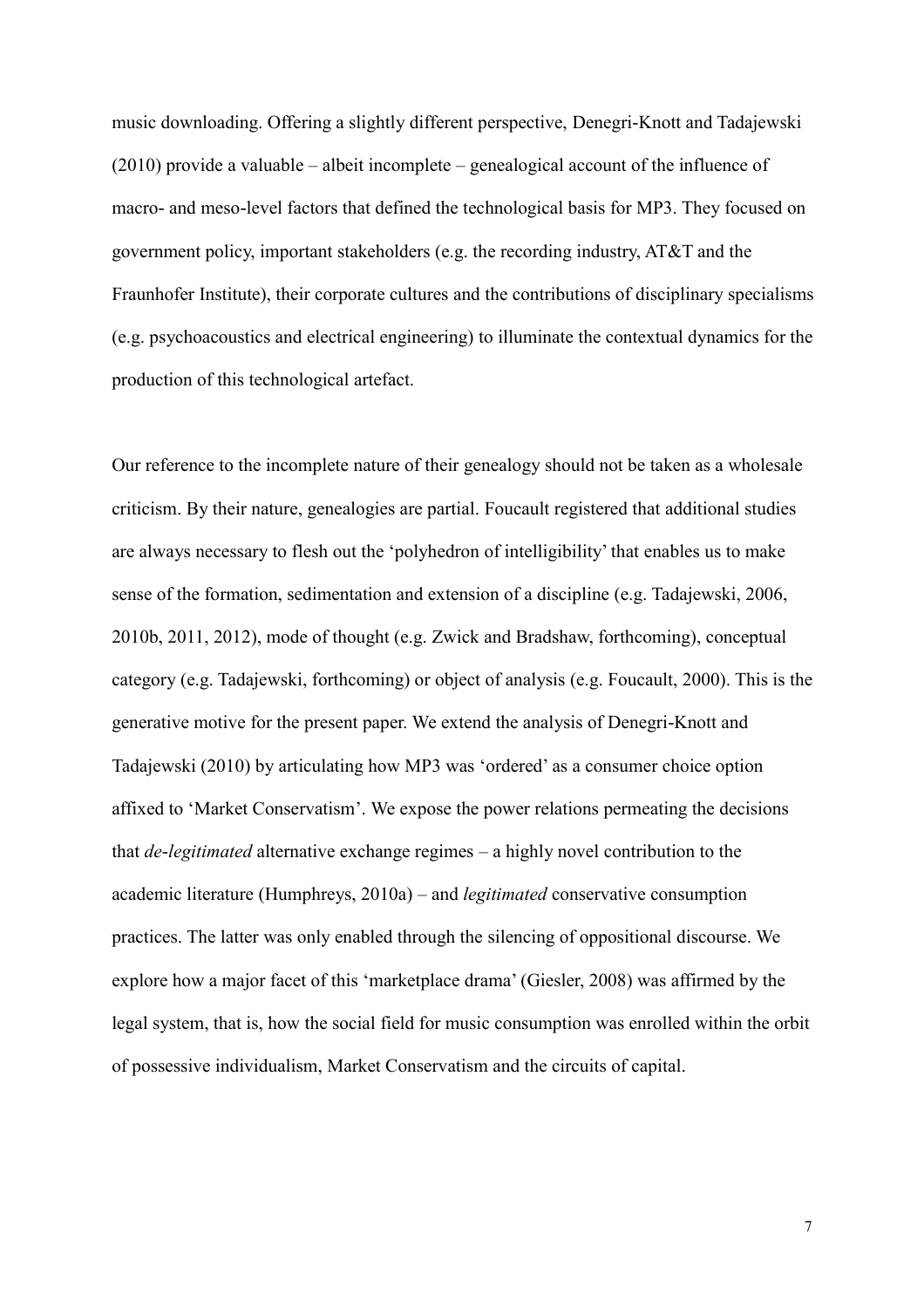The idea of historical research as a tool for 'ontological denaturalisation' (Fournier and Grey, 2000), that is, with rethinking why certain exchange relationships and consumption practices are legitimate while others are denied sanction is based upon the theoretical, conceptual, epistemological and methodological resources bequeathed by Michel Foucault. Foucault's ideas have been used to draw our attention to the role of power in producing and denying certain ways of thinking about markets, marketing, marketing theory and consumer agency (e.g. Ahmadi, forthcoming; Earley, 2015; Falconer Al-Hindi and Staddon, 1997; Giesler and Veresiu, 2014; Skalen et al., 2006; Tadajewski, 2006, 2011). These accounts often articulate how the way we think, act and engage with the world is permeated with power relations that operate at the macro-, meso- and micro-levels (Giesler, 2008; Tadajewski et al., 2014; Zwick and Bradshaw, forthcoming), subtly channeling institutional activities and consumer action in certain directions and not others at the same time as they leave room for resistance (Ahmadi, forthcoming). We will engage with key ideas, concepts and methodological 'precautions' offered by Foucault below, focusing specifically on the concept of 'hyper-power' (Foucault, 2015). Our empirical focus, combined with the analytic sensitivity offered by Foucault's recent work, thereby deepens contemporary debates regarding value creation, affirmation and de-legitimation in multiple ways.

The structure of the manuscript is as follows. First, we explain our historical and theoretical approach. We then identify how MP3 as a consumer choice option emerged. This is achieved by focusing on historical contingency, discursive formation and institutional sedimentation. For analytic purchase – an essential feature given the tendency of genealogical studies to run to considerable length (e.g. Tadajewski, 2006, forthcoming) – we have focused our analysis on the 1999-2001 A&M Records v. Napster Inc. case. This was an important case that has not been studied in the level of detail we undertake in this paper. It merits attention as it was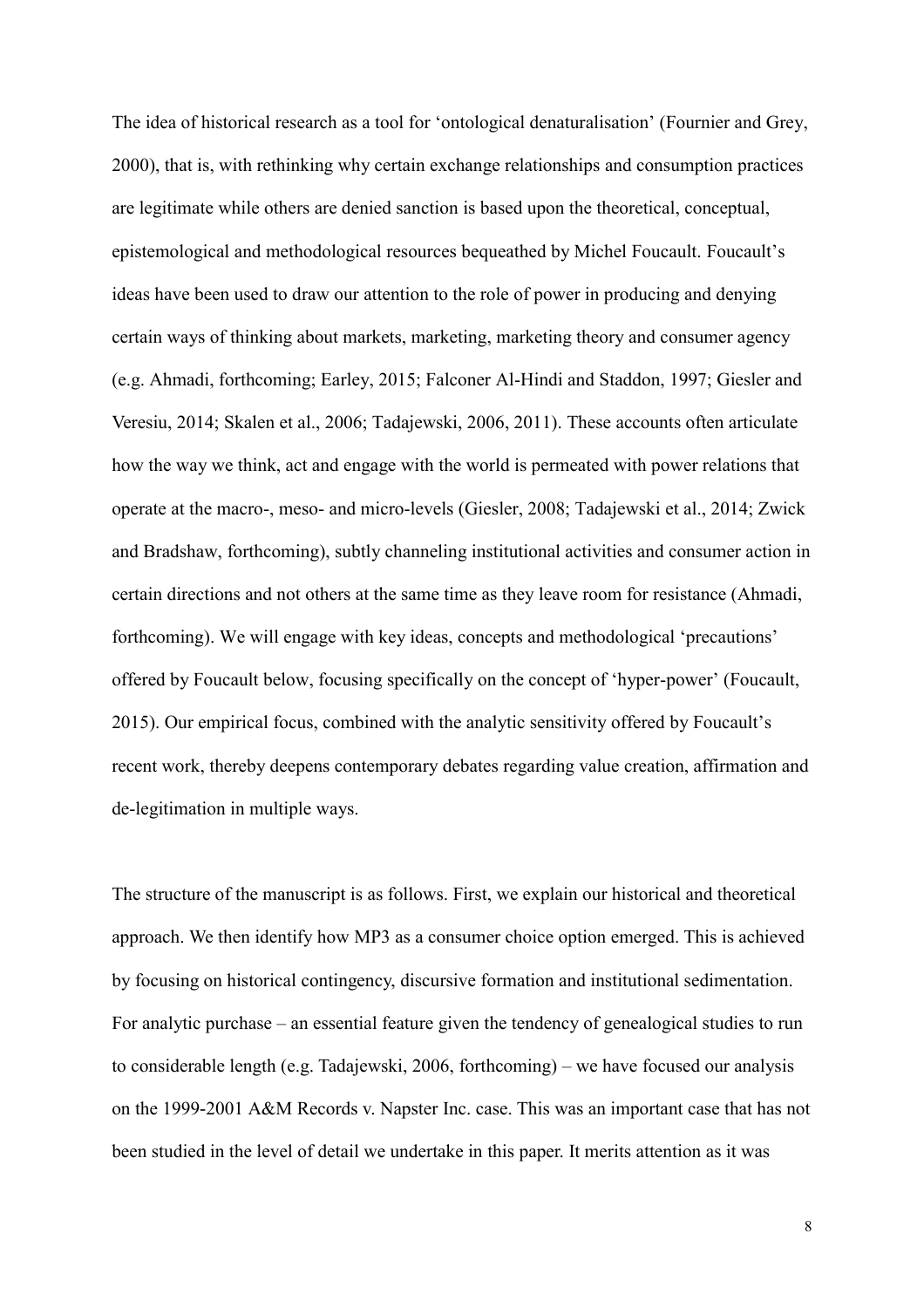foundational in the process of the legitimation of MP3 (Denegri-Knott, 2004; Giesler, 2008). We explicate the dynamics among the various stakeholders and chart the effects of 'hyperpower' in this legal case and market. We conclude with a discussion of our findings and indicate directions for future research.

### **Moving Towards Epistemology and Methodology**

A criticism of marketing theory that still carries weight today is that we know comparatively little about the emergence of consumer choice options. We understand a great deal about consumer decision-making, but far less about the processes that normalise methods of need satisfaction (Brei and Tadajewski, 2015; Fırat, 1987; Humphreys, 2010a). Obviously, our ability to make a choice is not simply an individual decision (Alderson, 1958). Choices are the outcome of complex socio-historical processes that can be traced at multiple levels (e.g. Chandler and Vargo, 2011; Giesler, 2008).

Recently scholars have made a plea for registering that our choices are deeply influenced by wider contexts (e.g. Askegaard and Linnet, 2011; Chandler and Vargo, 2011; Vargo et al., 2015). On rare occasions, reference is made to the preformatting of choice by our respective institutions and laws (Fırat, 1987; Humphreys, 2010a). This reorientation of marketing and consumer research cuts to the core of contemporary debates. In emphatic terms, Chandler and Vargo aver that 'How exchange is framed by context is a fundamental aspect in the study of markets and value co-creation that requires further exploration' (2011: 45).

Our position departs from the epistemology of S-D Logic and connects with the emerging critical literature referenced above. Taking a cue from this material, the marketplace is not a domain of equivalent power relations (Arnould, 2014; Banerjee et al., 2011; Foucault, 2015).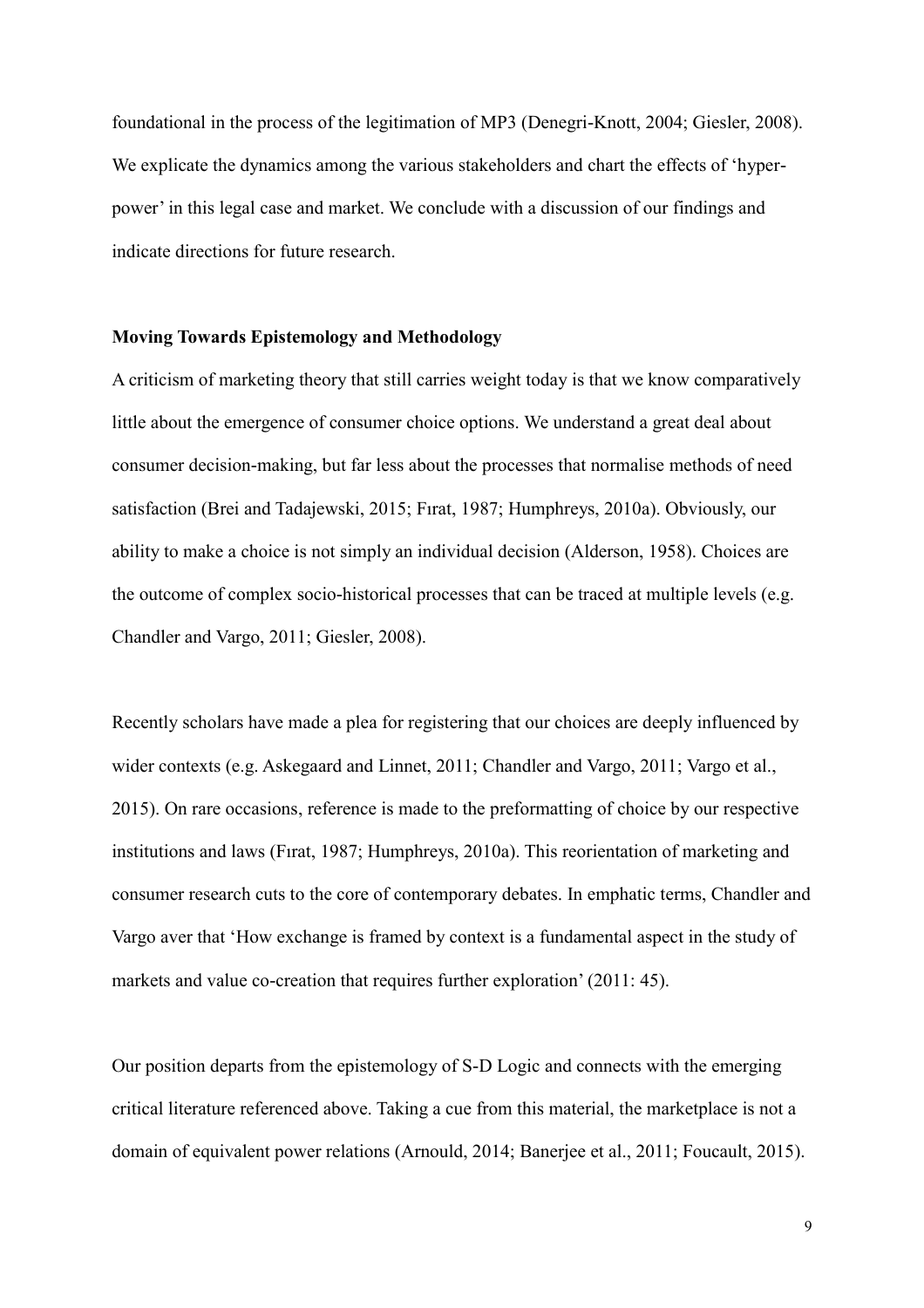It is decidedly unequal and asymmetric (Applbaum, 2009; Foucault, 2008; Geiger et al., 2012; Giesler, 2008; Kotler, 1972, 1986). This is made very apparent in the intellectual bedrock for studies on 'megamarketing' (e.g. Kotler, 1986). Kotler (1972) has long been aware of the unequal nature of the marketplace, references the role for coercion in exchange relations, the prominence of 'vested interests' and the usefulness of threats to secure desired behaviours (e.g. Kotler, 1972, 1986). Connected to this, history is often 'violent' and 'bloody' (Foucault, 1979: 134). And our inherited political, economic and legal systems as well as the marketplace reflect these conflictual tropes (e.g. Ahrne et al., 2015; Edvardsson et al., 2014). These analytic points have been underplayed to date (Giesler et al., 2012). We emphasise them.

In the opinion of Foucault, scholars might look to particular domains if they want to see the power-laden tapestry of human and institutional activity most vividly. His general point is that we need to look to areas where there are structurally sedimented institutions, forms of knowledge, disciplinary specialisms and actors who interact with groups that seek to transform the order of discourse (Foucault, 1979, 2015). He usually singles out groups who are part of the status quo or operating on its margins. They are typically permitted to differentiate between normal and abnormal practice (e.g. Foucault, 1977/1991: 248-249). Psychiatrists figure prominently in his ruminations, as do judges. They all promote 'normalizing' discourses (e.g. Foucault, 1977/1991: 296-297; 2006: 102, 133, 202; 2015: 240-241).

In the case of MP3, Foucault's arguments direct our attention to the ways in which historical developments contribute to our current experiences, engagements and marketplace participation (e.g. Foucault, 2008). His archaeological and genealogical studies are useful in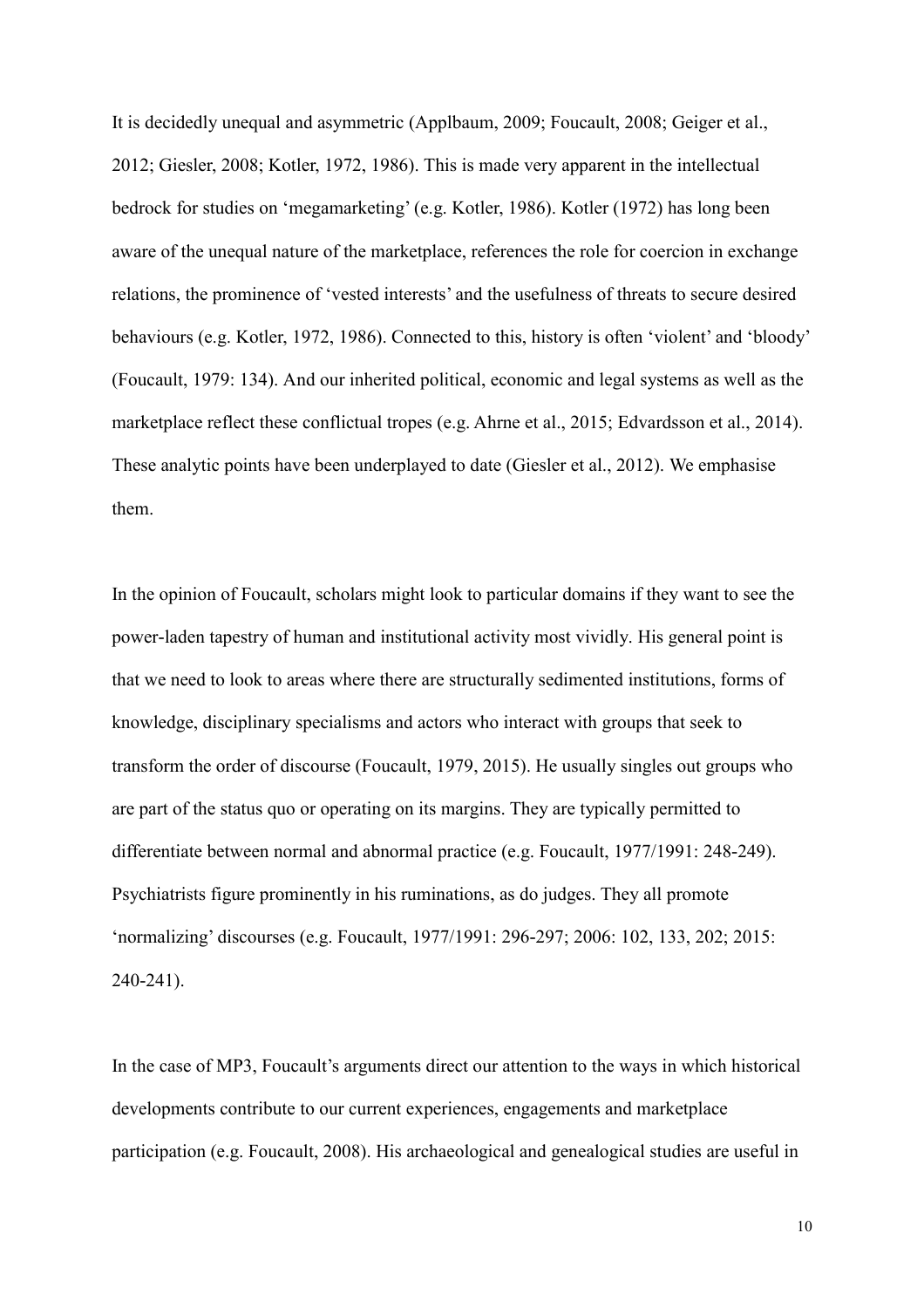that they illuminate how particular theoretical traditions, concepts, practices and institutions have emerged. He connects these discussions to external factors that shape a variety of domains of discourse, often referencing important political, legal, economic, social processes and events that help cement particular realities. This descriptive facet of his work is called his archaeological approach. Subject to criticism for failing to illuminate the role of power led him to engage with 'the way in which relations of power give rise to discursive practices' in later work (Foucault, 2015: 93). This was the genealogical element of his analysis, with the latter label subsuming archaeology. It is the approach we take in this paper.

These methodological 'precautions' led us to explore the interactions between those who seek to reaffirm traditional market exchange relations and those seeking to produce, promote and extend alternative visions of market and non-market systems using genealogical analysis as our methodological strategy. This focus on power relations keys into an important theme underwriting Foucault's approach to historical analysis. He posits that history is a battleground: 'The historic force which propels and determines us is in fact warlike…It is…understandable and should be analysed down to the last detail; but analysed in terms of the understanding of battles, struggles and tactics' (Foucault, 1979: 134).

Just because power is not something that is possessed – Foucault asserts that power can only be practiced – does not entail that some groups, classes, or institutionally sanctioned professionals do not have the potential to exert a greater level of power than others (Foucault, 2015). This nuance is neglected in research invoking Foucault. Gestures are sometimes made to the linkage between power and resistance. What is not appreciated is that certain groups can mobilise 'hyper-power' (Foucault, 2015). Hyper-power is a 'multiplied, accumulated power' (Foucault, 2015: 219). It is a vision of power relations that stresses the mobility and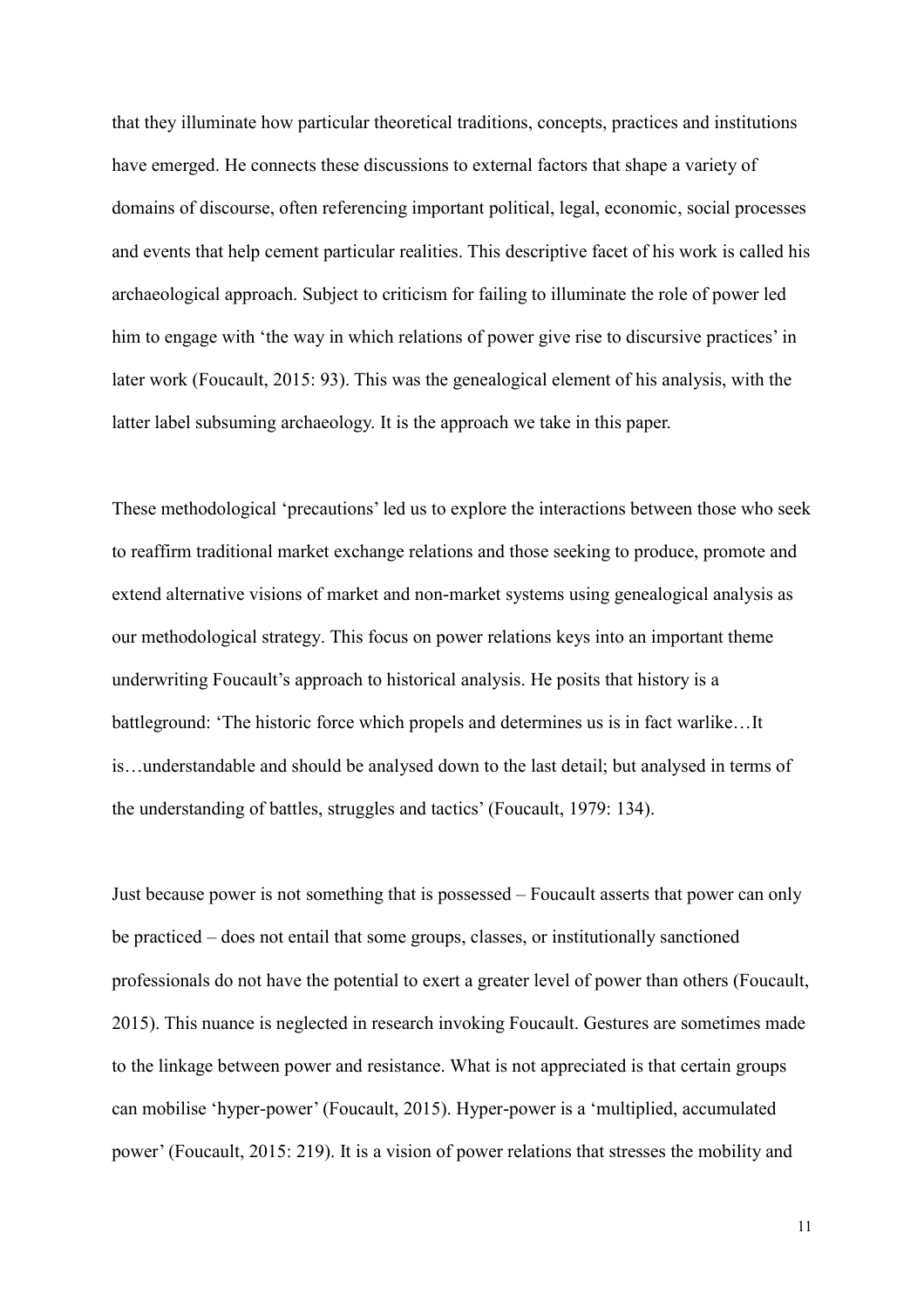plurality of relations of force – thus working against Marxist accounts – yet still registers the inequitable distribution of influence.

While it is the case that one group (like the bourgeoisie) cannot inflict its vision on the rest of a population without any resistance, social privilege can result in power effects that are ramified and cohesive (cf. Geiger et al., 2012; Humphreys, 2010a). Arguably, this is likely to be the case when power relations are mobilised by a group with social sanction, legislative power and the weight of historical precedent on their side. As Foucault explains:

'The power relationship does not conform to the monotonous and definitive schema of oppression. Of course, in this kind of general war through which power is exercised, there is a social class that occupies a privileged position and may thereby impose its strategy, carry off a certain number of victories, accumulate them, and obtain the advantage of an effect of hyper-power.'

(Foucault, 2015: 228)

Given the prominence of these institutions and actors, there are often records of these strategic interventions in the order of discourse that capture the contestation that took place. We are not looking for things that are not or never said in relation to an order of discourse. This is a methodological idea that is bereft of sense (e.g. Deleuze, 1999: 57; Foucault, 1976/1998: 11, 2015: 166). Foucault's point is that we should look at what is said, by whom, for what purpose and unravel why it secures discursive and analytic purchase.

Relatedly we must be attentive to the elision of statements, denials of validity, challenges to acceptability or appropriateness within an order of discourse (Foucault, 1979, 2015). This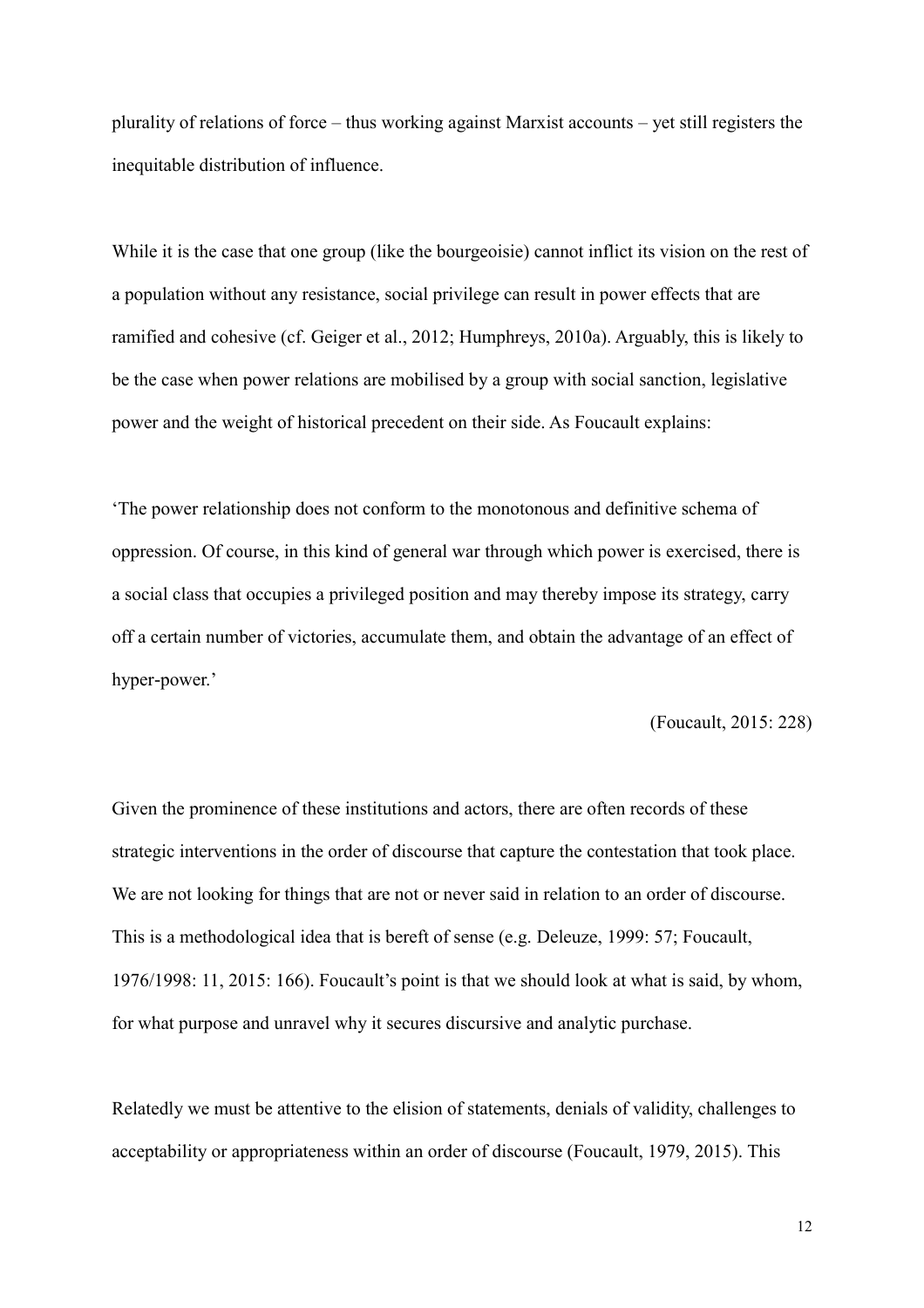provides us with insight into the 'conditions of acceptability' (Foucault, 2015). Importantly, these movements and power plays are 'transparent to analysis and…can be discovered if we study the strategies of power. Where sociologists see only the silent or unconscious system of rules, where epistemologists see only poorly controlled ideological effects, I think it is perfectly possible to see perfectly calculated, controlled strategies of power' (Foucault, 2015: 236).

Methodologically, therefore, this encourages us to pursue close readings of prominent case studies, analytic arguments, legal judgements, as well as explore marginalised literature, works and themes that have been written out of the canon. To destabilise our current understanding of MP3, we engage with texts written between 1993 and 1999 endorsing free digital music. We read this material in conjunction with content derived from software engineering and law, where digital music is classified as a common (not private, commercial) good amenable to infinite sharing. This archive consists of 15 manuscripts written by law theorists and 22 authored by software engineers.

In mapping the transformation and legitimisation of digital music consumption, we unravel disputes between three competing discourses (Digital Communitarianism, Digital Libertarianism and Market Conservatism) that were mobilised during the 1999-2001 A&M v Napster Inc. case. Engaging with these sources will enable us to narrate how a plurality of choices are winnowed to a consumer choice option. This focus on a legal case is consistent with Foucault's engagement with court evidence. He used these to illuminate competing discourses. Our empirics comprises 90 documents amounting to 1444 pages of text. This includes declarations from interested parties, court rulings, summaries, notices,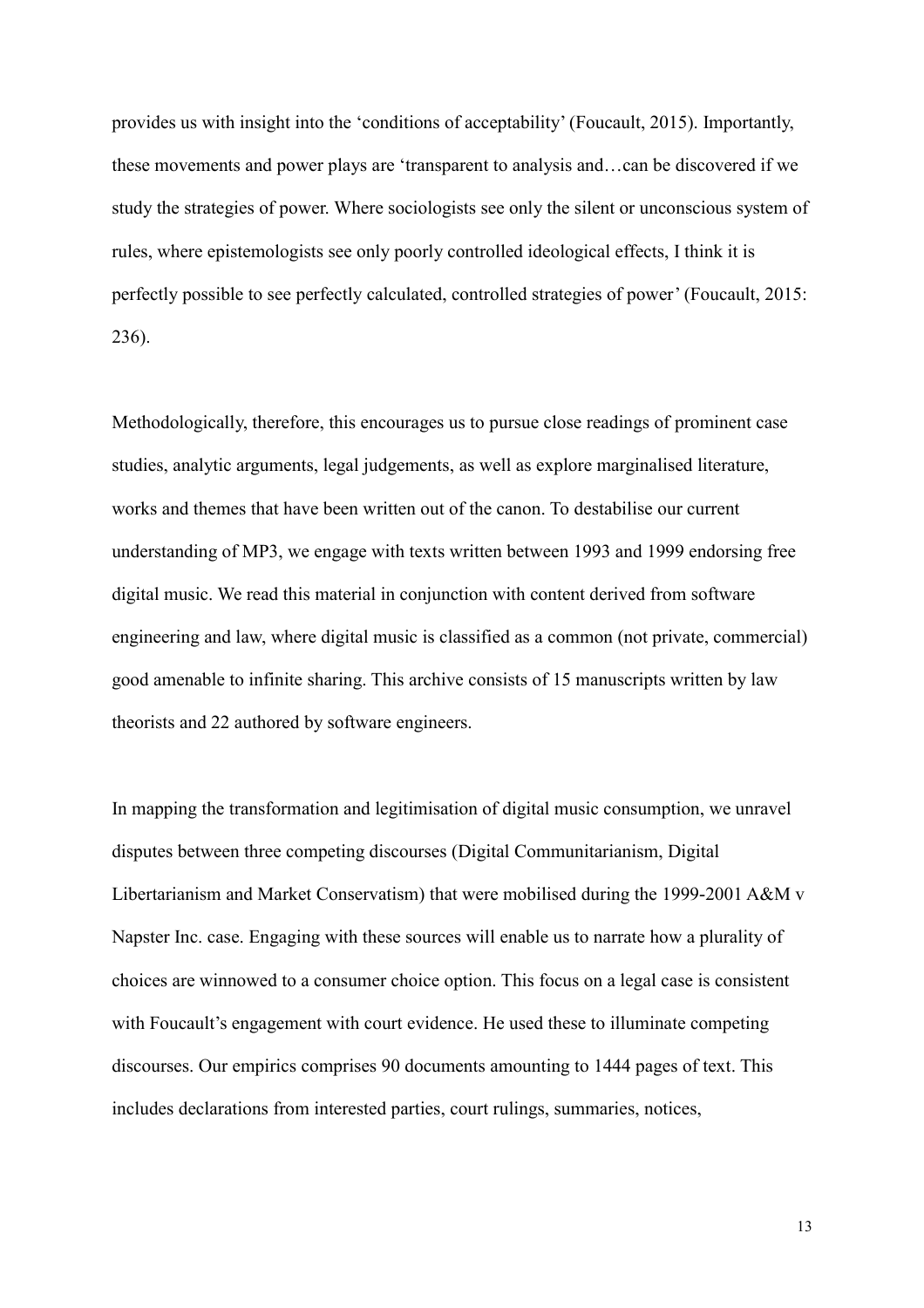memorandums, expert reports, amici briefs in support of Napster or A&M Records and trial transcripts of the proceedings.

The analysis involved weighing the currency of different discourses and the authorities representing key institutions (i.e. who was empowered to speak, for what purpose and with what result). Specifically we traced attempts to conceptualise and manage emergent objects, practices and subjects. These exercises enabled us to see the effects of 'hyper-power' and the fixing of MP3 as a digital consumer choice option and their corresponding consumption practices as legitimate in the eyes of the law.

Where previous scholarship has been attentive to the formation of choice options as an evolutionary process (Chandler and Vargo, 2011; Chaney et al., forthcoming) we conceptualise them as resulting from the ramifications of 'hyper-power' (Foucault, 2015), discontinuity and continuity (Foucault, 1979). We widen the scope of actors embroiled in the production and affirmation of market systems beyond the consumer-producer dyad to include a multiplicity of actors – a methodological move consistent with Foucault's work and the recommendations of recent publications (e.g. Chaney et al., forthcoming; Geiger et al., 2012; Giesler, 2008; Humphreys, 2010a).

### **COMPETING MARKET AND NON-MARKET SYSTEMS FOR DIGITAL MUSIC**

## **MP3 as a Common Good**

The emergence of MP3 sharing in the mid-1990s was disruptive and discontinuous. Nor was it consistent with the conditions of acceptability that circulate in capitalist marketplaces. As appreciated by Giesler (2008), the hacker positioning of MP3s as common goods challenged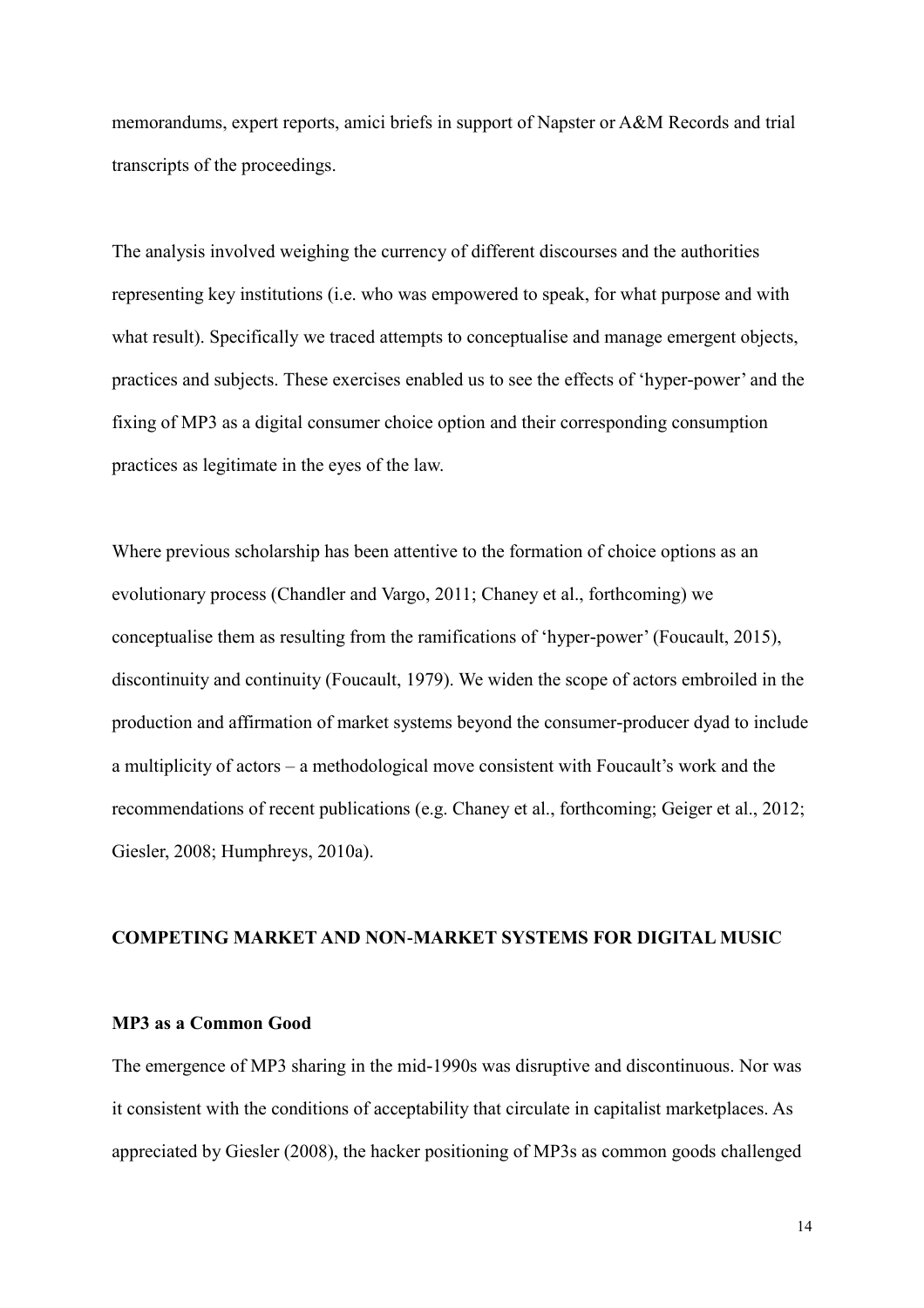the legitimacy of traditional consumption practices for music. Historical contingencies exacerbated this movement into a liminal twilight. Most notably these included the lack of regulation for Internet start-ups and government initiatives to wire schools and university campuses. Equally important was the discursive work being undertaken in the fields of law, cyber-culture and software engineering.

The first MP3s were consumer made and the appropriation of compression technology by hackers provided one of the conditions of possibility for the cultural practices that boosted the spread of MP3, especially among American students. These enjoyed faster networks than their European cousins that they employed to share music. Without the exponential growth of the Internet and the development of computer processing power to run music files, Internet Relay Chat to facilitate sharing, the advent of technology like MP3 players and online skins to play MP3 files, MP3 technology would never have been recognised as a thing of value. The factors that enabled the diffusion of this technology were, therefore, manifold and interlocking.

Even though free sharing of MP3s was prevalent in the 1990s, there were attempts to enrol them within commercial market structures by e.Music, MP3.com, Ritmoteca and Sony Music among others. However, it was only with the popularisation of Napster beginning in August 1999 that an attempt to create a competing market system for digital music took hold. Napster's Peer-to-Peer (P2P) file sharing architecture facilitated the transmission of MP3s by making the files available to other users. At its height, the service had over 75 million users (i.e. July, 2001) sharing approximately 10,000 music files per second (Brief of Plaintiff, 2000). By this time users, particularly those located in North America, were conversant with a sharing logic that permeated most popular Internet applications (Rheingold, 1993). It is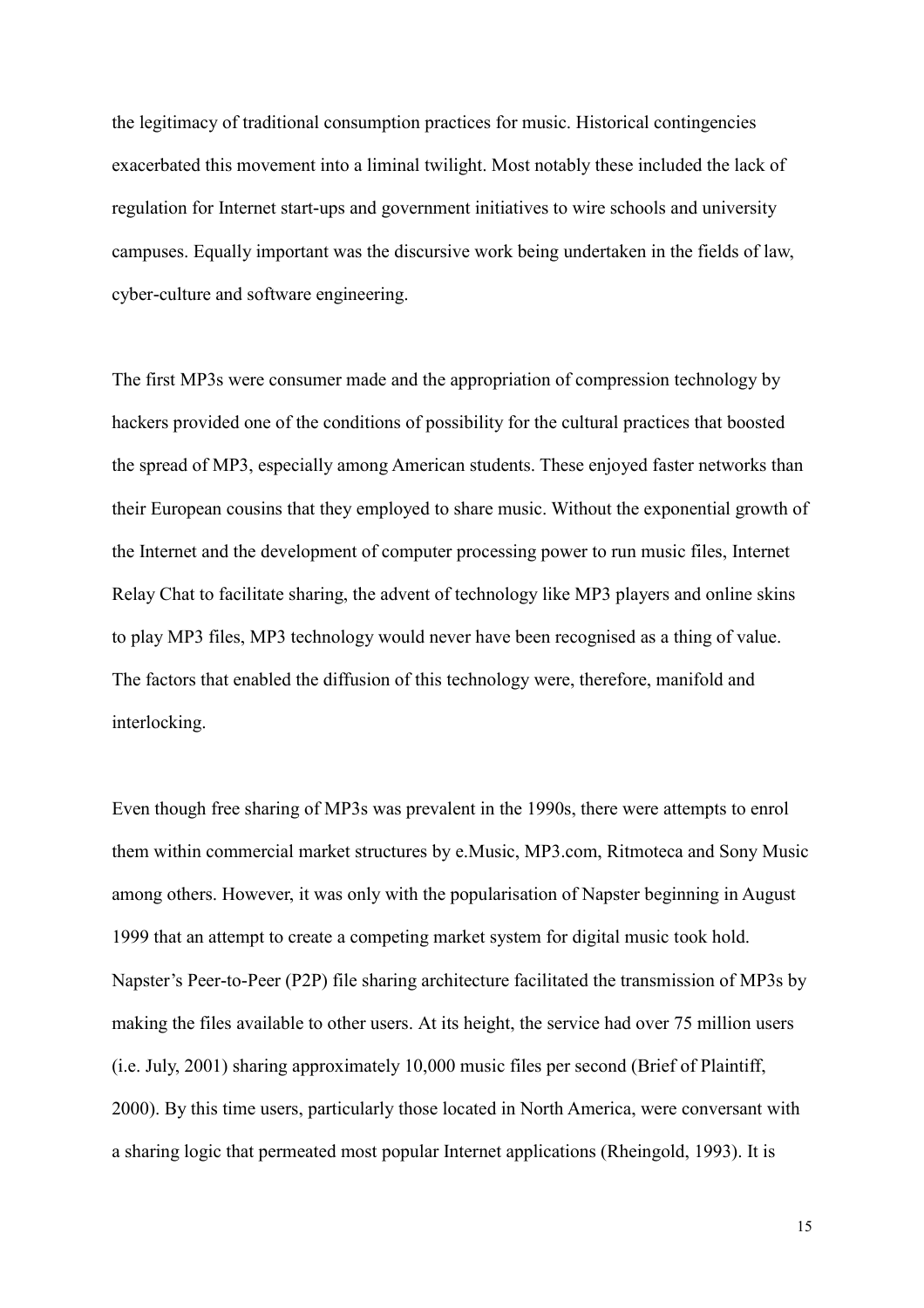within this context that file sharing was articulated as an expression of free sharing among Napster's users.

These articulations have their seeds in essays posted online between 1993 and 1999 by Ram Samudrala from the Free Music Movement. His posts present a justification for digital music sharing as an alternative non-market system of music production and consumption. Samudrala starts by defining his philosophy as 'an anarchistic grassroots, but high-tech system of spreading music: the idea that creating, copying, and distributing music must be as unrestricted as breathing air'. He clarifies that 'you have the freedom to make a copy of a CD I've created, the freedom to download sound files of songs I've created from my server on the Internet, the freedom to cover or improve upon a song I've written'.

These ideas are refractions of a Digital Communitarian discourse that surfaced in the early 1990s in the writings of software engineer and free software advocate, Richard Stallman, legal analysts like Jochai Benkler and Lawrence Lessig and cultural commentators like Howard Rheingold. Digital Communitarianism proclaimed the Internet as a new commons, a collectively produced and shared space (Rheingold, 1993; Benkler, 1999; Lessig, 1999a, 1999b). In the commons, it was the community member and not the consumer, who was engaged in coproducing a peer-based economy. The field of law reverberated with references to the Internet as a commons. Lessig (1999b: 3), for example, maintained that:

'The Internet is a commons: the space that anyone can enter, and take what she finds without the permission of a librarian, or a promise to pay. The net is built on a commons – the code of the world wide web, html, is a computer language that lays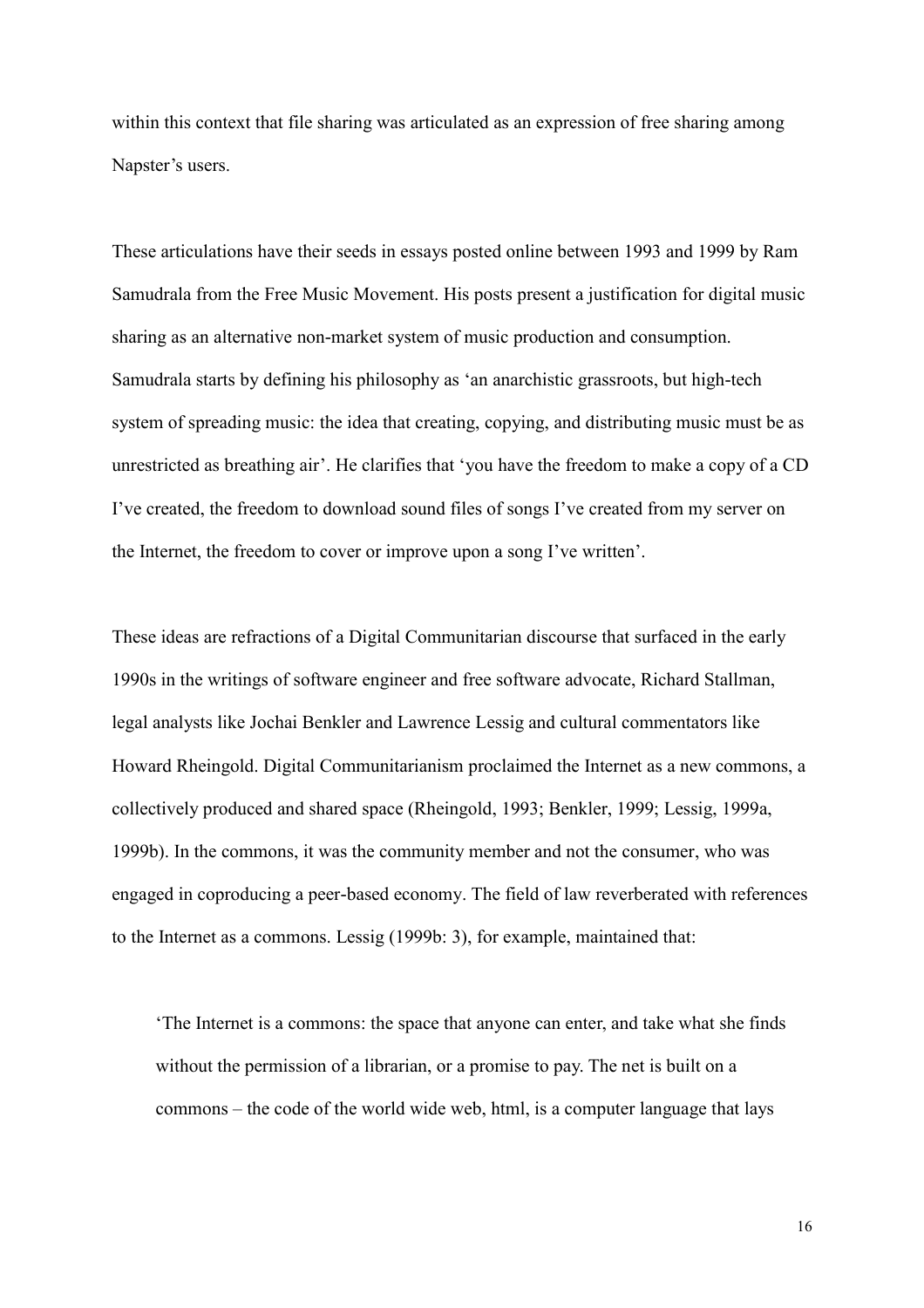itself open for anyone to see – to see, and to steal, and to use as one wants…It's out there for the taking; and what you take leaves as much for me as there was before.'

He uses the terminology of the commons to link an open Internet architecture to a vibrant public domain. This allows him to transverse issues of free expression, access to content and the preservation of the public domain. With Benkler and Litman, Lessig enunciates a normative position to defend an open information structure for digital goods. Their point is profoundly antithetical to capitalist conditions of acceptability. Read in conjunction, they believe that digital goods should be freely accessed. Hence their invocation of genealogical precedent in the form of the 'commons' and the threats posed by capitalist enclosure (i.e. the potential for the emergence of new forms of 'illegalism' tied to behavioural practices ultimately deemed deviant in relation to incumbent legal and social mores (Foucault, 2015)).

For Lessig, there should be a strong counterweight to private property (1999a, 1999c, 1999d). In sketching out an alternative vision for the ordering of digital goods as common goods, he is well aware that the status quo, that is, the legal system and current political-economic thinking will work against perspectives inconsistent with the conditions of acceptability for statements about property rights. Here, the weight of history can potentially cleave space in current formations of discourse in the hope of fomenting alternative perspectives that would ordinarily find it difficult to negotiate the assumption bases in play. As Lessig explains,

'We need a way to resist this. We need a way to show just why this obsession with property is not the property our framers had in mind. We need a way to show that it will recreate the closed society. We need a way to show that IP [Intellectual Property] has always been understood to mean balance between incentives and the commons…We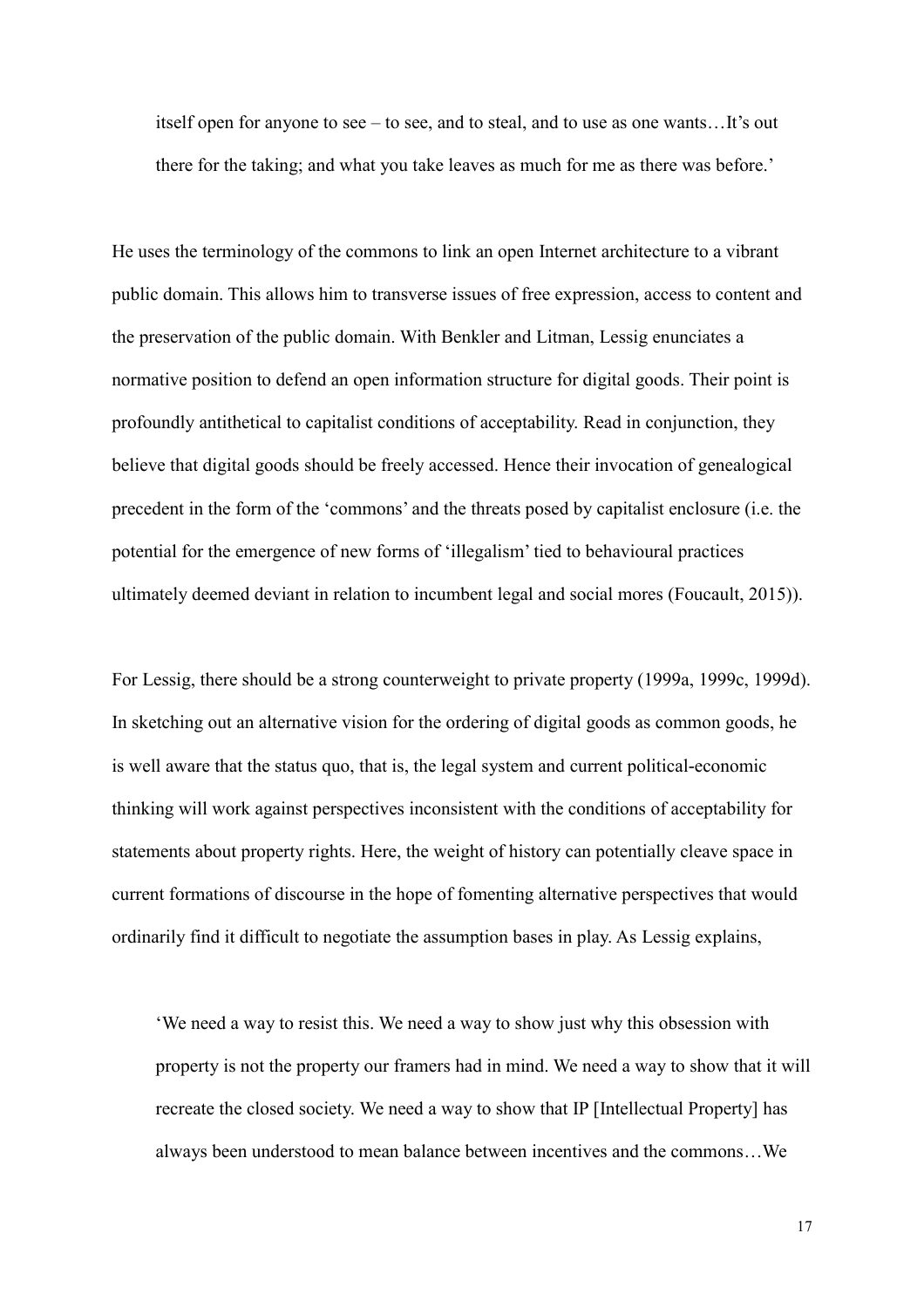need some way to get people to see that the resistance to this propertization is not communism' (Lessig, 1999c: 14).

These justifications for a non-market system drew from deontological ethics and utilitarian ideals. Samudrala invokes this grounding: 'Limiting your creativity to specific audiences, especially…[for] monetary reasons, is shirking existential responsibility and destructive to society as a whole'. Such lofty ideals had previously been popularised by Richard Stallman (whom Samudrala cites). Stallman was a staunch advocate of the right to access, change and freely distribute computer code. His position diverges significantly from extant copyright law: 'the desire to be rewarded for one's creativity does not justify depriving the world in general of all or part of that creativity…the Golden Rule requires that if I like a program I must share it with other people who like it' (Stallman, 1985: 33).

The logic of these observers was beguiling. Morally, everyone should be able to experience and contribute to the production of a digital commons. The benefit(s) for the community should be elevated above the rights of individuals. An open and transparent system of cultural proliferation would enhance engagement with the content and strengthen communal ties (Rheingold, 1993; Stallman, 2002). In stronger terms, failing to contribute to the community causes 'psychosocial harm' (Stallman, 1992). It is 'antisocial and anti-ethical' (Stallman, 2002: 8). These discursive narratives weaved throughout user communities, with the Internet savvy justifying their activities by invoking terms such as community, gifts and sharing (e.g. Giesler and Pohlmann, 2003a, 2003b; Giesler, 2006, 2008).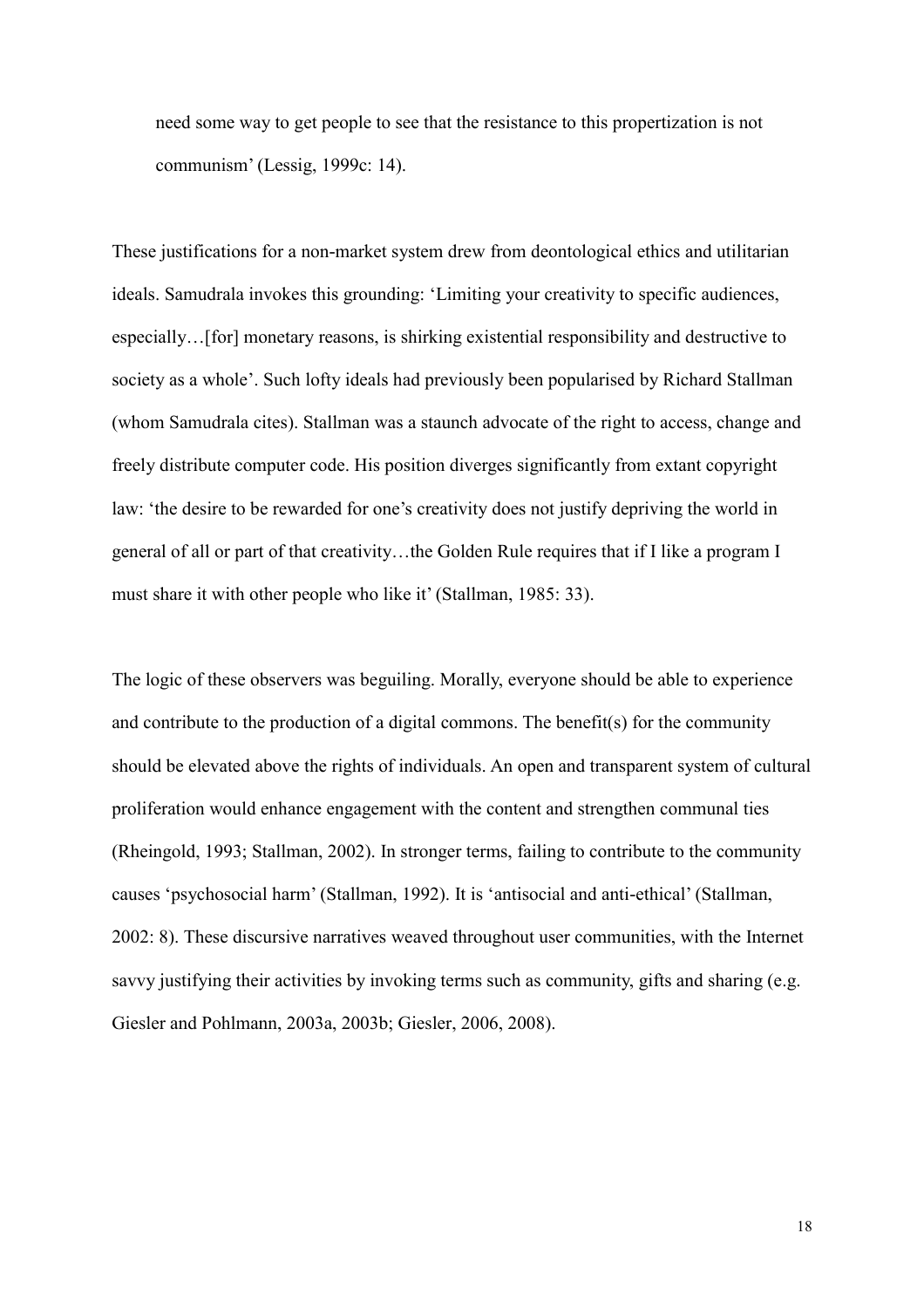#### **Digital Libertarianism and MP3 as a Promotional Hook**

File sharing was not simply a function of the ethos articulated and enacted on the web. It was enabled by the zeal of high-tech entrepreneurs who circulated the applications needed to create and share MP3s. So, we are not within the terrain of 'illegalism' yet (i.e. where community needs and desires are eclipsed in the face of a corporate pursuit of profit which is affirmed through legal sanction). Rather, this is a familiar terrain within the development of capitalism. The political-economic-legal structure of capitalism has historically had a fairly profound tolerance for activities that enable the expansion of the marketplace (Foucault, 2015), especially those that help it operate efficiently prior to its sedimentation in ways conducive to corporate profit objectives – *the* objective that drives business in the American legal system (e.g. Bakan, 2005).

Online success relied on attracting enough eyeballs to constitute a website as a tradable commodity. Venture capitalists were eager to invest in sites with appropriate levels of 'share of mind' (e.g. *New York Times,* 2000; Raymond, 1998, 1999; Spector, 2000). This investment influx coincided with a period of financial prosperity in the US. Low interest rates eased access to capital and fostered a flurry of speculation on start-ups like Napster who had only vague ideas about how to monetize their popularity.

The need for rapid growth led to a translation in the concept of 'free'. As we have shown, for Digital Communitarianism 'free' meant freedom of expression and equal access to a vibrant public sphere and its production. However, in the emerging market system around MP3, 'free' was used as a promotional hook. Napster, in particular, used MP3s as hooks to attract consumers who they hoped to convert into paying customers (Dinger, 1998). By converting users, Napster wanted to monetize their popularity through the sale of 'subscriptions, product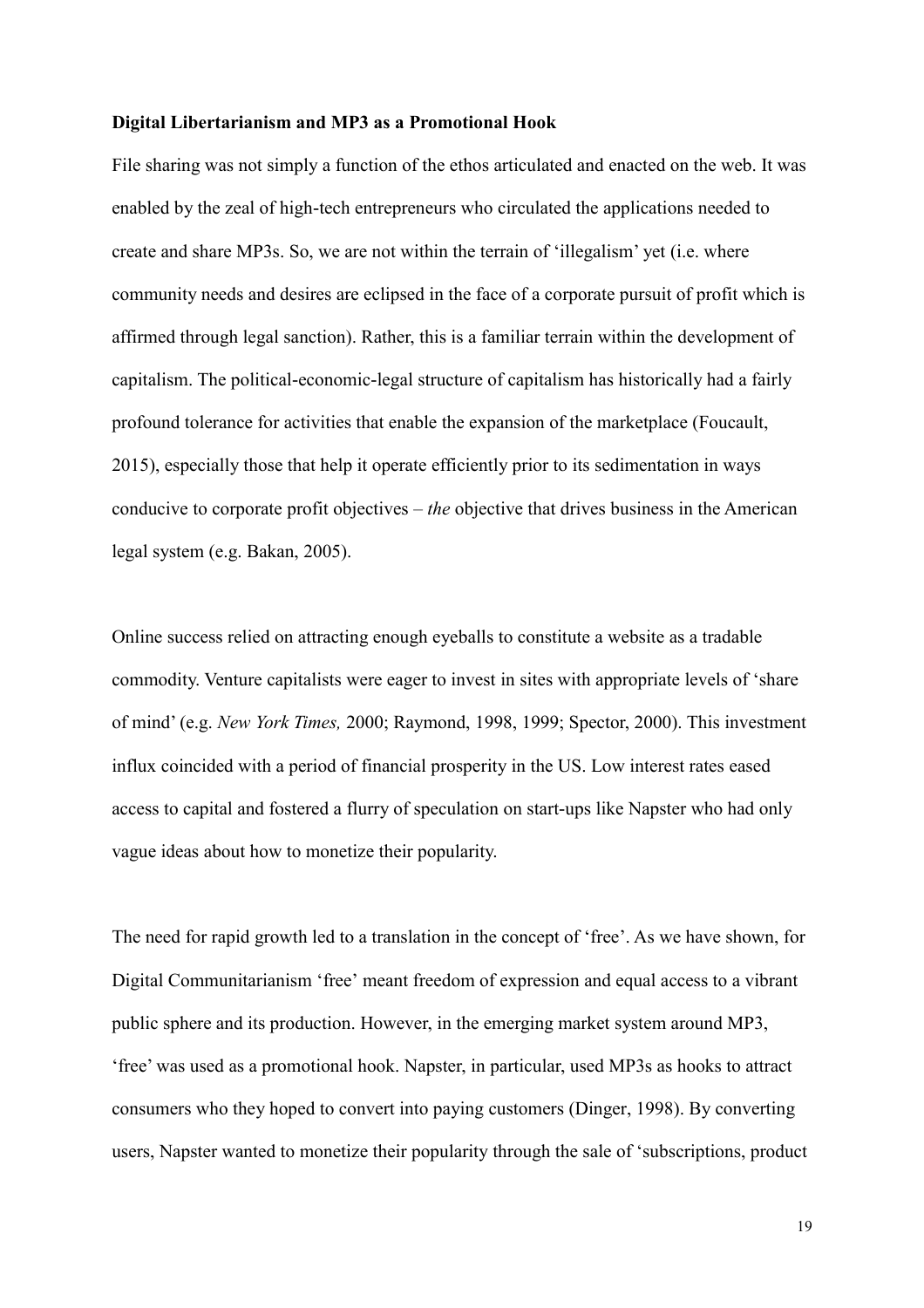sales, sale of demographic information, and ultimately, [the] sale of the company' (Brief of Plaintiffs, 2000: 13).

To legitimize this commercial moment, moral traction was provided by a Digital Libertarian discourse that proselytized the rights of the individual citizen to exploit the richness of the digital terrain without government intervention. Digital Libertarianism fused technological determinism with free market, liberal ideals, celebrating the Internet as a regulation-free zone. Market mechanisms were heralded as the vehicle to ensure individual freedom and societal wellbeing. These discursive threads are prominent in the writings of John Perry Barlow, founder of the Electronic Freedom Foundation (Perry Barlow, 1996) and Eric S. Raymond (1998, 1999, 2000) from the Open Source Movement. They were often featured in *Wired* magazine.

Raymond's essays allow us to trace how classical liberal ideas were used to substantiate defining code as private property. He argues that private property is attributable to the labourer who works and improves it; accepting this, the same logic should define the relationship between the creator of code and her labour (1998, 1999, 2000). Private property in this axiology is an incentive to work. As such, Napster's developers were morally entitled to profit from their invention. Moreover, Digital Libertarianism's objection to government intervention was grounded on the belief that the Internet was 'the freest of spaces' and governed only by 'enlightened self-interest' (Barlow, 1994, 1996). Internet start-ups like Napster could use digital goods, like MP3s, as promotional hooks to build the critical mass needed because 'unlike physical goods where there was a direct correlation between scarcity and value…Most soft goods increase in value as they become more common'so 'it may often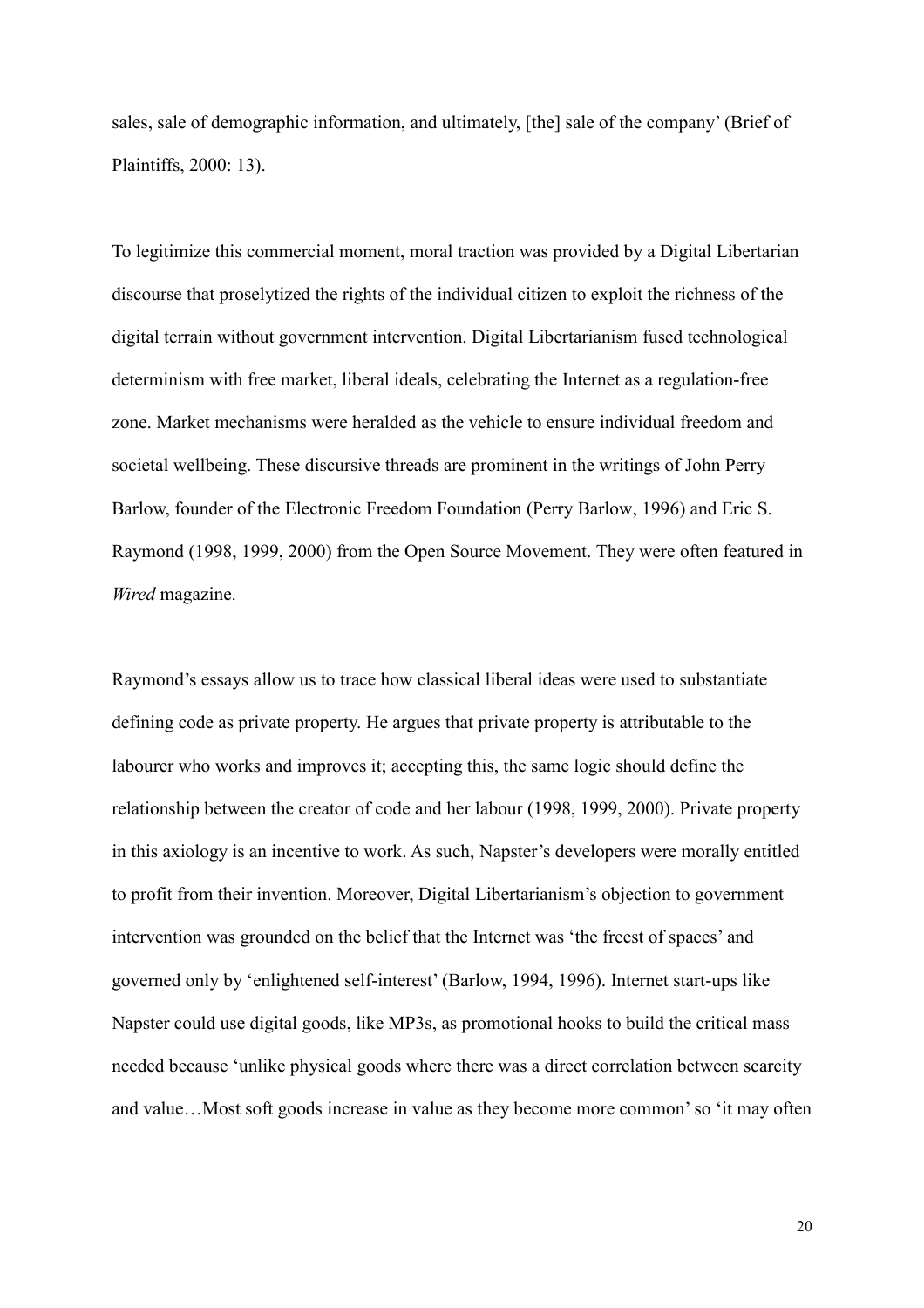be the case that the best thing you can do to raise the demand for your product is to give it away' (Barlow, 1996).

Some tentative conclusions can be made regarding free sharing on the web. Initially MP3 was not classified as a terminal item of consumption. It was a link in a process of sharing, proliferation and promotion. To legitimate appropriate use and symbolic values, actors invoked a Digital Communitarian discourse that regarded MP3s as common goods. Digital music consumption practices *could*, therefore, have been defined by the parameters of commons-based or collaborative production. These practices *could* have been defined as normal, but they were enfolded in contestation that sought to rethink these emerging discourses in ways congruent with capitalist and free market economics. This legally and economically framed challenge led to the patterning of MP3 as a legitimate consumer choice option, as we shall see.

#### **MP3 as a Legitimate Consumer Choice Option**

Securing consensus on the definition of MP3 consumption practices was not simple. It involved the collision of competing discourses. These struggles come to the fore during the 1999-2001 A&M Records v. Napster Inc. case. In the next section we identify discursive transformations through which exchange based MP3 consumption gained legitimation within the legal structure. We draw attention to *derivations* in discourse and positional *mutations* in market actors, objects and practices in the attempts to accommodate crystallising objects and behaviours.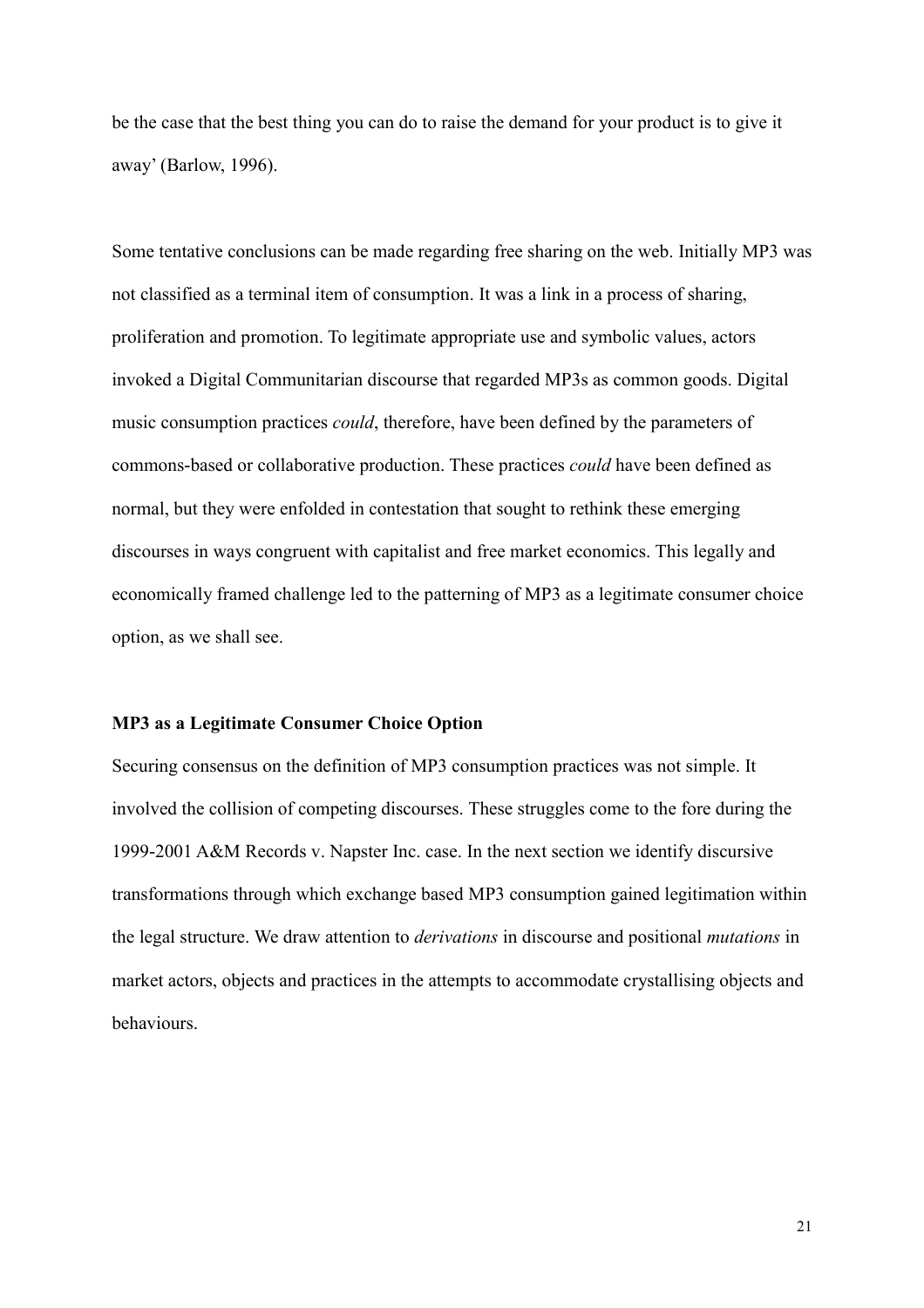#### **The Napster Court Case: Discursive Contestations**

On December 6, 1999, an anti-downloading coalition filed suit against Napster on grounds of vicarious and contributory infringement and unfair competition in the Northern District of California. By May 24, 2000, songwriter and music producers Jerry Leiber, Mike Stoller and the Frank Music Corporation joined forces with the first claimants to shut down the service. This was challenged by Napster's defence to the Ninth Court of Appeals, but the judges presiding were in agreement that file sharing was illicit under copyright law. Napster was forced to remove problematic material and it ceased operations in 2001. In court documents summarising the District and Appeals court proceedings, one of the issues to be defined was 'the boundary between sharing and theft, personal use and unauthorized worldwide distribution of copyrighted music and sound recordings' (Opinion, 2000: 1). As the files submitted were scrutinised and the final deliberations read, what was disputed was Napster's right to provide a service, not the legitimacy of MP3 as a common good or free sharing as a consumption practice. Such possibilities were quickly buried.

Any submitted declaration that sought legitimacy based on Digital Communitarian arguments was either not invoked or dismissed on technical grounds. Lawrence Lessig's (2000) defence of MP3 as a common good and free sharing as a legitimate practice was dismissed because his report 'merely offers a combination of legal opinion and editorial comment on Internet policy' (Memorandum and Order of Re Admissibility of Expert Reports, 2000: 9). This was a first volley in attempts to define normal consumption of MP3 in terms congruent with Market Conservatism. It was not the last.

Another legal report produced by a consortium of 18 copyright professors, including Jessica Litman (Amicus Curiae of Copyright Professors, 2000), that objected to the criminalisation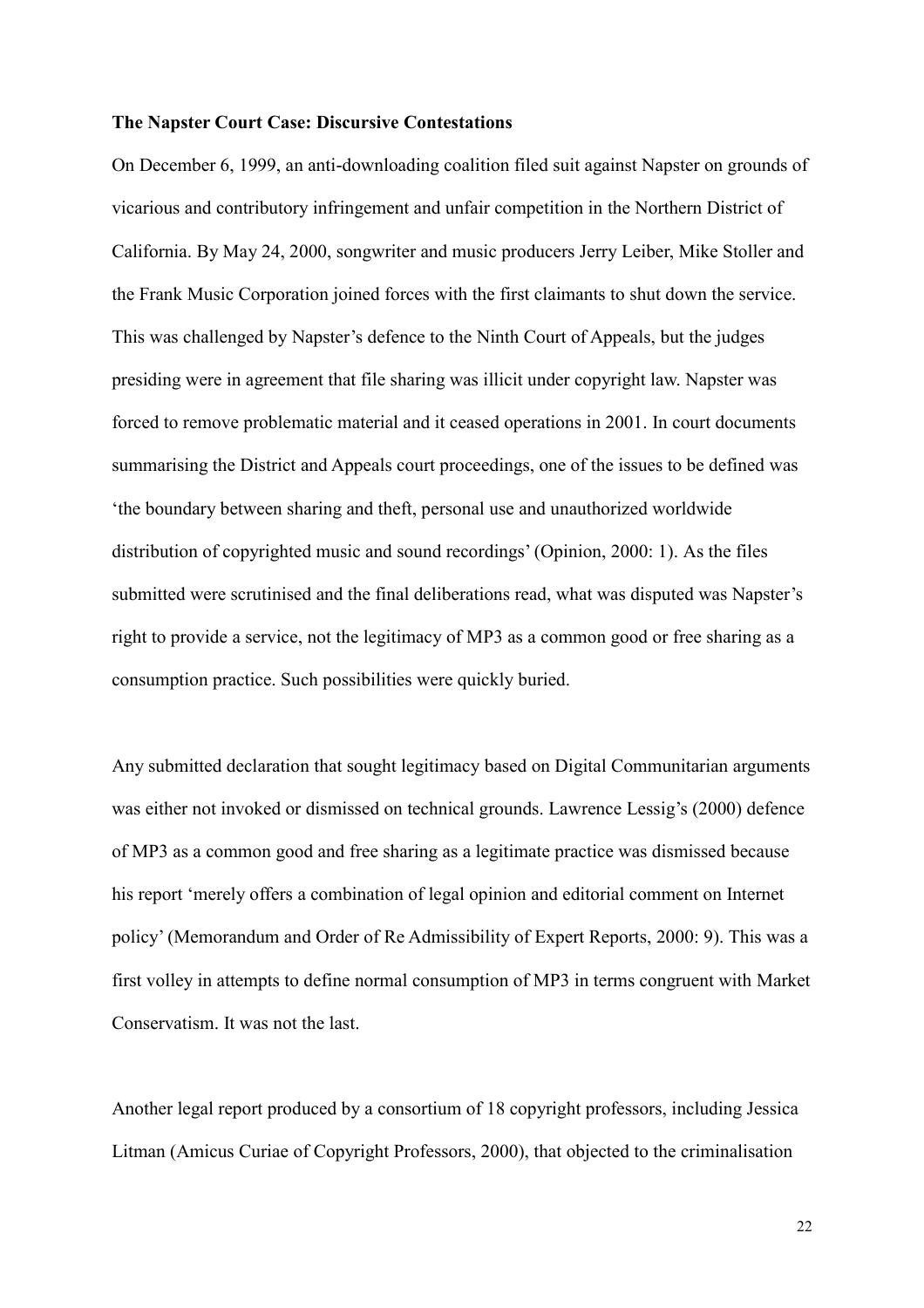of legitimate practices like sharing and copying was not referenced in final rulings. Instead, discussion centred on five market reports. The latter were meant to support or dispute claims that Napster was a deleterious influence on legitimate consumption of paid-for music. Much of the ensuing discursive struggles dealt with Napster's right to profit from its innovative software. These juxtaposed Digital Libertarian and Market Conservative discourses. After all, Napster and their amici (e.g. America Online, Amazon, Yahoo!, Consumer Electronics and the Computer and Communications Industry Association) were only present to defend Napster's P2P architecture. Napster was defined as a neutral technology (albeit defined in terms that were remarkably consistent with the conditions of acceptability), with the amici calling the curbing of its technology unwarranted and capable of producing a 'chilling effect in the development of the new medium and new technologies' (Ad Hoc Copyright Coalition, 2000: 8).

The recording industry and judges alike sought to understand MP3 through the prism of established formats, most notably the CD. This tied an emerging process of digital proliferation into the circuits of capital and the existing rule structure applicable to copyright music (i.e. rendering MP3 in ways consistent with the conditions of acceptability). Here we see 'hyper-power' in action. Established industry players, supported by the weight of the legal community and precedent, examined a discontinuous innovation through capitalist convention and enrolled the services of experts to define a new technology in a manner consistent with a capitalistic and legal status quo.

To produce a chain of equivalence, the expertise of Dennis Drake, a sound engineer specialising in digital recordings, was used. He concluded that: 'the compared downloads are identical in content and nature to the respective sound recordings contained in the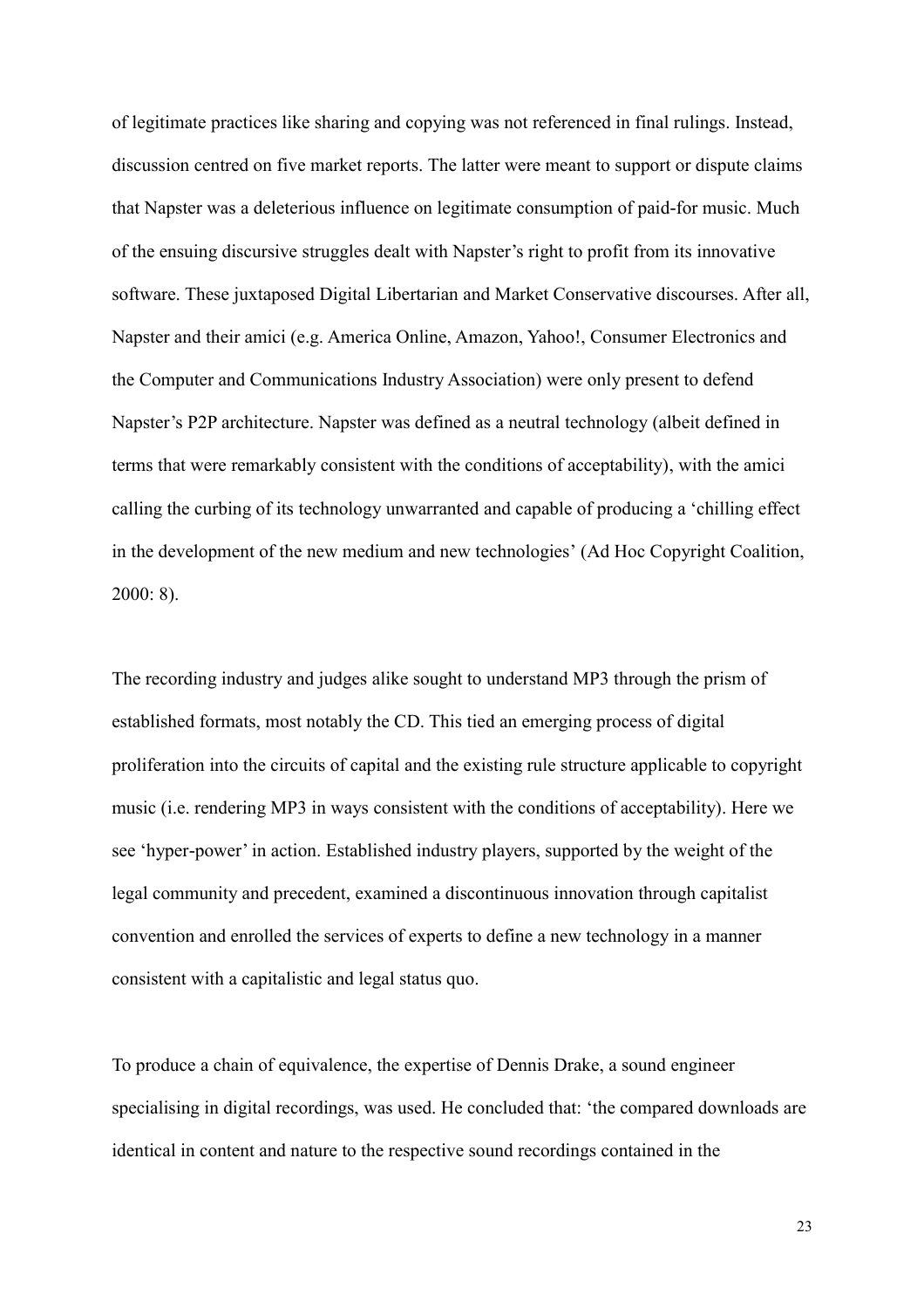commercially released form and are, in fact, duplications of the master recordings' (Declaration Dennis M. Drake, 2000: 4). Once conceptualised through a capitalist framework, forms of knowledge operating over copyrighted music were extended to MP3s. They were not copies made by agentic consumers creating value that enriched the public domain as claimed by Digital Communitarianism, but corporate assets. File sharing was thereby illegitimate since users 'had not been given permission for the file to be distributed on the Napster system' (Declaration Charles J. Hausman, 2000: 2). Nor was this form of distribution commensurate with copying music for playback and personal sharing. This particular claim to truth trumped efforts to classify MP3s as legitimate promotional hooks. In documents submitted by Napster's defence team, the use of MP3s for marketing purposes is presented as reasonable. They positioned MP3 as a poor quality sample. It was not a terminal consumption item, like a CD, in this legal parry. The sharing of MP3 was, therefore, akin to 'visiting a listening station or borrowing a CD from a friend, to decide whether to purchase' (Opposition, 2000: 13). In addition, their use as samples enhanced the consumption of music as a choice option because there is 'clear evidence that sampling on Napster increases, rather than decreases, the market for that work' (Opposition, 2000: 13). To buttress this position Napster's defence included comments from The Offspring's manager, and the rapper, Chuck D, who claimed that free MP3s allowed them to 'reach fans directly' (Declaration Chuck D, 2000; Declaration The Offspring, 2000). Official documents included references to many bands who used Napster to 'promote themselves', thereby 'encouraging distribution of their work among a wide audience' and 'obtaining unprecedented exposure at a minimal cost' (Opposition, 2000: 11).

In summary, a Market Conservative discourse established MP3 on a plane of equivalence to CD recordings that belonged to a copyright owner. Discursive contestation resulted in the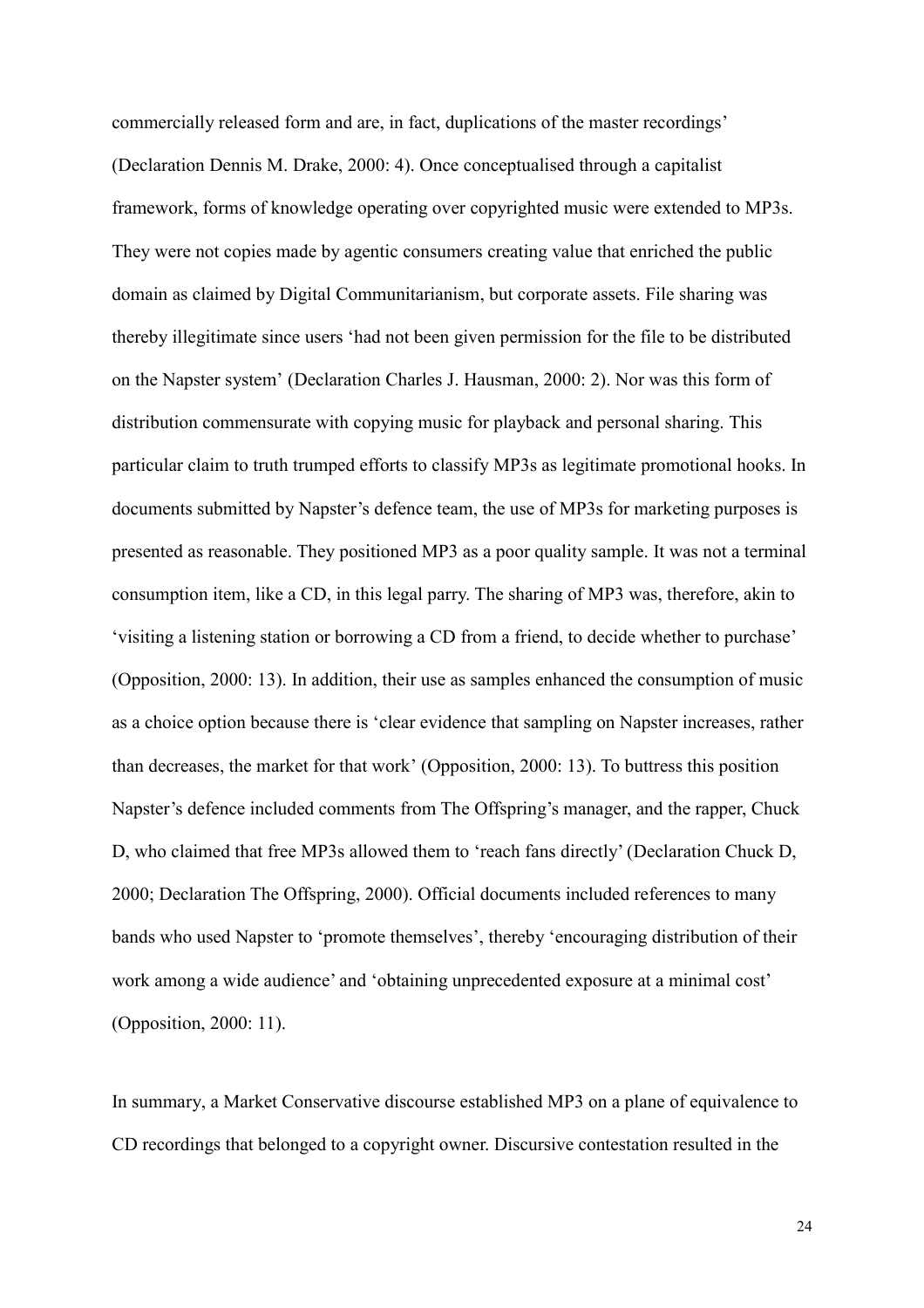classification of MP3 as a consumer choice option and free sharing practices were declared illegitimate since they violated a significant condition of acceptability, namely the music industry's pursuit of profit (among other factors). Even so, while a very specific consumption practice for MP3s was defined by a Market Conservative discourse, this discourse was not immune to internal change. It underwent a series of mutations. These reduced the range of normative experiences people could have with MP3 in comparison to other music formats.

## **Mutations**

Once MP3s were classified as consumer choice options when accessed legitimately via market exchange, file sharing became an act of theft. If 'putting a CD in their pocket and walking out without paying' was an illegal act, then so was MP3 sharing (Opinion, 2000: 3). The legitimacy of such classifications is better understood within a broader context of individual authorship (Giesler, 2008). Legitimation tactics included reference to 'depriving the recording industry's control over their property and compensation' to 'harming musicians, producers, unions and other legitimate sellers of music, both traditional and [on] the Internet' (Brief of Plaintiffs, 2000: 5).

What we see here is a Market Conservative discourse connected to possessive individualism, endorsing the privatisation of music as something that belongs to authors and merchants of music, and who are deserving of remuneration. Those who were permitted to speak about the economic damage caused by alternative distribution visions and able to underline the illegitimacy of free MP3s included Charles Robbins, a small shop owner catering to Syracuse University students, Mike Stoller, a composer and songwriter, Michael Dreese, co-owner of a music store chain, and representatives from the US Copyright Office. Stoller (2000: 2) complained how 'each time anonymous users of Napster swap a song [he has] composed, he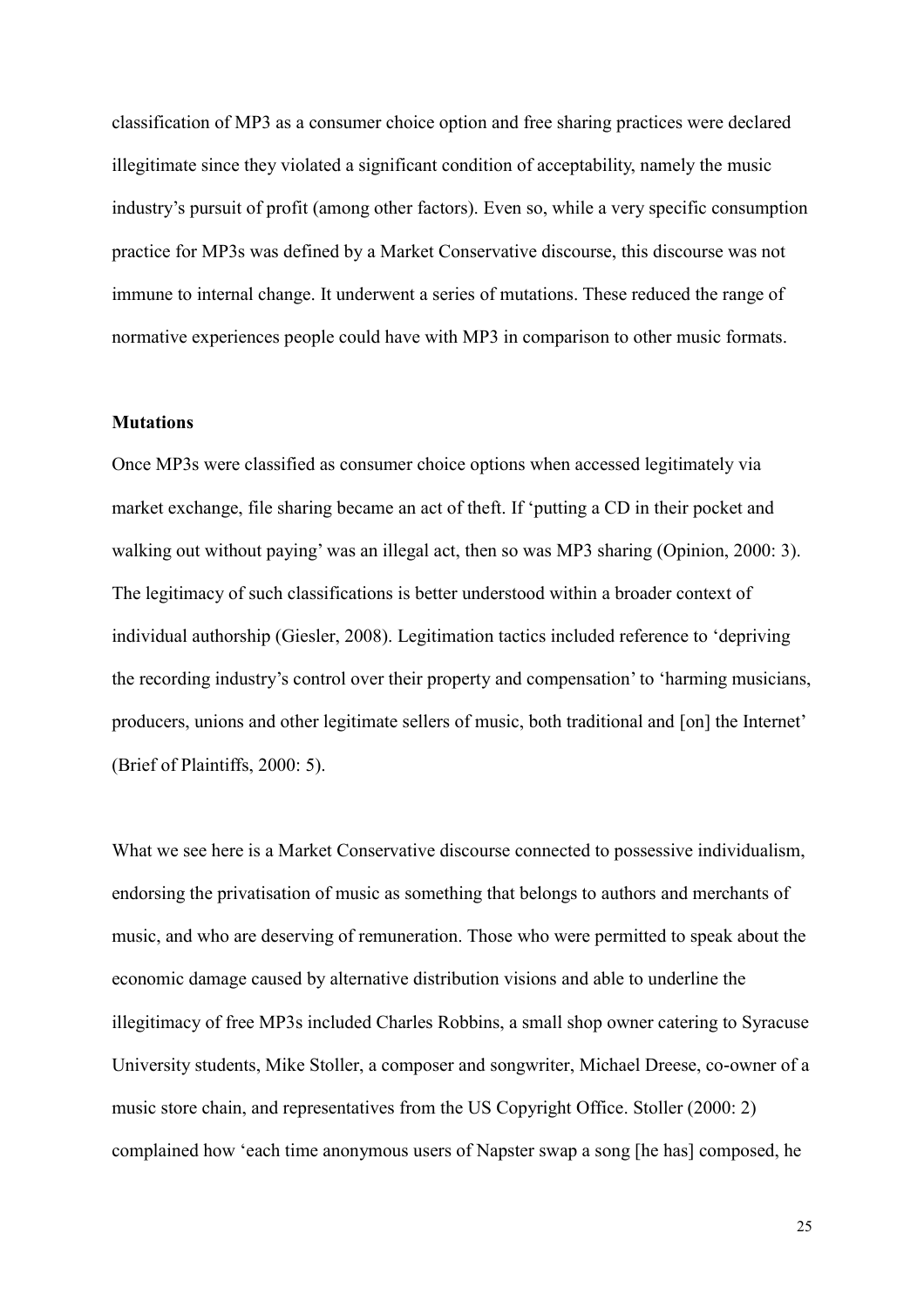is deprived of the royalty…that work should have earned', blaming Napster for 'jeopardizing the future for music if it gets away with its thievery'.

MP3s traded through Napster were subsequently classified as 'pirated copies' and file sharing categorised as an illegitimate practice (Opinion, 2000). Sharing threatened the standing of existing practices of music consumption and was literally a condition of possibility for the emergence of a non-capitalist distribution regime. It violated the opportunity for capitalist market structures to replicate themselves into the future, jeopardising revenue streams and corporate financial accumulation. This is not something that agencies capable of using hyperpower would permit to pass without considerable challenge. And in the Plaintiff's brief (2000: 14-15) it was argued:

'The district court found that the defendant has contributed to a new attitude that digitally-downloaded songs ought to be free – an attitude that creates formidable hurdles for the establishment of a commercial downloading market. The evidence shows that perhaps the greatest danger posed by Napster…is that consumers are beginning to consider free music to be an entitlement.'

Other court documents echoed these views. Hyper-power is being performed: 'Once consumers become accustomed to obtaining something [for] free, they resist paying for it…if the perception of music as a free good becomes pervasive it may be difficult to reverse' (Transcript of Proceedings, 2000: 52). Law courts, in other words, provide the scaffolding for judgments of value in the market system. Value is not – as Vargo and Lusch (2015) and Chandler and Vargo (2011) assert – only a function of co-production between service provider, customer or the amorphous mass of a service ecosystem (cf. Giesler et al., 2012).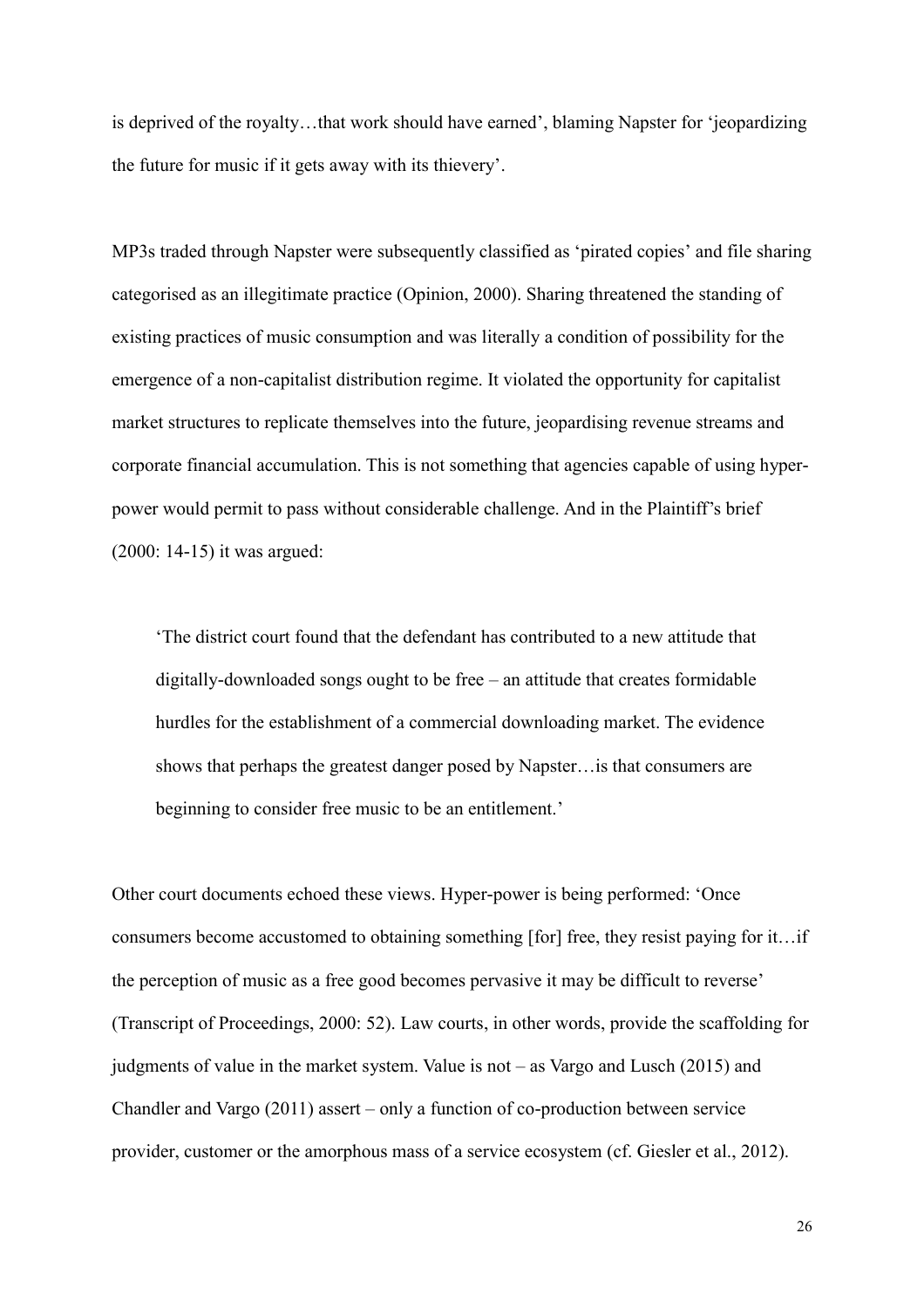This is not to suggest attributions of value are simple and straightforward. Given the disruptive nature of MP3 and P2P, it was not easy to enrol these objects and practices within the circuits of legal judgment and capital accumulation. This is apparent in Judge Marilyn Hall Patel's final ruling: 'the court finds that although downloading and uploading MP3s is not a paradigmatic commercial activity, it is not also typical of…personal use in the traditional sense. It may be what makes this case difficult…is that it is hard sometimes to make [a] neat fit' (Transcript of Proceedings, 2000: 73). Mutations took place in terms of rights of ownership or fair use associated with legitimate music consumption practices. Whereas existing music consumption practices included copying, sharing, modifying, bequeathing and re-selling of music, these rules metamorphosed to deny them with respect to digital music consumption. Judges asserted that unlike copying music for friends, the 'vast scale of Napster' use is anonymous'. As such, the 'court finds that downloading and uploading MP3 music files with the assistance of Napster are not private uses' since users were getting 'something for free that they would ordinarily have to buy' (Opinion, 2001: 5).

Sharing thus mutated into 'distribution' and 'reproduction'; from sharing with friends to provisioning other people unknown to the user. This modified the framing of the activity from private consumption to public distribution. The Court of Appeals thereby defined the activities of Napster's users as breaching the copyright holder's rights of 'reproduction when they upload a file' and reproduction rights 'when they download files' (Opinion, 2001: 25). This transmutation is of considerable importance. This is highlighted when we refer back to the classical liberal legal discourse that justified private property. Consumption, as a transformative activity (i.e. in copying, sharing, gifting and reselling), is *no longer* a bundle of activities acknowledged as involving legitimate labour or expression which co-create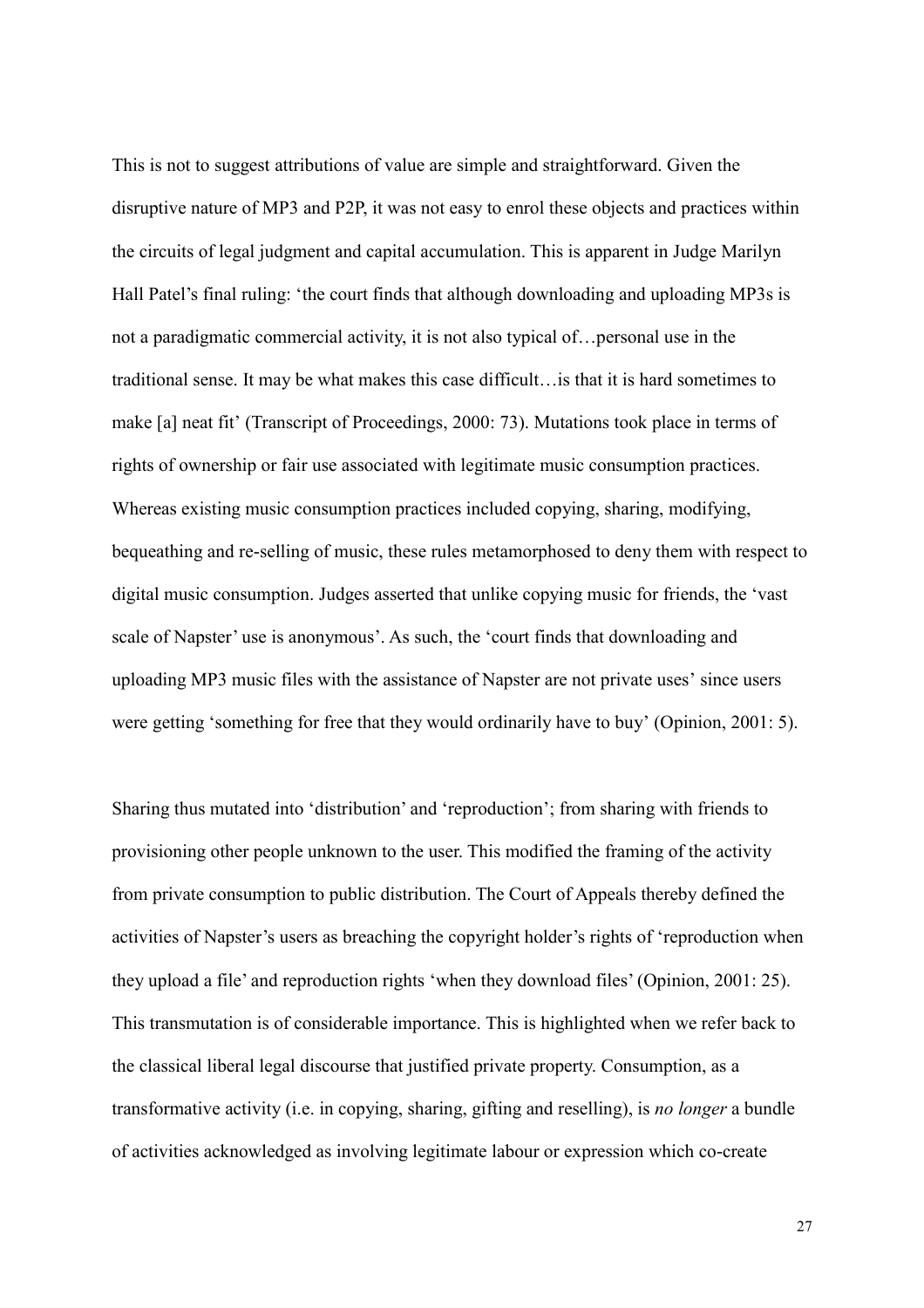value. This differentiates MP3s from other music formats, where consumers can freely gift and re-sell their music. Relative to digital consumption, there have also been mutations in the positions that could be occupied by consumers relative to copyright owners. Previously, the former were referenced as rightful owners able to manage, sell, gift, bequeath or abandon their product. With MP3s, these rules are only applicable to creators and copyright owners. Consumer agency is restricted and deviations from acceptable practice would lead to their actions being equated with thievery or piracy.

The ease with which a Market Conservative discourse was mobilised is testament to the hyper-power derived from legally sanctioned legitimacy. With the normalisation of a discourse that made file sharing a deviant act, the legislative apparatus enabled the transformation of the 'pirate' into a paying customer. Strategies to re-format the subjectivity of music users into paying customers wove a tight web of control to measure, monitor and expose file-sharers. Notable in this regard is the enforcement of new legislation accompanied by fines, threats of incarceration, educational campaigns and legal services offering music that feels free. These tactics work at varying levels from punitive mechanisms through to modifying the moral fibre of the individual (see Denegri-Knott, 2004, Giesler, 2008). The objective is to encourage repentance and restrict consumption. Consumers are given the 'choice' of supporting online retailers like the new legal Napster or corporate behemoths like iTunes and Walmart. It is not a coincidence that there have been numerous efforts to 'educate' file-sharers and the wider public. In a diverse range of official documents (IFPI, 2015), PR campaigns (e.g. 'Who Really Cares about Illegal Downloading', 2002-2006) and websites targeting school children, the moral rights of music creators and others servicing the recording industry to be financially rewarded for their efforts are accentuated as legitimation for delimiting a previously largely unregulated activity (cf. Edvardsson et al., 2014).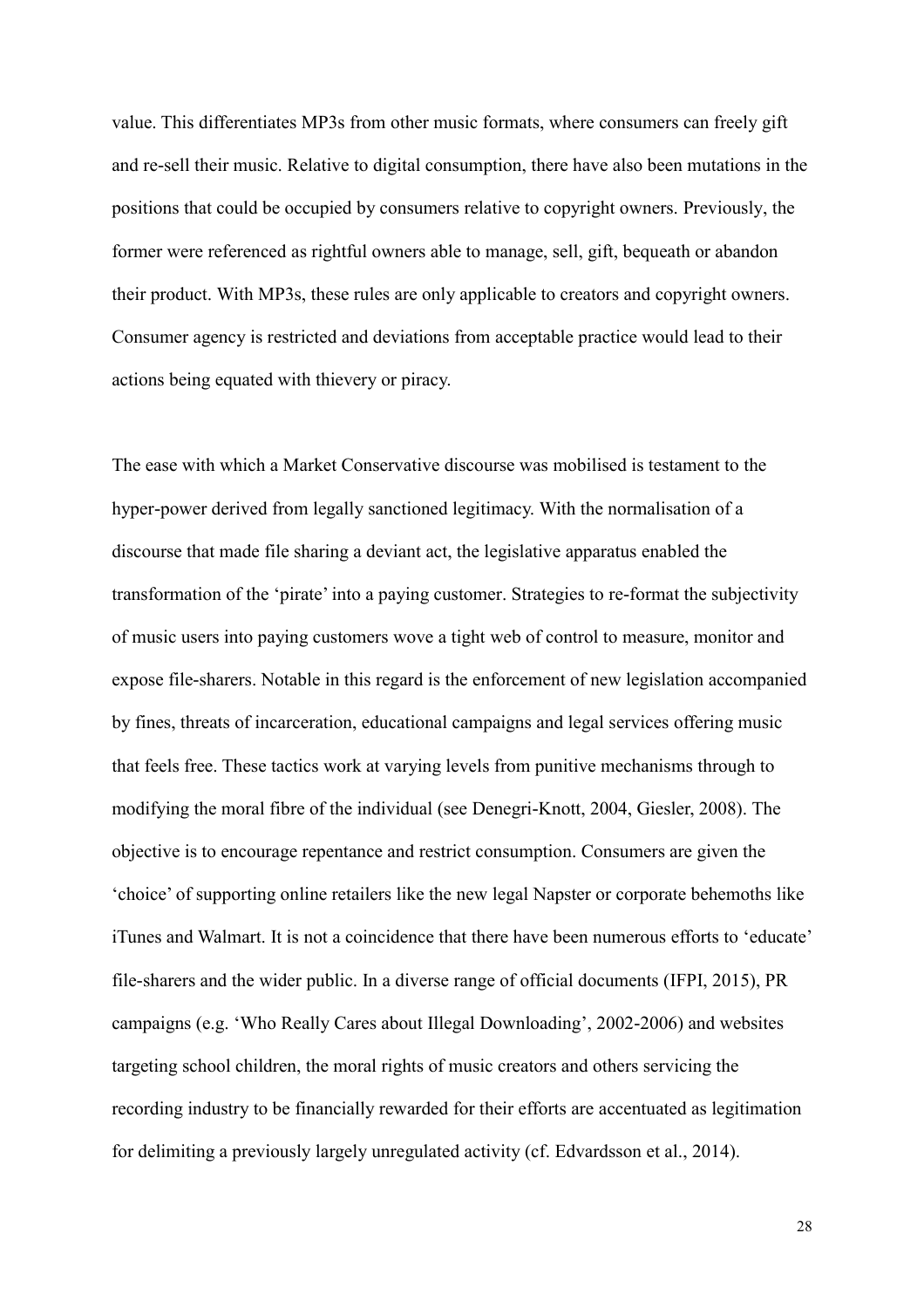#### **Discussion**

This paper makes a number of contributions. We demonstrated how complex, power-infused processes leading to the production of discourses animating the legitimation of consumer choice options and associated consumption practices could be brought to the fore. This was achieved by accounting for the conditions of possibility and acceptability for MP3. We subsequently examined the interweaved discursive struggles through which legitimate practices – ways of understanding goods and ways of accessing, using, modifying, exchanging and divesting them – are established in a court of law. These were linked to a variety of social discourses that constituted the bases for the conditions of acceptability for the formation and dissemination of new discursive inflections.

We showed how institutional agents – including the recording industry – who sought to classify MP3s as a consumer choice option were legislatively attributed with more weight than competing discourses. Commentaries proffered by legal scholars and informed observers aligned to Digital Communitarianism which had the potential to disrupt the efficiency of the market were denied any credibility in the 'games of truth' operative around MP3 (Foucault, 1984).

Our legal focus was a departure from existing work within mainstream marketing research (e.g. Chandler and Vargo, 2011; Vargo and Akaka, 2012; Vargo and Lusch, 2015). In this case, we engaged with the legal community and stressed their role in constituting value in market systems. Not all collectively enacted practices, even those that are experienced as beneficial by consumers, such as P2P file sharing (cf. Giesler, 2006), acquire sufficient legitimacy to enter value co-creation interactions. Once practices are positioned within the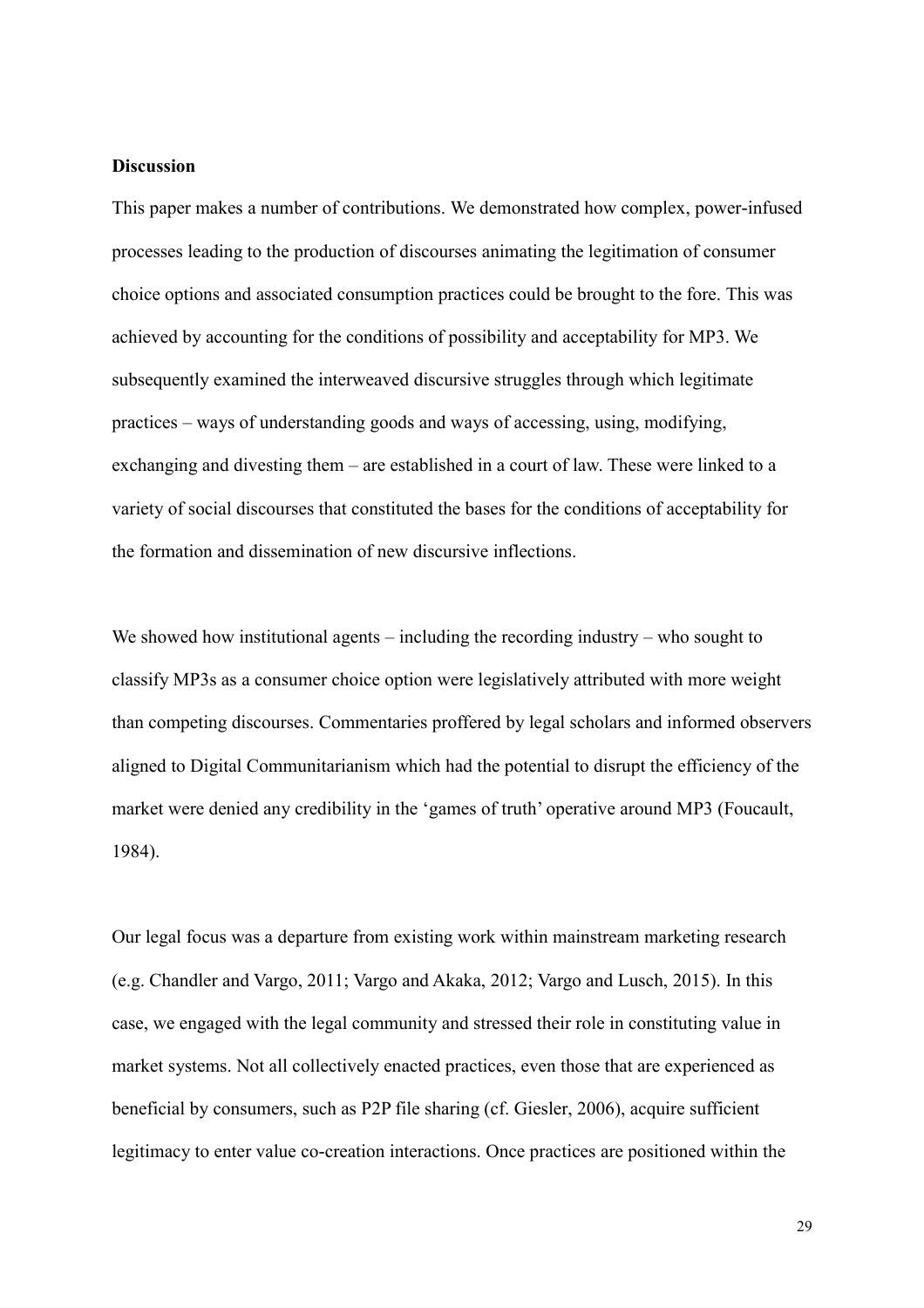terrain of illegality, as we have shown here, they are denied any legal status as elements in value co-creation.

Our contrast with Consumer Culture Theoretics is equally marked (e.g. Arsel and Bean, 2013; Holt, 1998; Schau et al., 2009). Practices documented by Schau et al. (2009) like looking after cars or attending concerts are already defined as legitimate. In this paper, we did not want *a priori* to accept the status of extant consumption practices as legitimate. Our Foucauldian intent was to expose the discursive and legal processes that were the conditions of possibility and conditions of acceptability for a consumption practice. While there are CCT related studies that explore the interplay between the regulatory environment and marketing practice, their attention was devoted to general processes of legitimation (e.g. Brei and Tadajewski, 2015; Humphreys, 2010a). They did not focus on how the legal community performed a major role in *de-legitimating* an alternative frame for conceptualising consumption practice (cf. Giesler, 2008; Humphreys, 2010a). This makes our paper a novel contribution to the literature, developing both S-D Logic and CCT research in a socio-legal direction that has not featured significantly in previous studies.

We should wind up this analysis by recalling Foucault's (2015) injunctions about the relationships between capitalism, the legal system, market system(s) and power effects. In the case of MP3, they have been analytically positioned within the circuits of the legal system. This institutional arrangement engages in 'ceaseless reciprocity' with the market system (Foucault, 2008: 164). On the basis of our genealogy, we can say that our socio-legal system, capitalistic exchange relations and the subject positions available to consumers are influenced by a conjunction of prominent actors who are shaped by and help shape the legal system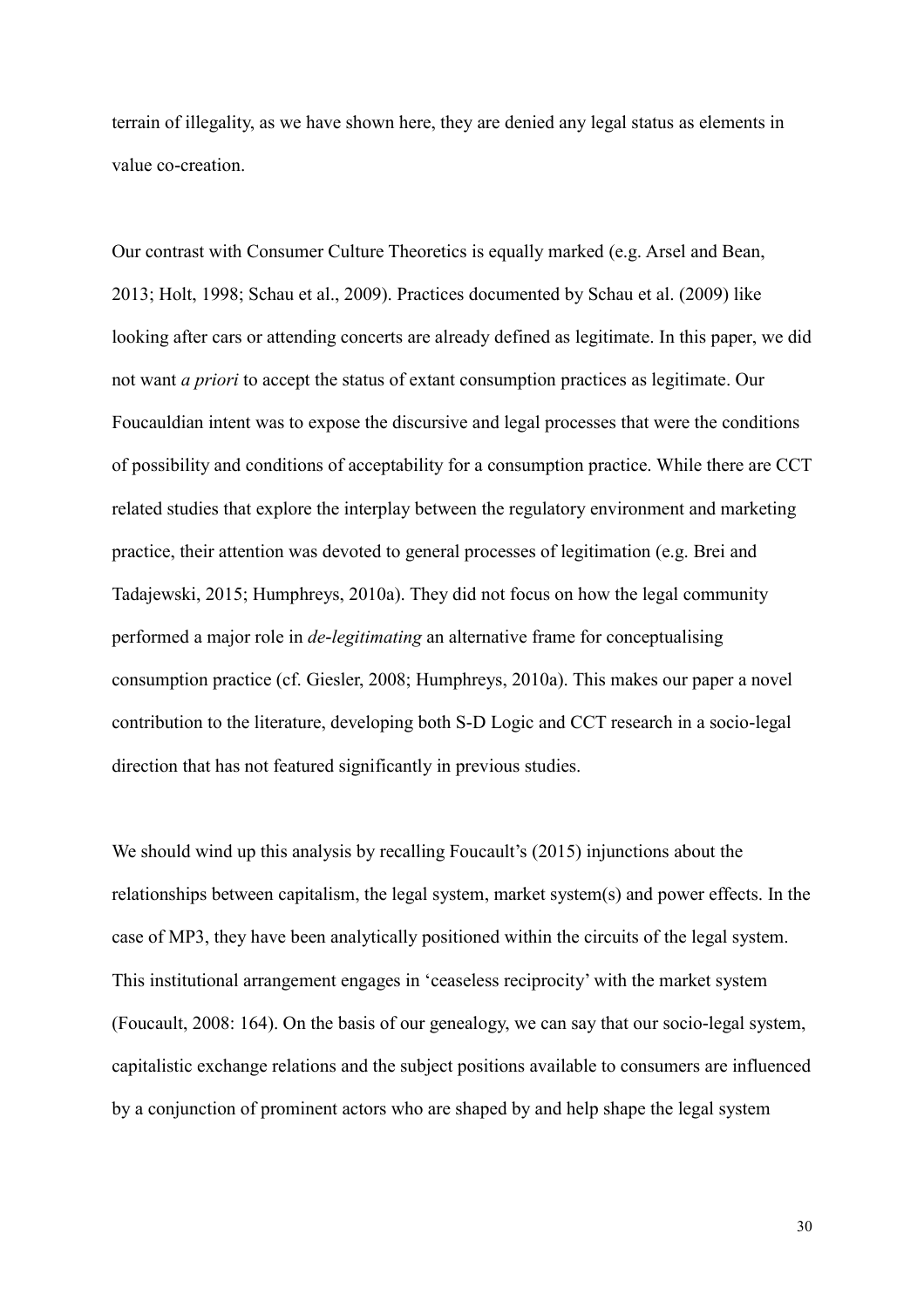(Foucault, 2008, 2015). The processes involved are complex and need to be studied on a case by case basis.

What we do not wish to imply is that we have documented an instance of repressive power whereby people have unwittingly been forced to participate in the exchange relationships being articulated. This distinguishes our research from the extant literature that has a tendency to outline repressive views of power relations in this industry and product context (e.g. Giesler, 2008: 745, 749). Buying MP3s and using them in the manner legitimated by our legal system and the framing provided by Market Conservatism does provide a different point of engagement with MP3 for some people. Obviously, a considerable proportion of individuals continue to use MP3s and download them illegally (Denegri-Knott, 2004, Giesler, 2008). For many, though, the prism of Market Conservativism is the only way their exchange relationship has ever been framed. It is a norm and these exert power effects in the marketplace (Geiger et al., 2012). Among others, they delimit decision-making (Ahrne et al., 2015). But we cannot deny the pleasure and value that many people gain from their participation with online marketplaces that retail MP3s and facilitate easy and secure access to the vast musical resources this world can provide (Giesler, 2008).

This is why 'hyper-power' can be insidious (Foucault, 2015): it discounts other options, other ways of framing the world (Foucault, 2008), whilst being extremely pleasurable (Foucault, 1979). This discounting effect takes place – in the main – before the consumer registers the funnelling process that channels their consumption options. Furthermore, the incorporation of MP3 within the circuits of copyright law and capital flows was never framed in repressive terms. Denials of access via certain distribution routes were met with counterpoint arguments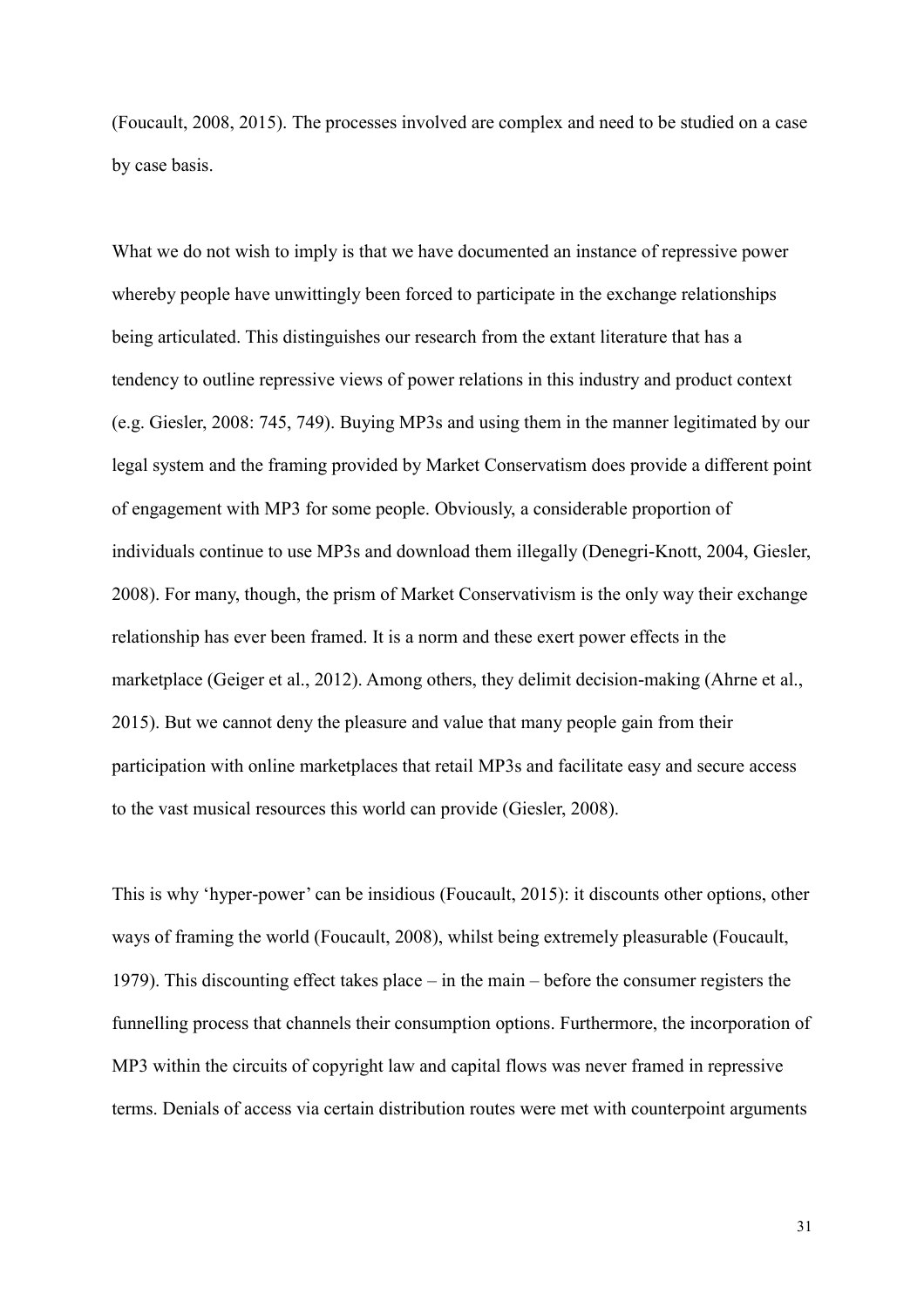that stressed consumer benefit for the foreseeable future. This is not a power that simply represses. It 'produces things, it produces pleasure' (Foucault, 1979: 137).

The above point is not intended to be a functionalist argument in support of the status-quo. We cannot easily know the extent to which the functional qualities of the system outweigh the dysfunctions. This requires comparative analysis with alternative consumption regimes and user communities. It will invariably be context- and perspective dependent (Ahrne et al., 2015; Geiger et al., 2012). And explicating these ideas, as scholars tend to say, requires further research. But we might speculate that what we see in the legitimation of MP3 and downloading is a variant of a 'narcotizing dysfunction' (Lazarsfeld and Merton, 1948/2002). In its original version this centred on the fact that we can have considerable amounts of information about the political system, but end up being apathetic. In our case, legitimation and legality might be providing pleasure at the same time as they 'narcotize', foreclosing alternative consumption regimes and delimiting the way we conceptualise the market and our place within it.

# **Conclusion**

In this paper we have provided an account of the formation, legitimation tactics and legal sanction for MP3s as a consumer choice option. Scholarship within the domain of S-D Logic has championed the idea that value is manifested in the collective enactment of practices among a range of actors (Akaka and Vargo, 2015). Our work shows that this needs to be qualified. Not all collectively enacted practices such as peer-to-peer sharing will acquire sufficient legitimacy to permit them to enter co-creative interactions. Their value is effectively denied sanction before it enters the marketing system (cf. Grönroos, 2012). Only certain practices are rendered legitimate methods for facilitating the co-creation of value and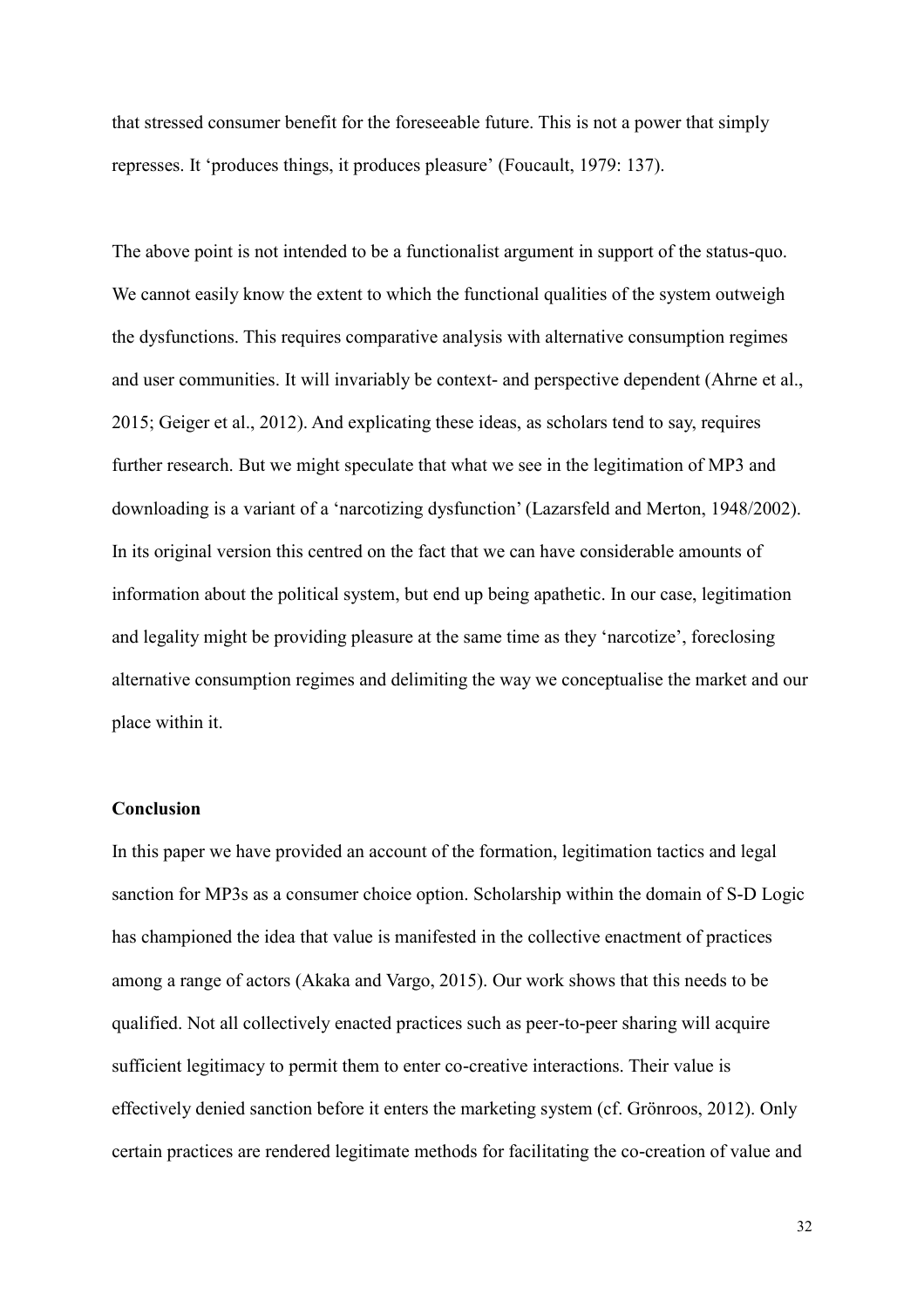here the role of the legal system is paramount. Reflecting these points, our genealogy addressed the need for work to further our understanding of how consumption patterns emerge and are structured at the macro (political-economic-legal), meso (corporate) and micro (individual articulations before they cohere) level of practices (Brei and Tadajewski, 2015; Edvardsson et al., 2014; Giesler, 2008; Humphreys, 2010a; Prior, forthcoming).

We have made a number of contributions. Our study provides insight into the production of knowledge and the constitution of the boundaries of discursive formation regarding how goods are to be accessed, used, transformed, exchanged and divested. This level of structuring effectively frames 'correct' consumption. We focused on the power inflected processes and historical contingencies leading to the structuring of the field of action that constituted the consumption domain of MP3 as legitimate consumer choice options. We have shown how the structuring of consumption patterns are enacted in courts of law that have effects, not simply over taste, but on how goods are accessed, used, transformed and exchanged. These practices cut to the core of marketing theory (Akaka and Vargo, 2015; Chandler and Vargo, 2011; Vargo and Akaka, 2012), the way we understand processes of value constitution (Giesler et al., 2012), our conceptualisation of consumption as a 'choice' (Atik and Fırat, 2013) and the consumer as sovereign (Geiger et al., 2012).

In this case, consumption choices are channelled and sovereignty is seriously restricted. This is an argument that has received very little attention to date, but which promises to make further inroads into our conceptual architecture. The centrality of practices as mechanisms for value creation accorded by both managerially orientated CCT literature and S-D Logic should invite, not preclude, a more politically or power sensitive intervention. We hope that our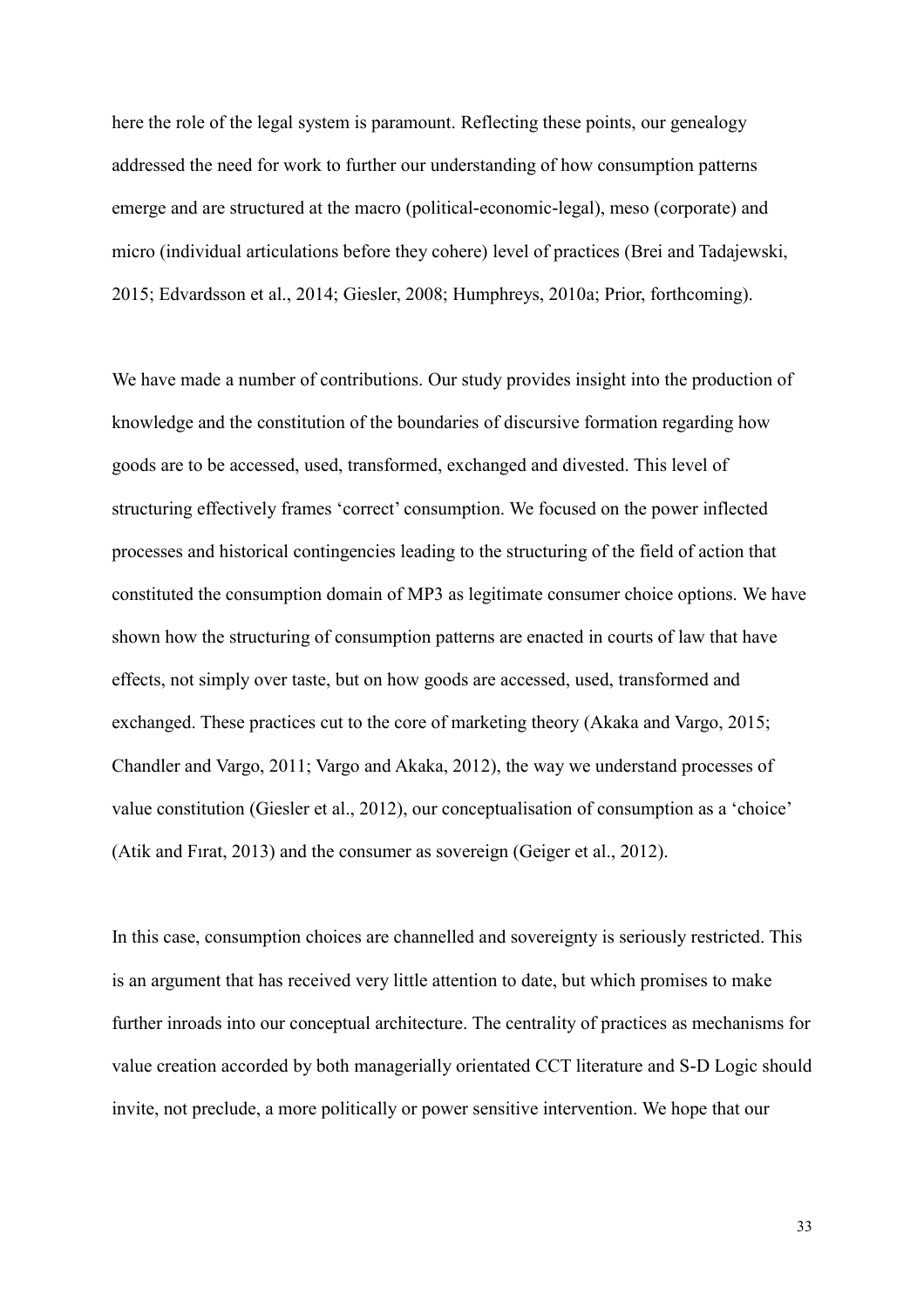paper has provided a stimulus to forward an understanding of politically embedded value cocreation.

## **References**

Ahmadi, A. (forthcoming) 'Recreating Virginity in Iran: Hymenoplasty as a Form of Resistance', *Medical Anthropology Quarterly*.

Ahrne, G., Aspers, P., and Brunsson, N. (2015) 'The Organization of Markets', *Organization Studies* 36(1): 7-27.

Akaka, M.A. and Vargo, S.L. (2015) 'Extending the Context of Service: From Encounters to Ecosystems', *Journal of Services Marketing* 29(6-7): 453-462.

Akaka, M.A., Vargo, S.L., and Lusch, R.F. (2013) 'The Complexity of Context: A Service Ecosystems Approach for International Marketing', *Journal of International Marketing* 21(4): 1-20.

Alderman, J. (2001) *Sonic Boom: Napster, P2P and the Battle for the Future of Music*. London: Fourth Estate.

Alderson, W. (1958) *Marketing Behavior and Executive Action: A Functionalist Approach to Marketing Theory*. Homewood: Richard D. Irwin.

Amicus Curiae of Ad Hoc Copyright Coalition, Commercial Internet Exchange, Computer & Communications Industry Association, Information Technology Association of America, Netcoalition.com, United States Internet Industry Association, and United States Telecommunications Association Supporting None of the Parties. A&M Records, Inc. v. Napster, Inc. No. 99-5183. (Court of Appeals. August 25 2000).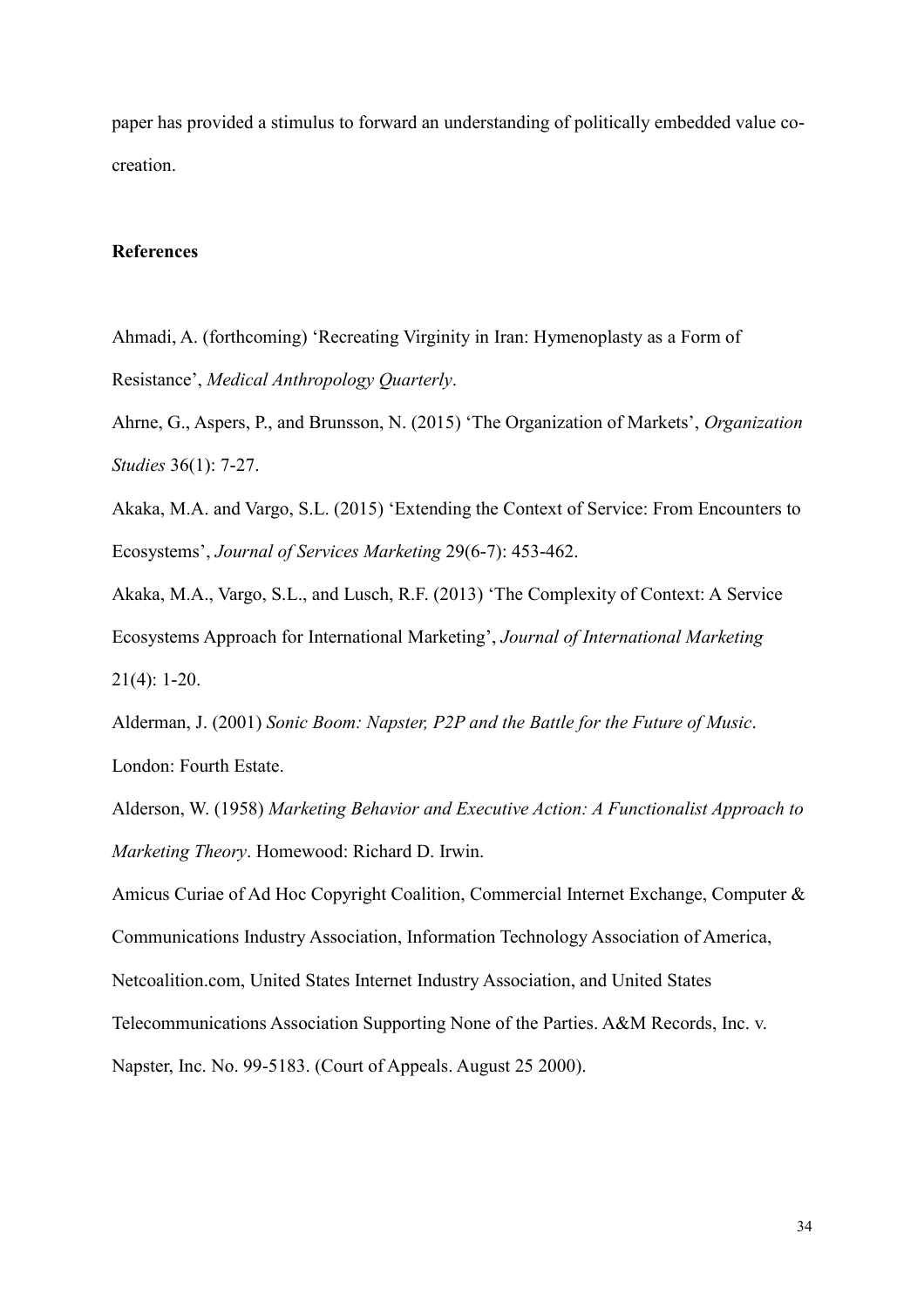Amicus Curiae of Copyright Professors in Support of Reversal Consortium of 18 Copyright Professors. In Support of Defendant Napster's Opposition to Plaintiffs Motion for Preliminary Injunction. A&M Records, Inc. v. Napster, Inc. No. 99-5183. (N.D. Cal. August 10 2000). Appellant Napster, Inc.'s Opening Brief. Napster, Inc. v. A&M Records, Inc. No. 00-16401. (U.S. Court of Appeals for the Ninth Circuit) 2001.

Applbaum, K. (2009) 'Getting to Yes: Corporate Power and the Creation of a Psychopharmaceutical Blockbuster', *Culture, Medicine and Psychiatry* 33(2): 185-215. Arnould, E. (2007) 'Service-Dominant Logic and Consumer Culture Theory: Natural Allies in an Emerging Paradigm', in R.W. Belk and J.F. Sherry (eds.) *Consumer Culture Theory (Research in Consumer Behaviour Volume 11)*, pp. 57-76. London: Emerald.

Arnould, E.J. (2013) 'Rudiments of a Value Praxeology', *Marketing Theory* 14(1): 129-133.

Arsel, Z. and Bean, J. (2013) 'Taste Regimes and Market Mediated Practice', *Journal of Consumer Research* 39(February): 899-917.

Askegaard, S. and Linnet, J.P. (2011) 'Towards an Epistemology of Consumer Culture

Theory: Phenomenology and the Context of Context', *Marketing Theory* 11(4): 381-404.

Atik, D. and Fırat, A.F. (2013) 'Fashion Creation and Diffusion: The Institution of

Marketing', *Journal of Marketing Management* 29(7-8): 836-860.

Bakan, J. (2005) *The Corporation*, Revised Edition. London: Constable.

Banerjee, A., Das, A. and Chakrabarti, G. (2011) 'Tricks and Truths of Drug Marketing: An Insider's Experience of an Indian Pharmaceutical Organization', *Asian Journal of Social Science* 39:581-604.

Benkler, Y. (1998) 'The Commons as a Neglected Factor of Information Policy'. Presented at Telecommunications Policy Research Conference, September.

Benkler, Y. (1999) 'Free as the Air to Common Use: First Amendment Constraints on Enclosure of the Public Domain', *New York University Law Review* 74: 354-443.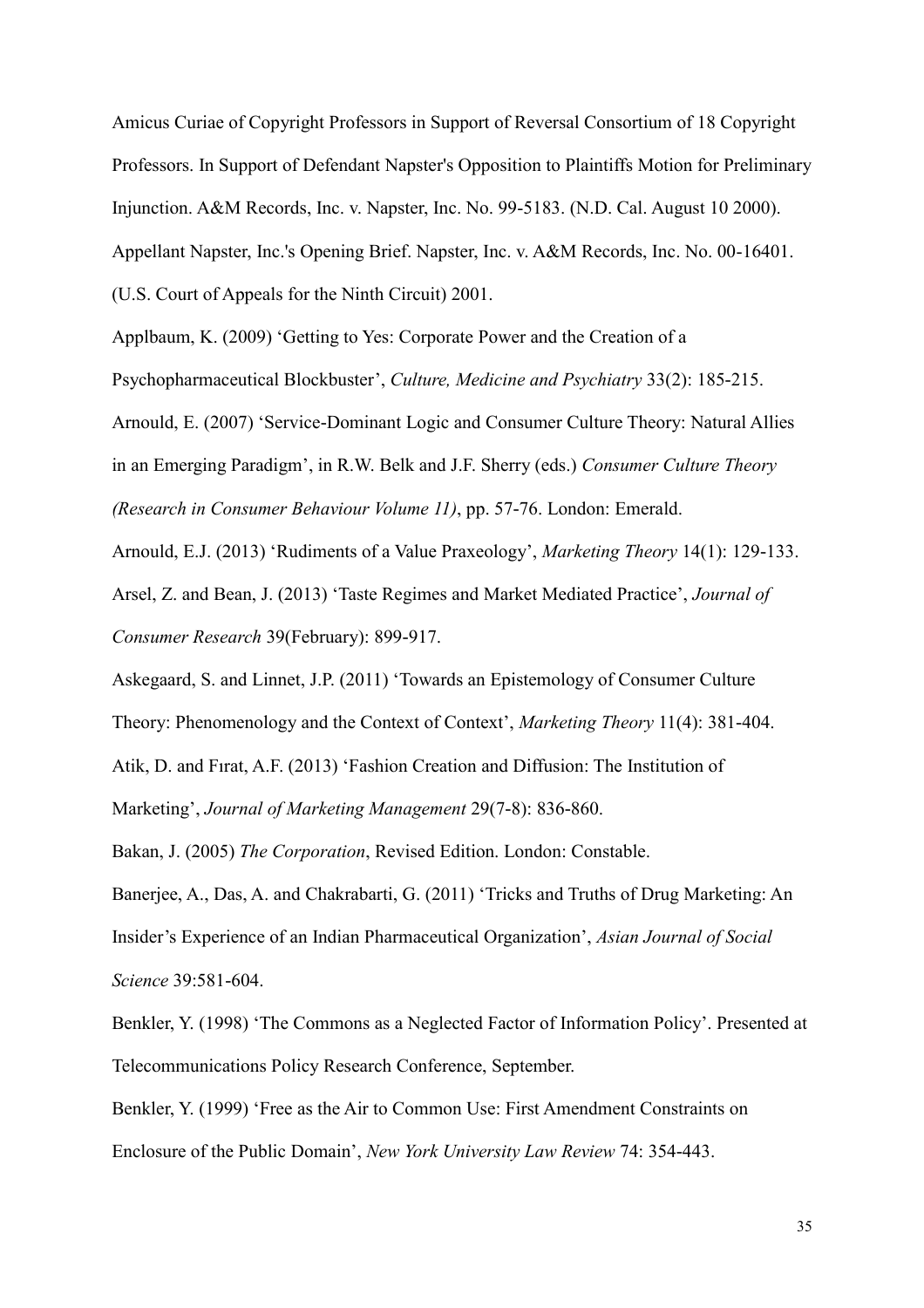Benkler, Y. (2000) 'From Consumers to Users: Shifting the Deeper Structures of Regulation Toward Sustainable Commons and User Access', *Federal Communications Law Journal* 52(3): 561-579.

Brei, V. and Tadajewski, M. (2015) 'Crafting the Market for Bottled Water: A Social Praxeology Approach', *European Journal of Marketing* 49(3/4): 327-349.

Brief of Plaintiffs/Apelles. A&M Records, Inc. v. Napster, Inc. No. 99-5183. (N.D. Cal. September 8 2000).

Brown, S. (2007) 'Are We Nearly There Yet? On the Retro-Dominant Logic of Marketing', *Marketing Theory* 7(3):

Burrell, G. and Morgan, G. (1979) *Sociological Paradigms and Organisational Analysis: Elements of the Sociology of Corporate Life*. London: Heinemann Educational.

Chandler, J.D. and Vargo, S.L. (2011) 'Contextualization and Value-In-Context: How Context Frames Exchange', *Marketing Theory* 11(1): 35-49.

Chaney, D., Slimane, K.B. and Humphreys, A. (forthcoming) 'Megamarketing Expanded by Neo-Institutional Theory', *Journal of Strategic Marketing*.

Declaration of Charles Robbins, Proprietor of Oliver's Record In Support of Plaintiff s Motion for Preliminary Injunction. A&M Records, Inc. v. Napster, Inc. No. 99-5183. (N.D. Cal. June 2 2000).

Declaration of Chuck D. Leader and Co-Founder of Public Emily. In Support of Defendant Napster's Opposition to Plaintiff s Motion for Preliminary Injunction. A&M Records, Inc. v. Napster, Inc. No. 99-5183. (N.D. Cal. June 2 2000).

Declaration of Dennis M. Drake Audio Engineer In Support of Plaintiff s Motion for Preliminary Injunction. A&M Records, Inc. v. Napster, Inc. No. 99-5183. (N.D. Cal. June 9 2000).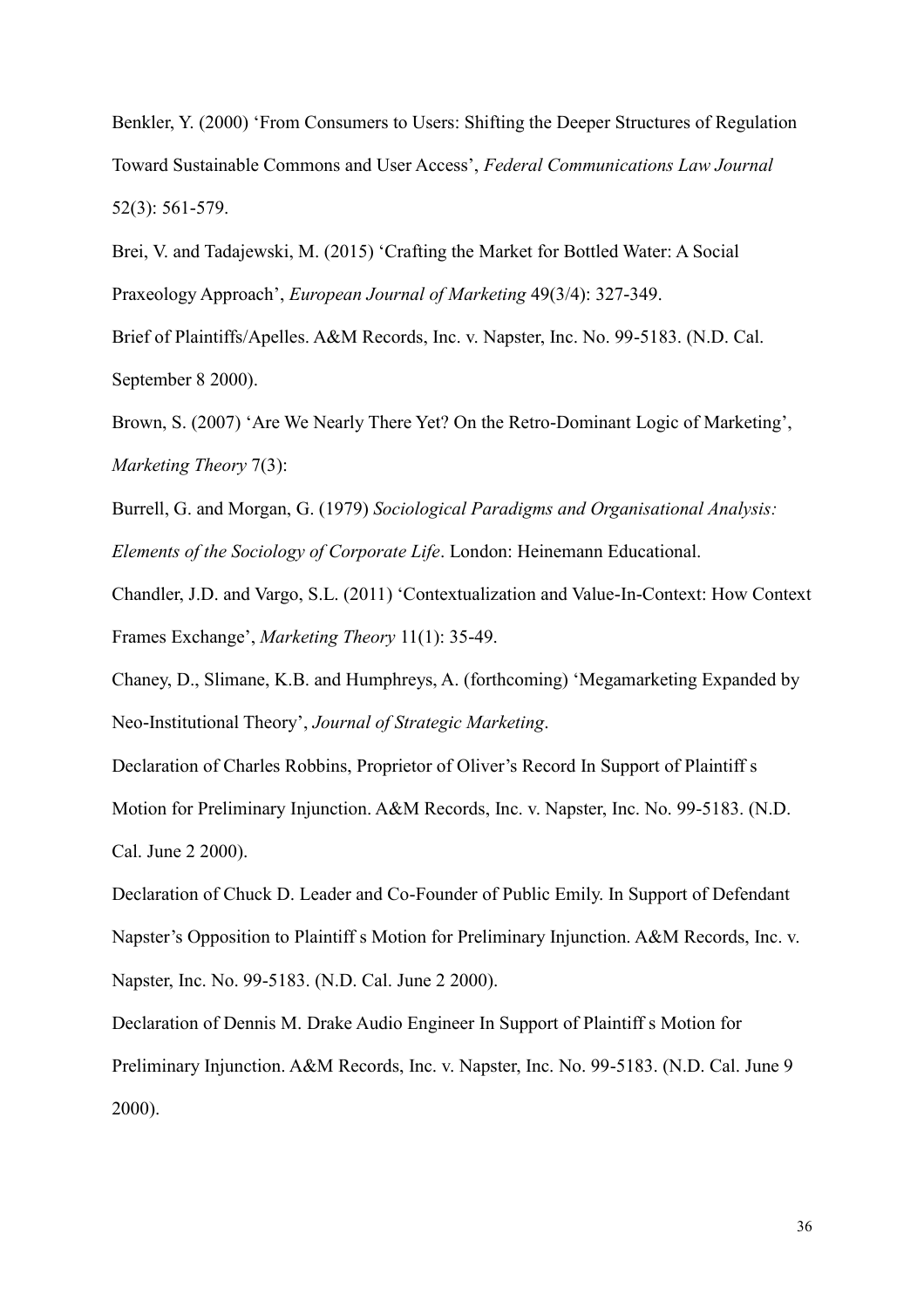Declaration of Dr. Olkin In Support of Defendant Napster's Opposition to Plaintiff s Motion for Preliminary Injunction. A&M Records, Inc. v. Napster, Inc. No. 99-5183. (N.D. Cal. July 12 2000).

Declaration of Charles Hausman Anti-Piracy Counsel, RIAA In Support of Plaintiff s Motion for Preliminary Injunction. A&M Records, Inc. v. Napster, Inc. No. 99-5183. (N.D. Cal. June 12 2000).

Declaration of Jack Valenti President and Chief Officer of the Motion Association of America (MPAA) In Support of Plaintiff s Motion for Preliminary Injunction. A&M Records, Inc. v. Napster, Inc. No. 99-5183. (N.D. Cal. August 2000).

Declaration of Jim Guerinot Owner Time Bomb and Personal Manager of the Offspring In Support of Defendant Napster's Opposition of Plaintiff s Motion for Preliminary Injunction. A&M Records, Inc. v. Napster, Inc. No. 99-5183. (N.D. Cal. July 2 2000).

Declaration of Mike Stoller Composer and Songewriter In Support of Plaintiff s Motion for Preliminary Injunction. A&M Records, Inc. v. Napster, Inc. No. 99-5183. (N.D. Cal. June 8 2000).

Deleuze, G. (1999) *Foucault*. London: The Athlone Press.

Denegri-Knott, J. (2004) 'Sinking the Online "Music Pirates:" Foucault, Power and Deviance on the Web', *Journal of Computer Mediated Communication* 9(4). Available at:

[http://www.ascusc.org/jcmc/vol9/issue4/denegri\\_knott.html](http://www.ascusc.org/jcmc/vol9/issue4/denegri_knott.html) [accessed 31/12/2015].

Denegri-Knott, J. and Tadajewski, M. (2010) 'The Emergence of MP3 Technology', *Journal of Historical Research in Marketing* 2(4): 397-425.

Dinger, E. (1998) 'Napster, Inc', *International Directory of Company Histories* 69. Available at:

[http://findarticles.com/p/articles/mi\\_gx5202/is\\_1998/ai\\_n19122732/?tag=content;col1](http://findarticles.com/p/articles/mi_gx5202/is_1998/ai_n19122732/?tag=content;col1)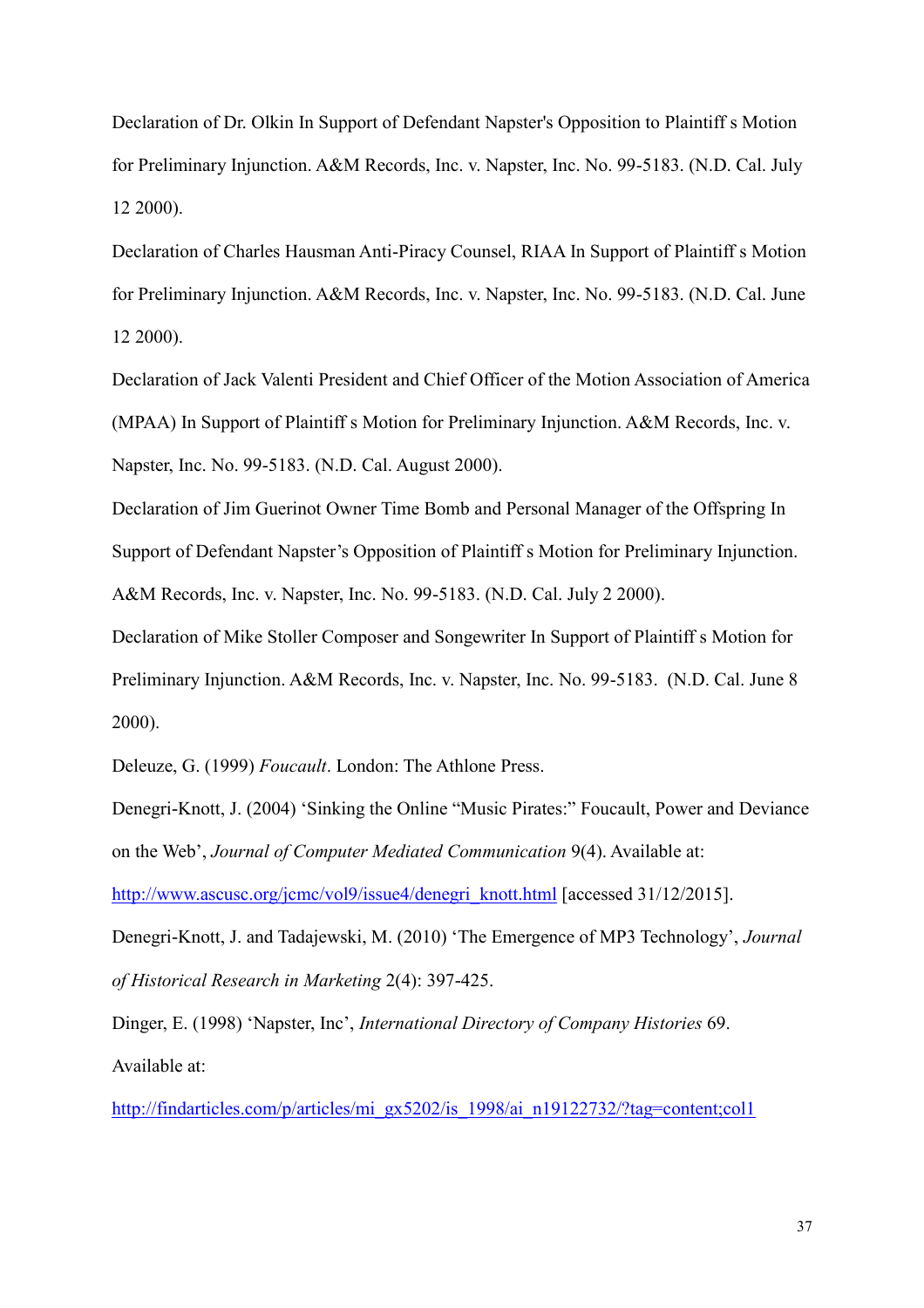Domegan, C., Haase, M., Harris, K., van den Heuvel, W-J., Kelleher, C., Maglio, P.P.,

Meynhardt, T., Ordanini, A., and Peñaloza, L. (2011) 'Value, Values, Symbols and Outcomes', *Marketing Theory* 12(2): 207-211.

Earley, A. (2015) 'Critical Theory in Consumer Research: Advancing the Conversation', in A.E. Thyroff, J.B. Murray and R.W. Belk (eds.) *Consumer Culture Theory* (Research in Consumer Behavior, Volume 17), pp. 77-87. London: Emerald.

Edvardsson, B., Kleinaltenkamp, M., Tronvoll, B., McHugh, P., and Windahl, C. (2014) 'Institutional Logics Matter When Coordinating Resource Integration', *Marketing Theory*  14(3): 291-309.

Expert report of Deborah Jay, Ph.D., President and Chief Executive Officer of Field Research Corporation. In Support of Plaintiff's Motion for Preliminary Injunction. A&M Records, Inc. v. Napster, Inc. No. 99-5183. (N.D. Cal. June 10 2000).

Expert Report of J.D. Tygar, Ph.D., Professor in the Department of Electrical Engineering and Computer Science (Computer Science Division) and the School of Information Management and Systems, University of California, Berkeley. In Support of Defendant Napster's Opposition to Plaintiffs Motion for Preliminary Injunction. A&M Records, Inc. v. Napster, Inc. No. 99-5183. (N.D. Cal. June 2000).

Expert report of Michael Fine, Chief Executive Officer of Soundscan In Support of Plaintiff's Motion for Preliminary Injunction. A&M Records, Inc. v. Napster, Inc. No. 99-5183. (N.D. Cal. June 10 2000).

Expert report of Peter S. Fader, PhD Associate Professor of Marketing of the Wharton School of the University of Pennsylvania. In Support of Defendant Napster's Opposition to Plaintiffs Motion for Preliminary Injunction. A&M Records, Inc. v. Napster, Inc. No. 99-5183. (N.D. Cal. July 26, 2000).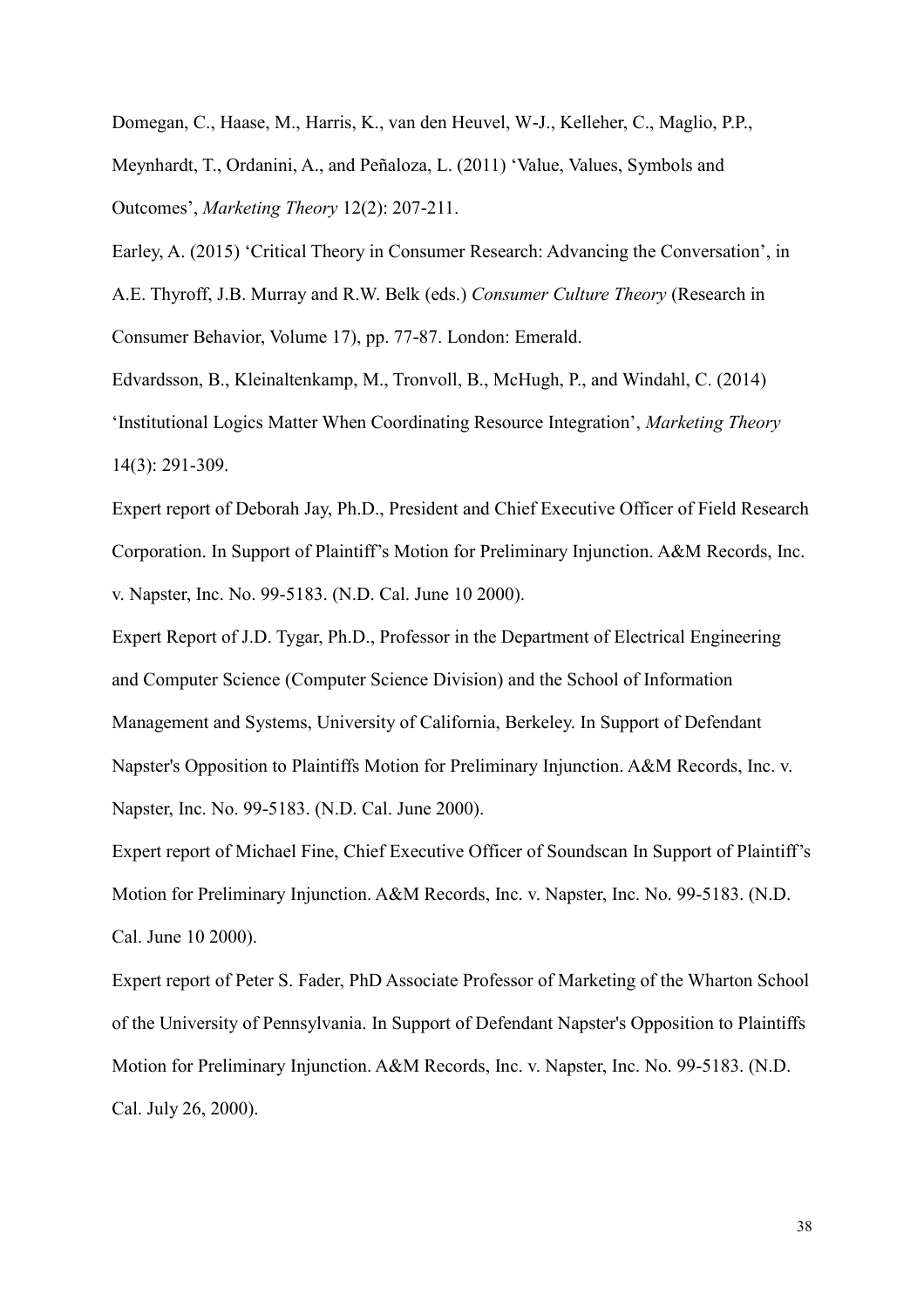Expert Report of Professor Lawrence Lessig Pursuant to Federal Rule of Civil Procedure In Support of Defendant Napster's Opposition to Plaintiff s Motion for Preliminary Injunction. A&M Records, Inc. v. Napster, Inc. No. 99-5183. (N.D. Cal. Undated).

Expert report of Robert E. Hall, PhD., Robert and Carole McNeil Joint Professor of Economics, Senior Fellow, Hoover Institution Stanford University. In Support of Defendant Napster's Opposition to Plaintiffs Motion for Preliminary Injunction. A&M Records, Inc. v. Napster, Inc. No. 99-5183. (N.D. Cal. undated).

Falconer Al-Hindi, K. and Staddon, C. (1997) 'The Hidden Histories and Geographies of Neotraditional Town Planning: The Case of Seaside, Florida', *Environment and Planning D: Society and Space* 15: 349-372.

Fırat, A.F. (1987) 'The Social Construction of Consumption Patterns: Understanding Macro Consumption Phenomena', in A.F. Fırat, N. Dholakia and R.P. Bagozzi (eds.) *Philosophical and Radical Thought in Marketing*, pp. 251-267. Massachusetts: Lexington Books.

Fırat, A.F. and Dholakia, N. (1977) 'Consumption Patterns and Macromarketing: A Radical Perspective', *European Journal of Marketing* 11(4): 291-298.

Fırat, A.F. and Dholakia, N. (1982) 'Consumption Choices at the Macro Level', *Journal of Macromarketing* 2(2): 6-15.

Foucault, M. (1972/2002) *The Archaeology of Knowledge.* London: Routledge.

Foucault, M. (1976/1998) *The History of Sexuality Volume 1.* London: Penguin Books.

Foucault, M. (1977/1991) *Discipline and Punish: The Birth of the Prison.* London: Allen Lane.

Foucault, M. (1979) 'Truth and Power: An Interview with Michel Foucault', *Critique of Anthropology* 4(January): 131-137.

Foucault, M. (1984) 'Foucault' (under the pseudonym Maurice Florence, with F. Ewald). In *Dictionnaire des Philosophes*. Paris: PUF, Vol. I: 941-944.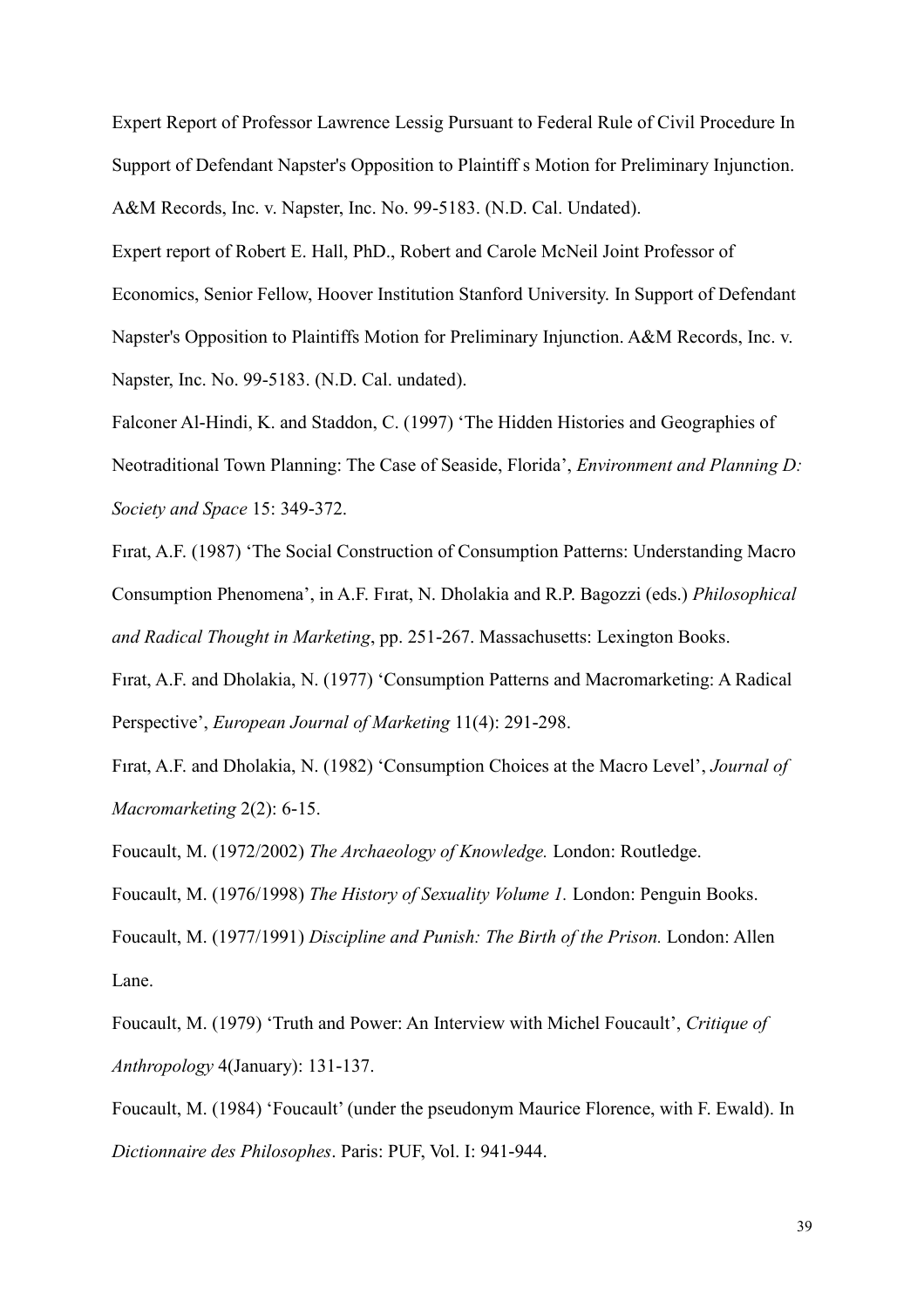Foucault, M. (2000) 'Questions of Method', in J.D. Faubion (ed.) *Essential Works of Foucault*, Volume Three, pp. 223-238. London: Penguin.

Foucault, M. (2006) *Psychiatric Power: Lectures at the Collège De France*, 1973-1974. London: Palgrave Macmillan.

Foucault, M. (2008) *The Birth of Biopolitics: Lectures at the Collège De France*, 1978-1979. London: Palgrave Macmillan.

Foucault, M. (2015) *The Punitive Society: Lectures at the Collège De France*, 1972-1973. London: Palgrave Macmillan.

Fournier, V. and Grey, C. (2000) 'At the Critical Moment: Conditions and Prospects for Critical Management Studies', *Human Relations* 53(1): 7-32.

Geiger, S., Kjellberg, H., and Spencer, R. (2012) 'Shaping Exchanges, Building Markets', *Consumption, Markets & Culture* 15(2):133-147.

Giesler, M. (2006) 'Consumer Gift Systems', *Journal of Consumer Research* 33(September): 283-290.

Giesler, M. (2008) 'Conflict and Compromise: Drama in Marketplace Evolution', *Journal of Consumer Research* 34(6): 739-753.

Giesler, M. and Pohlmann, M. (2003a) 'The Social Form of Napster: Cultivating the Paradox of Consumer Emancipation', *Advances in Consumer Research* 30. Available at:

<http://www.acrwebsite.org/volumes/7735/volumes/v30/NA-30> [accessed 31/12/2015].

Giesler, M. and Pohlmann, M. (2003b) 'The Anthropology of File-sharing: Consuming Napster as a Gift', *Advances in Consumer Research* 30. Available at:

<http://www.acrwebsite.org/volumes/8790/volumes/v30/NA-30> [accessed 31/12/2015].

Giesler, M. and Veresiu, E. (2014) 'Creating the Responsible Consumer: Moralistic

Governance Regimes and Consumer Subjectivity', *Journal of Consumer Research*

41(October): 840-857.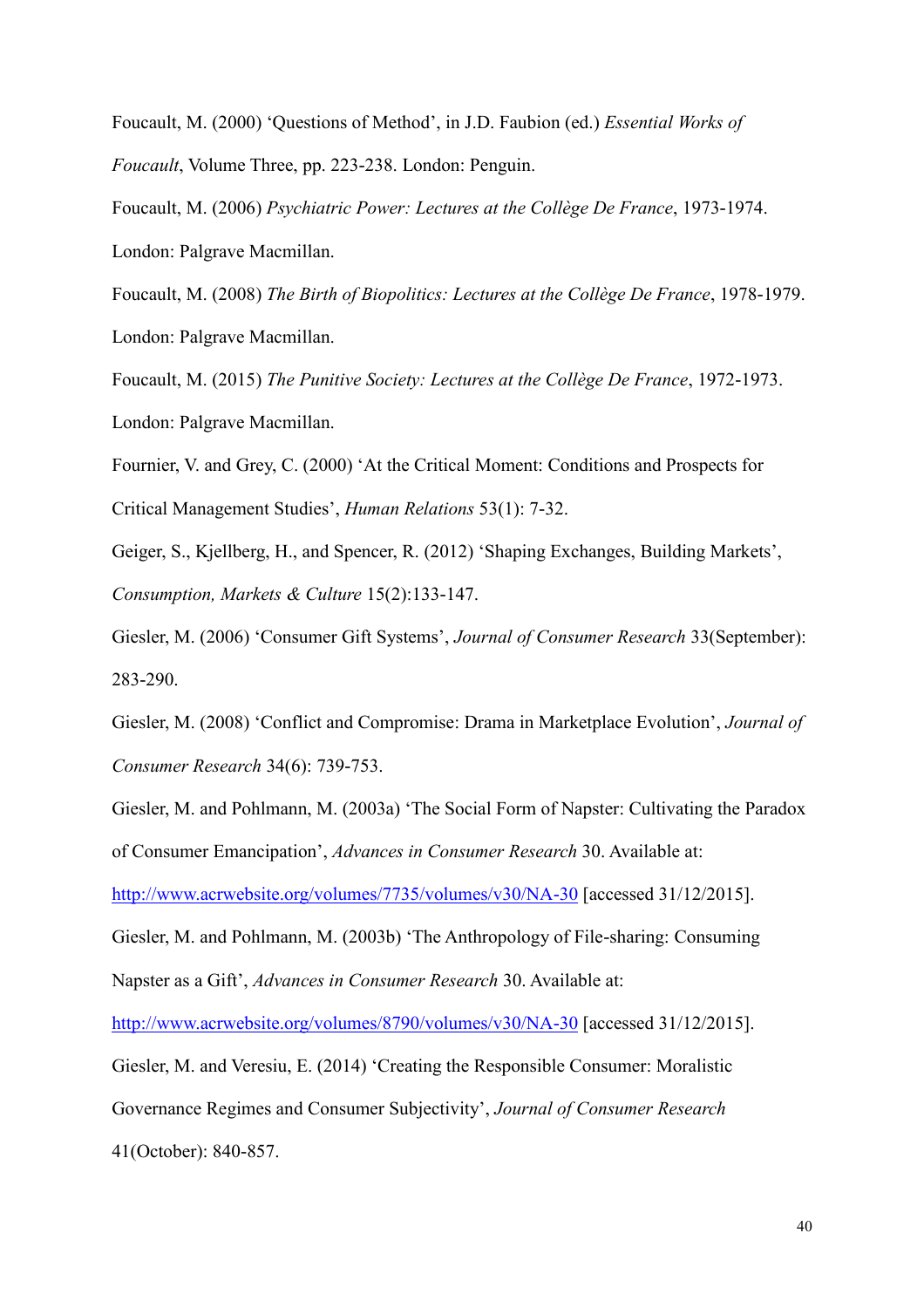Grönroos, C. (2012) 'Conceptualising Value Co-creation: A Journey to the 1970s and Back to the Future', *Journal of Marketing Management* 28(13-14): 1520-1534.

Gummesson, E. (2008) 'Extending the Service-Dominant Logic: From Customer Centricity to Balanced Centricity', *Journal of the Academy of Marketing Science* 36(1): 15-17.

Holt, D.B. (1998) 'Does Cultural Capital Structure American Consumption?', *Journal of Consumer Research* 25(1):1-25.

Humphreys, A. (2010a) 'Megamarketing: The Creation of Markets as a Social Process', *Journal of Marketing* 74(March): 1-19.

Humphreys, A. (2010b) 'Semiotic Structure and the Legitimation of Consumption Practices:

The Case of Casino Gambling', *Journal of Consumer Research* 37(October): 490-510.

IFPI (2015) *Charting the Path to Sustainable Growth.* Available at

http://www.ifpi.org/downloads/Digital-Music-Report-2015.pdf [accessed 31/12/2015].

Karababa, E. and Kjeldgaard, D. (2014) 'Value in Marketing: Toward Sociocultural Perspectives', *Marketing Theory* 14(1): 119-127.

Kotler, P. (1972) 'A Generic Concept of Marketing', *Journal of Marketing* 36(2): 46-54.

Kotler, P. (1986) 'Megamarketing', *Harvard Business Review* March-April: 117-124.

Laamanen, M. and Skålén, P. (2015) 'Collective-conflictual Value Co-creation: A Strategic Action Field Approach', *Marketing Theory* 15(3): 381-400.

Layton, R.A. (2007) 'Marketing Systems – A Core Macromarketing Concept', *Journal of Macromarketing* 27(3): 227-242.

Layton, R.A. (2009) 'On Economic Growth, Marketing Systems, and the Quality of Life', *Journal of Macromarketing* 29(4): 349-362.

Lazarsfeld, P.F. and Merton, R.K. (1948/2002) 'Mass Communication, Popular Taste and Organized Social Action', in P. Marris and S. Thornham (eds.) *Media Studies: A Reader*, Second Edition, pp. 18-30. New York: New York University Press.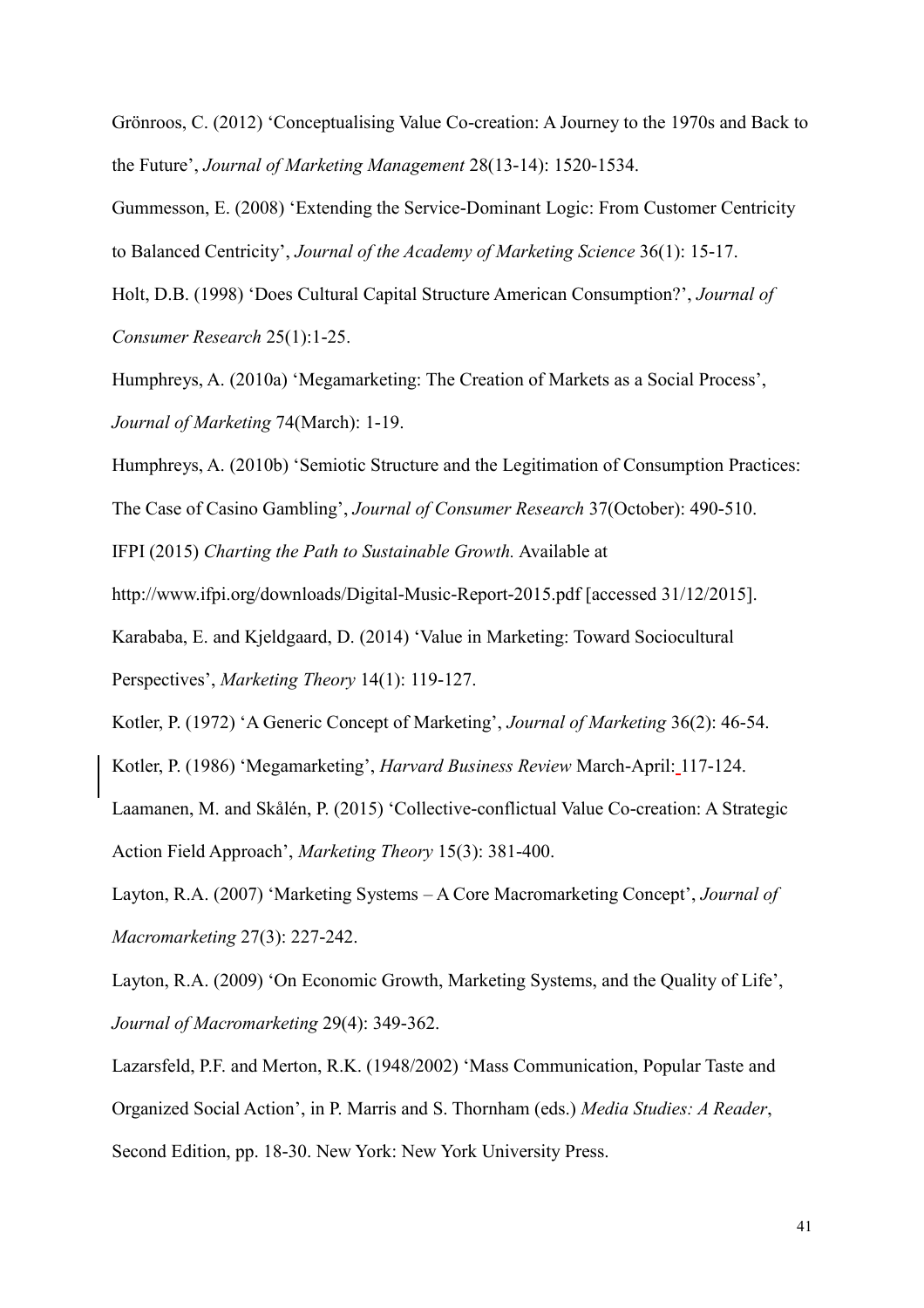Lessig, L. (1995) 'The Path of Cyberlaw', *Yale Law Journal* 104:1743-1755.

Lessig, L. (1996) 'Reading the Constitution in Cyberspace', *Emory Law Review* 45: 869.

Lessig, L. (1999a) *Code and Other Laws of Cyberspace*. New York: Basic Books.

Lessig, L. (1999b) 'Commons and Code', Keynote given at a conference on Media Convergence Fordham Law School New York, NY February 9, 1999.

Lessig, L. (1999c) 'The Limits in Open Code: Regulatory Standards and the Future of the Net', *Berkeley Technology Law Journal* Spring: 759-70.

Litman, J. (1994) 'Exclusive Right to Read', *The Cardozo Arts and Entertainment Law Journal* 13(1): 29-54

Litman, J. (1996) 'Revising Copyright Law for the Information Age', *Oregon Law Review* 75: 19-48.

Litman, J. (1999) 'Electronic Commerce and Free Speech', *Ethics and Information Technology* 1(3): 213-225.

Lusch, R.F. and Vargo, S.L. (2008) 'The Service-Dominant Mindset', *Service Science, Management & Engineering*. Available at:

<http://citeseerx.ist.psu.edu/viewdoc/download?doi=10.1.1.613.4953&rep=rep1&type=pdf> [accessed 19/04/2016].

Memorandum And Order Re Admissibility Of Expert Reports. A&M Records, Inc. v.

Napster, Inc. No. 99-5183. (N.D. Cal. August 10 2000).

NCES (1999) 'Internet Access in U.S. Public Schools and Classrooms: 1994-99', National Centre of Education Statistics. Available at:<http://nces.ed.gov/pubs2000/2000086.pdf> [accessed 31/12/2015].

*New York Times* (2000) 'What's Behind the Economy's Boom', *New York Times*, February 25, 2000.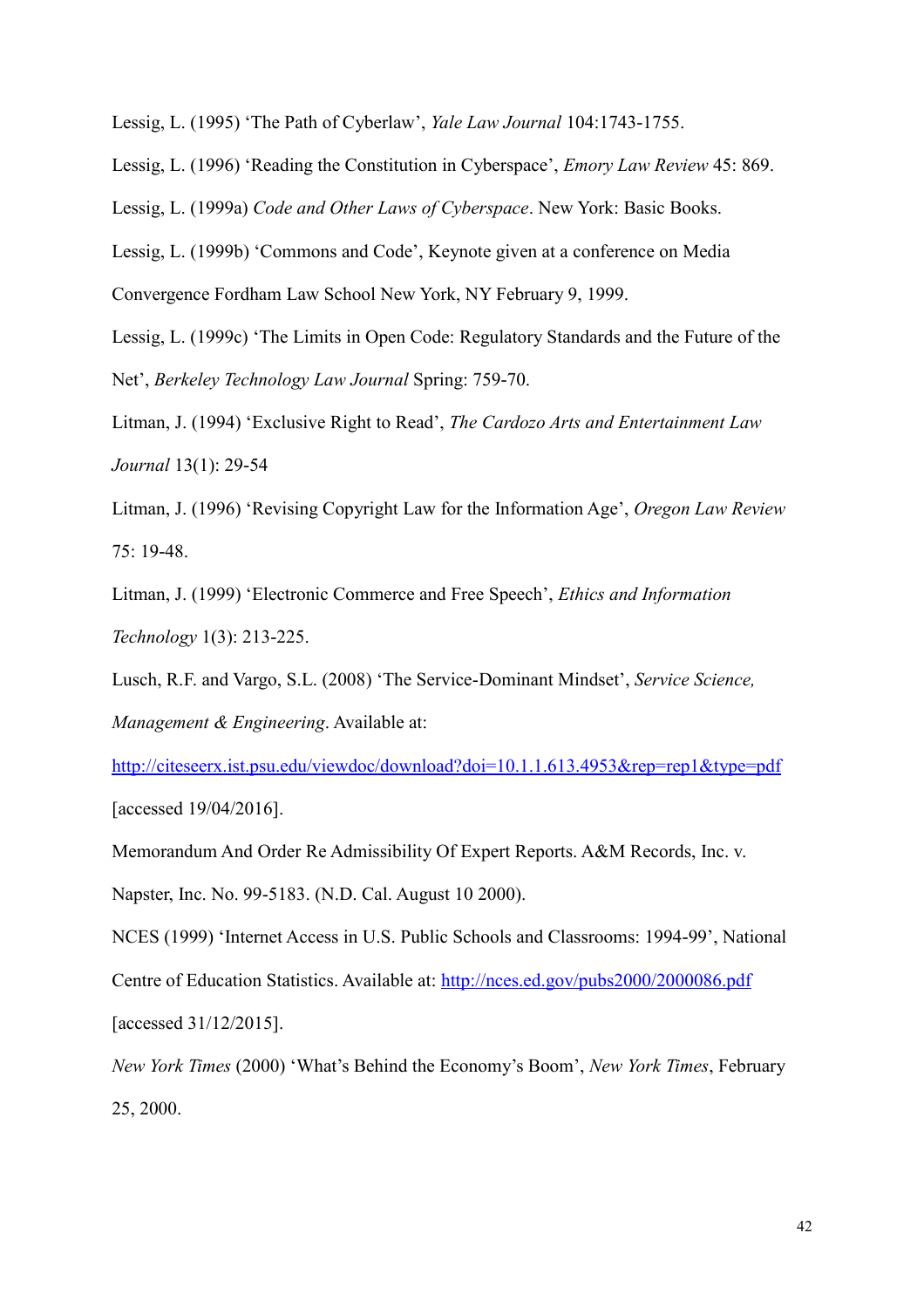Opinion. (N.D. Cal. August 10, 2000). A&M Records, Inc. v. Napster, Inc. No. 99-5183.

Motion of Plaintiffs for Preliminary Injunction. (N.D. Cal. July 26, 2000).

Opinion. Napster, Inc. v. A&M Records, Inc. No. 00-16401. (U.S. Court of Appeals for the Ninth Circuit, February 12 2001).

Opposition of Defendant Napster, Inc. to Plaintiff's Motion for Preliminary Injunction. A&M

Records, Inc. v. Napster, Inc. No. 99-5183. (N.D. Cal. July 26, 2000).

Palmer, A. (2001) 'Cooperation and Collusion: Making the Distinction in Marketing

Relationships', *Journal of Marketing Management* 17(7/8): 761-784.

Perry Barlow, J. (1994) 'The Economy of Ideas', *Wired* 2(3): 85.

Perry Barlow, J. (1996) 'A Declaration of the Independence of Cyberspace', *HUMANIST-BUFFALO-* 56: 18-19.

Pietz, W. (1985) 'The Problem of the Fetish, I', *Res* 9(Spring): 5-17.

Prior, D.D. (forthcoming) 'Incorporating Exchange Governance in Service-Dominant Logic:

Lessons from Transaction Cost Economics', *Marketing Theory*.

Raymond, E.S. (1998) *The Cathedral and the Bazaar: Musings on Linux and Open Source by an Accidental Revolutionary*. Sebastopol: O'Reilly.

Raymond, E.S. (1999) 'The Magic Cauldron'. Available at:

[http://www.catb.org/\\$esr/writings/magic-cauldron/](http://www.catb.org/$esr/writings/magic-cauldron/) [accessed 31/12/2015].

Raymond, E.S. (2000) 'Homesteading the Noosphere'. Available at:

<http://www.catb.org/esr/writings/homesteading/homesteading/> [accessed 31/12/2015].

Rheingold, H. (1993) *The Virtual Community: Finding Connection in a Computerised World*.

London: Secker and Warburg.

Samudrala, R. (1993) 'The Free Music Philosophy'. Available at:

<http://www.ram.org/ramblings/philosophy/fmp.html> [accessed 31/12/2015].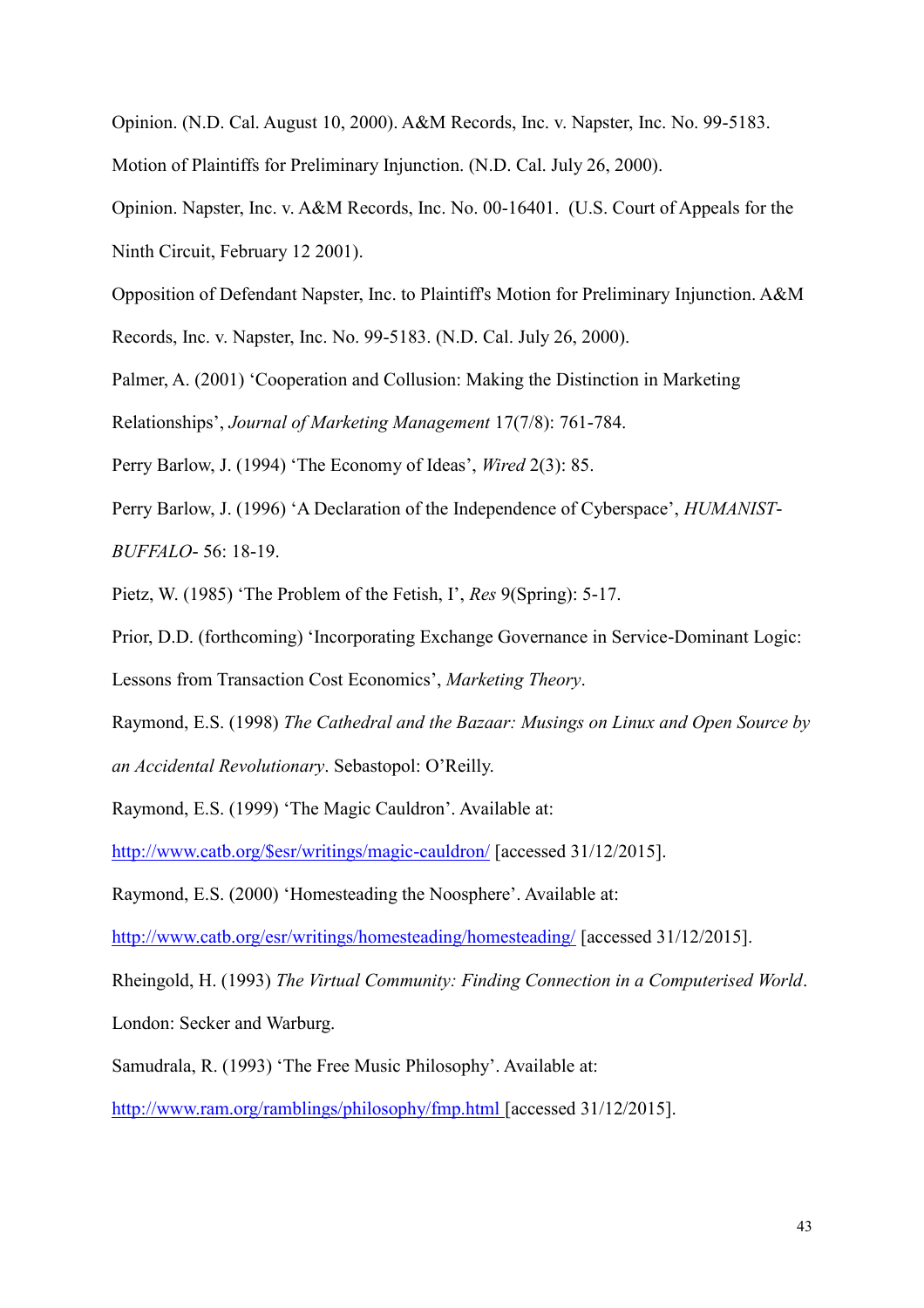Scaraboto, D. and Fischer, E. (2013) 'Frustrated Fatshionistas: An Institutional Theory Perspective on Consumer Quests for Greater Choice in Mainstream Markets', *Journal of Consumer Research* 39(April): 1234-1257.

Schau, H.J., Muniz, A.M. Jr., and Arnould, E.J. (2009) 'How Brand Community Practices Create Value', *Journal of Marketing* 73(5): 30–51.

Skålén, P., Fellesson, M., and Fougere, M. (2006) 'The Governmentality of Marketing Discourse', *Scandinavian Journal of Management* 22(4): 275-291.

Spector, R. (2000) *Amazon.com: Get Big Fast*. New York: Harper Business.

Stallman, R.M. (1985) 'GNU Manifesto', Free Software Foundation. Available at:

<http://www.gnu.org/gnu/manifesto.en.html> [accessed 31/12/2015].

Stallman, R.M. (1991a) 'Against Software Patents', Free Software Foundation. Available at: <http://lpf.ai.mit.edu/Patents/against-software-patents.html> [accessed 31/12/2015].

Stallman, R.M. (1991b) 'The GNU General Purpose License'. Available at:

<http://www.gnu.org/copyleft/gpl.html> [accessed 31/12/2015].

Stallman, R.M. (1992) 'Why Software Should be Free'. Available at:

<http://www.gnu.org/philosophy/shouldbefree.html> [accessed 31/12/2015].

Tadajewski, M. (2006) 'The Ordering of Marketing Theory: The Influence of McCarthyism and the Cold War', *Marketing Theory* 6(2): 163-200.

Tadajewski, M. (2009) 'The Foundations of Relationship Marketing: Reciprocity and Trade Relations', *Marketing Theory* 9(1): 9-38.

Tadajewski, M. (2010a) 'Reading "The Marketing Revolution" Through the Prism of the FBI', *Journal of Marketing Management* 26(1-2): 90-107.

Tadajewski, M. (2010b) 'Toward a History of Critical Marketing Studies', *Journal of Marketing Management* 26(9-10): 824.